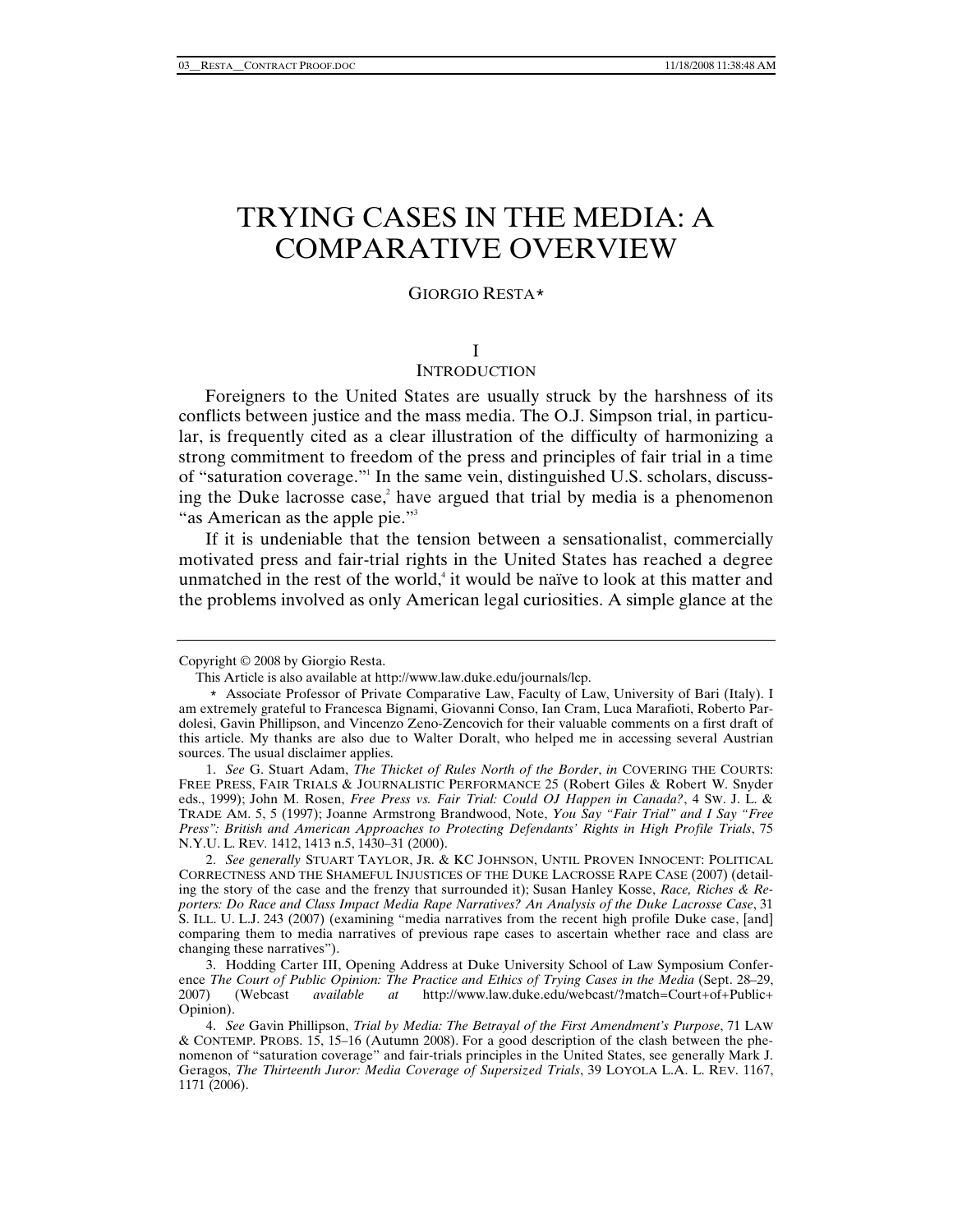most recent books and international symposia on this topic shows that similar questions are discussed in almost every jurisdiction and cannot be automatically linked to the peculiar framework of the American legal process.<sup>5</sup>

Obviously, a precise set of institutional factors may explain the great social relevance of the "trial by media" in the United States. Among the moreimportant factors are the almost limitless discretion and political role of the state prosecutor (whose perverse linkage to intense media coverage of alleged crimes became immediately apparent in the Duke lacrosse case), the jury trial,<sup>7</sup> the strict rules of evidence,<sup>8</sup> and the "absolutist" view of the First Amendment.<sup>9</sup>

Significant as they are, these factors cannot be taken by themselves as determinative of the conflicts implied in the relationships between the mass media and the judicial process. Indeed, comparable questions have also arisen in countries like Germany and France with nonadversarial (or at least *less* adversarial) models of criminal procedure.<sup>10</sup> In contrast to most jurisdictions in the United States, the prosecutor in those countries is a civil servant appointed and not elected, $11$  and the mixed-bench system replaces the all-lay jury.<sup>12</sup>

7. *See* Uli Widmaier, *Jury und Medien—Zu einem elementaren verfassungsrechtlichen Problem in den USA*, 57 NEUE JURISTISCHE WOCHENSCHRIFT [NJW] 407, 407–08 (2004) (F.R.G.); *see also* RANDOLPH N. JONAKAIT, THE AMERICAN JURY SYSTEM 110–12 (2003).

 8. Some categories of evidence—inadmissible at trial—are often disclosed by the media, with a resulting risk of prejudicing proceedings. *See* Michael Chesterman, *Contempt: In the Common Law, But Not the Civil Law*, 46 INT'L & COMP. L.Q. 521, 540–41 (1997). On the relationships between commonlaw rules on evidence and trial by jury, see MIRJAN R. DAMAŠKA, EVIDENCE LAW ADRIFT 7–57 (1997).

 11. For a comparative overview, see Joachim Herrmann, *The Role of the Prosecutor or Procurator: Synthesis Report*, 63 REV. INT'L. DROIT PÉN. 533, 539–40 (1992) (Fr.); Barbara Huber, *The Office of* 

<sup>5.</sup> *See*, *e.g.*, Colloquium, *Le public: un partenaire? Les relations entre les médias et la Justice*, EUROPÄISCHES FORUM FÜR ANGEWANDTE KRIMINALPOLITIK (2006), *available at*  http://www.europaforum-kriminalpolitik.net/franz/html/fr\_tagung.htm (F.R.G.); Colloquium, *Judiciary and the Media*, EUROPEAN NETWORK OF COUNCILS FOR THE JUDICIARY (2006), *available at*  http://www.csm.it/ENCJ/pdf/RelazioneFinaleJudiciaryAndTheMedia-IT.pdf; Symposium, *Justice and the Media*, Cracow, COUNCIL OF EUROPE (2005), *available at* http://www.coe.int/t/dg1/ legalcooperation/judicialprofessions/ccje/meetings/Conferences/default\_en.asp.

<sup>6.</sup> *See* Abby L. Dennis, *Reining in the Minister of Justice: Prosecutorial Oversight and the Superseder of Power*, 57 DUKE L.J. 131, 132–33 (2007). On prosecutorial discretion in the United States, see Gerard E. Lynch, *Prosecution: Prosecutorial Discretion*, *in* ENCYCLOPEDIA OF CRIME AND JUSTICE 1246–47 (Joshua Dressler ed., 2d ed. 2002).

<sup>9.</sup> *See* Frederick Schauer, *The Exceptional First Amendment*, KSG Working Paper No. RWP05- 021 (Feb. 2005), at 17, *available at* SSRN: http://ssrn.com/abstract=668543 (describing how other countries have refused to expand freedom of expression laws to match those of the United States). *See generally* Paul D. Carrington, *Our Imperial First Amendment*, 34 U. RICH. L. REV. 1167 (2001); Robert A. Sedler, *An Essay on Freedom of Speech: The United States Versus the Rest of the World*, 2006 MICH. ST. L. REV. 377 (2006).

 <sup>10.</sup> The dichotomy between inquisitorial and accusatorial systems of criminal justice relies on simple "ideal-types," rarely present in their pure form, but nonetheless useful for the sake of modelbuilding. *See, e.g*., MIRJAN R. DAMAŠKA, THE FACES OF JUSTICE AND STATE AUTHORITY: A COMPARATIVE APPROACH TO THE LEGAL PROCESS 3–6 (1986); Thomas Weigend, *Criminal Procedure: Comparative Aspects*, *in* ENCYCLOPEDIA OF CRIME AND JUSTICE, *supra* note 6, at 444, 446. On the gradual convergence between the two approaches, see also Gaëtan Di Marino, *L'implantation et les remises en cause des dogmes accusatoire et inquisitoire* (Introductory Report of the Colloquium, *Inquisitoire-Accusatoire: un écroulement des dogmes en procédure pénale?*), 68 REV. INT'L DROIT PÉN. 17, 25– 30 (1997)(Fr.).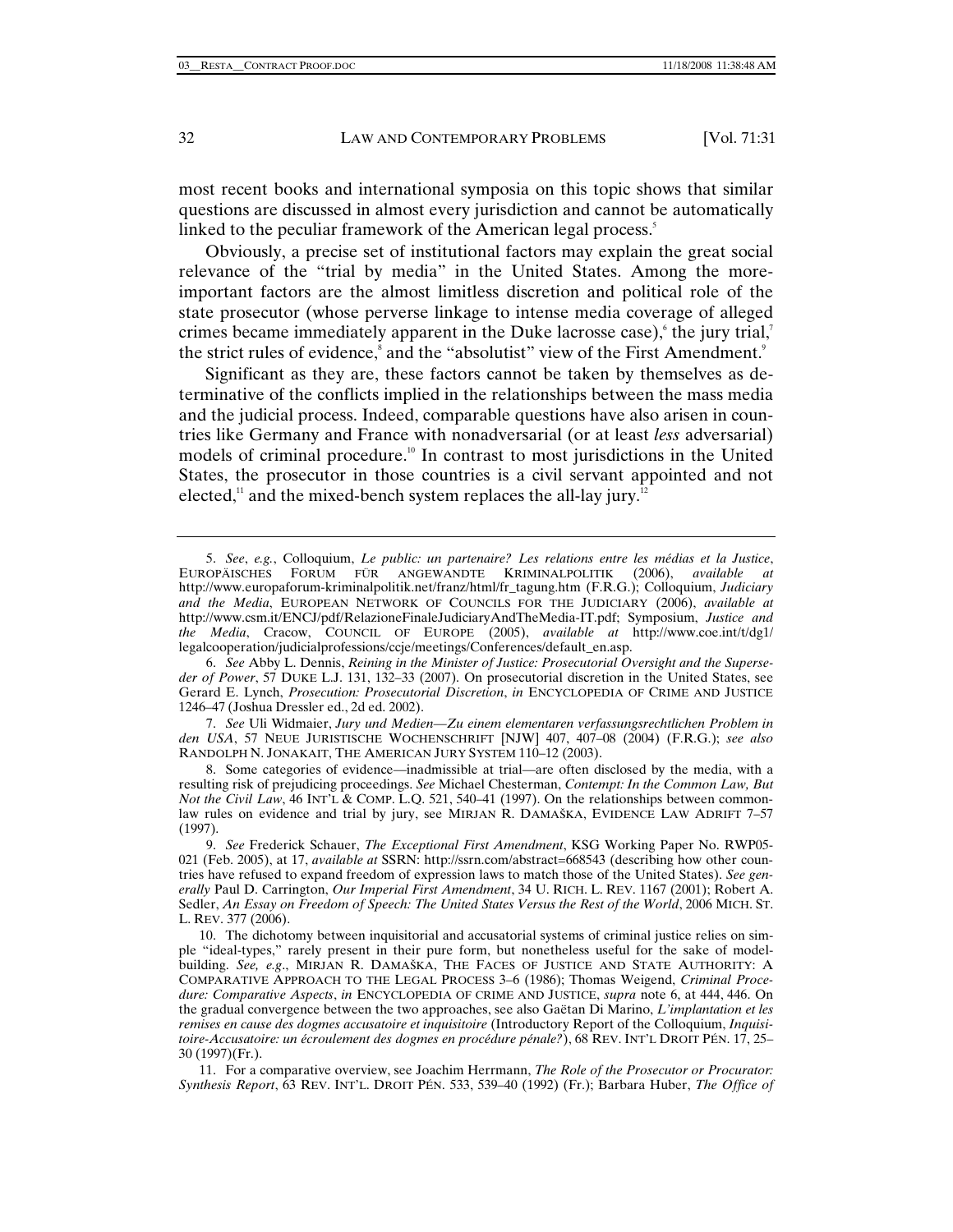Criminal trials are under the spotlight for many reasons.13 Media scrutiny of criminal proceedings is everywhere considered essential to democracy and, as the renowned Dreyfus affair taught, it fosters effective safeguards against miscarriages of justice.14 Interest in crime news is generally high and attracts public curiosity, especially if prominent persons, sex, and mystery are involved.15 Yet a criminal trial, with all its rituals, taboos, and symbols, $<sup>16</sup>$  easily turns into a spec-</sup> tacle, which has entertainment value and therefore gives newspapers and broadcasters strong commercial incentives to cover it.<sup>17</sup>

Its entertainment value aside, the problem of court-related speech is more general and far reaching. As has been carefully explained by system theorists, it has to be looked upon as a general problem of dialogic interaction between different systems of communication—the law and the media—with which every open society has to deal.<sup>18</sup> A comparative perspective is therefore needed in or-

 13. Media interference with the judicial process is by no means limited to the reporting of criminal cases; it may affect other areas of law as well. *See* Winfried Hassemer, *Vorverurteilung durch die Medien?*, 38 NJW 1921, 1925 (1985) (F.R.G.). One of the most important decisions on freedom of speech by the European Court of Human Rights, *Sunday Times v. United Kingdom*, arose out of the publication of an article focusing on the *civil* litigation resulting from the thalidomide tragedy. App. No. 6538/74, 2 Eur. H.R. Rep. 245 (1979), *available at* http://cmiskp.echr.coe.int////tkp197/ viewhbkm.asp?action=open&table=F69A27FD8FB86142BF01C1166DEA398649&key=165&sessionId =14267936&skin=hudoc-en&attachment=true.

 14. The Dreyfus case represents one of the best examples of the beneficial function of media scrutiny on the administration of justice. *See* Vincenzo Marinelli, *Structure et fonctions de la présomption d'innocence*, *in* LA PRÉSOMPTION D'INNOCENCE EN DROIT COMPARÉ 47, 53 (Centre Français de droit comparé ed., 1998). In that case, the aggressive press campaigns, and in particular the pieces written by Émile Zola, contributed to prevent the perpetuation of a patent injustice. *See* ROBERT MICHAELIS, RECHTSPFLEGE UND POLITIK IN DER AFFÄRE DREYFUS 1, 11 (1965). *See generally* PATRICE BOUSSEL, L'AFFAIRE DREYFUS ET LA PRESSE (1960).

15. *See* Robert Reiner, Sonia Livingstone & Jessica Allen, *From Law and Order to Lynch Mobs: Crime News Since the Second World War*, *in* CRIMINAL VISIONS: MEDIA REPRESENTATIONS OF CRIME AND JUSTICE 13, 13 (Paul Mason ed., 2003) ("Deviance is the quintessential element of newsworthiness.").

 16. For insightful descriptions of trial rituals, see FRANCO CORDERO, RITI E SAPIENZA DEL DIRITTO 310–672 (1981). *See also* ANTOINE GARAPON, DEL GIUDICARE: SAGGIO SUL RITUALE GIUDIZIARIO 7–169 (2007) (translating BIEN JUGER: ESSAI SUR LE RITUEL JUDICIAIRE into Italian) (Italy).

17. *See* Bill Loges & Sandra Ball-Rokeach, *Mass Media and Crime*, *in* ENCYCLOPEDIA OF CRIME AND JUSTICE, *supra* note 6, at 988, 989.

18. *See* Richard Nobles & David Schiff, *A Story of Miscarriage: Law in the Media*, 31 J.L. & SOC'Y 221, 222 (2004) (applying to the issue of media-justice interference the analytical tools developed by

*the State Prosecutor in Europe: An Overview*, 63 REV. INT'L. DROIT PÉN. 557, 562–68 (1997); with specific reference to Germany, see Mirjan R. Damaška, *Structures of Authority and Comparative Criminal Procedure*, 84 YALE L.J. 480, 503–04 (1975); Richard S. Frase & Thomas Weigend, *German Criminal Justice as a Guide to American Law Reform: Similar Problems, Better Solutions?*, 18 B.C. INT'L & COMP. L. REV. 317, 320 (1995).

 <sup>12.</sup> Under the mixed-bench system, followed by many European jurisdictions, lay assessors sit alongside professional judges and jointly decide guilt and the level of punishment. For a comparative overview, see Hans-Heinrich Jescheck, *Principles of German Criminal Procedure in Comparison with American Law*, 56 VA. L. REV. 239, 243 (1970); Rudolf B. Schlesinger, *Comparative Criminal Procedure: A Plea for Utilizing Foreign Experience*, 26 BUFF. L. REV*.* 361, 366 (1977). In Continental Europe, only major crimes are tried by a mixed bench; by contrast, lesser indictable offenses, which represent the great majority of cases, are decided by professional judges sitting alone in court. *See* Thomas Weigend, *Criminal Procedure: Comparative Aspects*, *in* ENCYCLOPEDIA OF CRIME AND JUSTICE, *supra*  note 6, at 444, 446.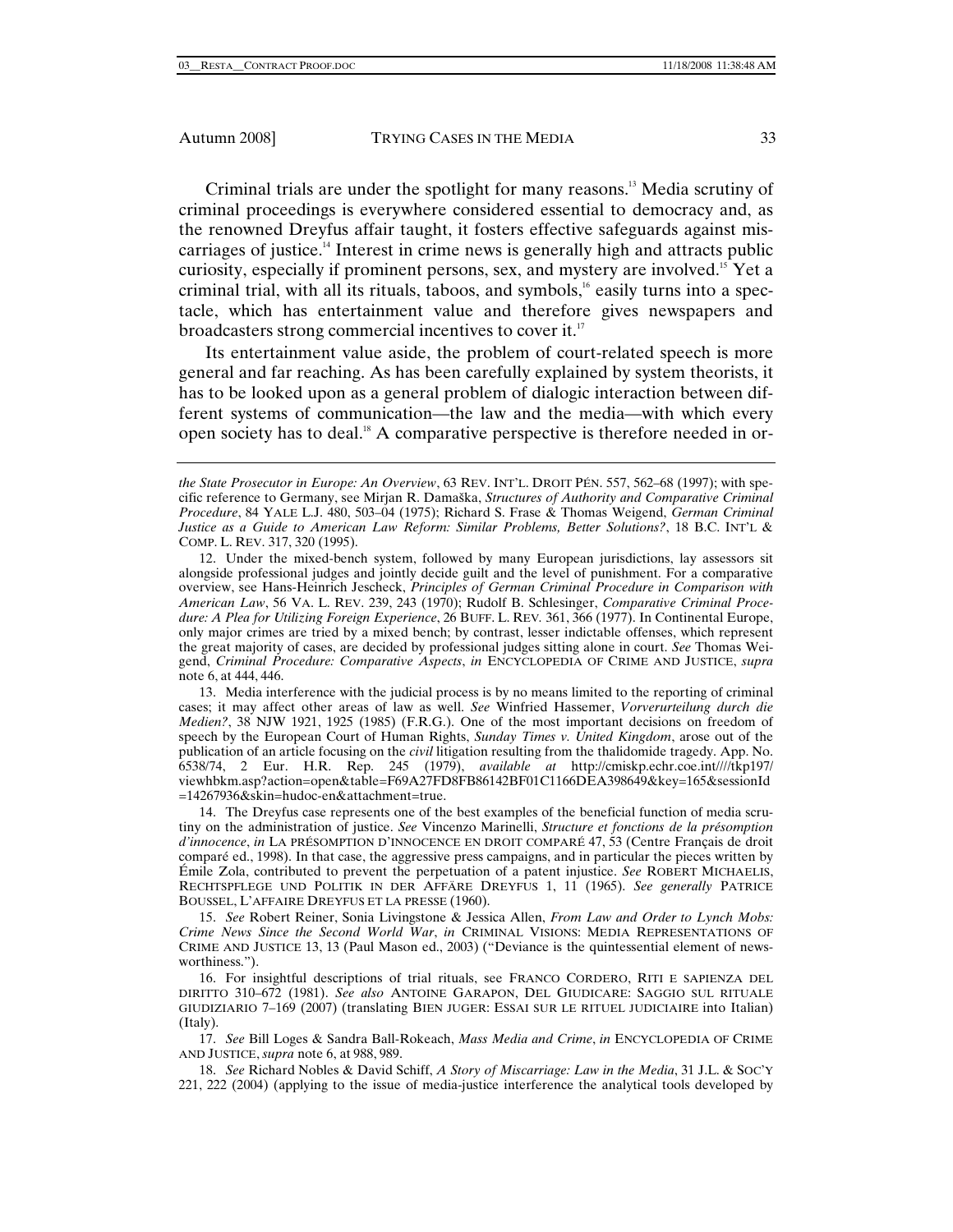der to better evaluate regulatory options available to any legal system, the actual set of values protected or sacrificed by different national policies, and the feasibility of law reforms. This article will offer some insights on the issue of court-related speech restraints from the point of view of comparative law.

Part II below will provide a general analytical framework, isolating and discussing three basic models of regulation. I will argue that the leading conceptual dichotomy of "free press versus fair trial," as a product of thinking in terms of the English and U.S. models, is culturally biased and reflects the typical common-law perception of the interests at stake in the relationship between justice and the media. Part III will focus on some selected Continental European experiences, usually disregarded by the mainstream literature on the subject. The principle techniques employed for restricting media freedom to cover judicial proceedings will be analyzed to show that protecting an impartial administration of justice should not be the only rationale for interferences with freedom of expression.

It should be made clear from the outset that this article will not deal extensively with all the questions raised by media interference with pending proceedings. The focus will be on speech restraints during the pretrial stage. Other issues pertaining to the main hearing or the post-trial phase, such as trial broadcasting or the clash between freedom of the press and the resocialization interest of the defendant (*droit à l'oubli*), will be set aside, although they are important for any comparative analyses of the relationship between justice and the media.

# II

# JUSTICE AND THE MEDIA: A COMPARATIVE-LAW PERSPECTIVE

# A. General Framework

It is not uncommon to approach the topic of justice and the media from a comparative perspective. Criminological research makes extensive use of comparative analyses to investigate mass-media depictions of crime and to assess the impact of media accounts, descriptions, and explanations on social behavior.<sup>19</sup> The regulation of media freedom to report and cover judicial proceedings

NIKLAS LUHMANN, DIE REALITÄT DER MASSENMEDIEN 17–28 (1995)); *see also* Winfried Hassemer, *Il diritto attraverso i media: messa in scena della realtà?*, 9 ARS INTERPRETANDI 147, 159–61 (2004) (Italy).

<sup>19.</sup> *See*, *e.g.*, MARIA KAFATOU-HAEUSERMANN, THE MEDIA–CRIME NEXUS REVISITED: ON THE RE-CONSTRUCTION OF CRIME AND LAW-AND-ORDER IN CRIME-APPEAL PROGRAMMING 173 (2007) (discussing the results of empirical analyses about the features and effects of crime TV programs in various European countries). See also the essays collected in IMAGES OF CRIME II: REPRESENTATIONS OF CRIME AND THE CRIMINAL IN POLITICS, SOCIETY, THE MEDIA AND THE ARTS (Hans Jörg Albrecht ed., 2004).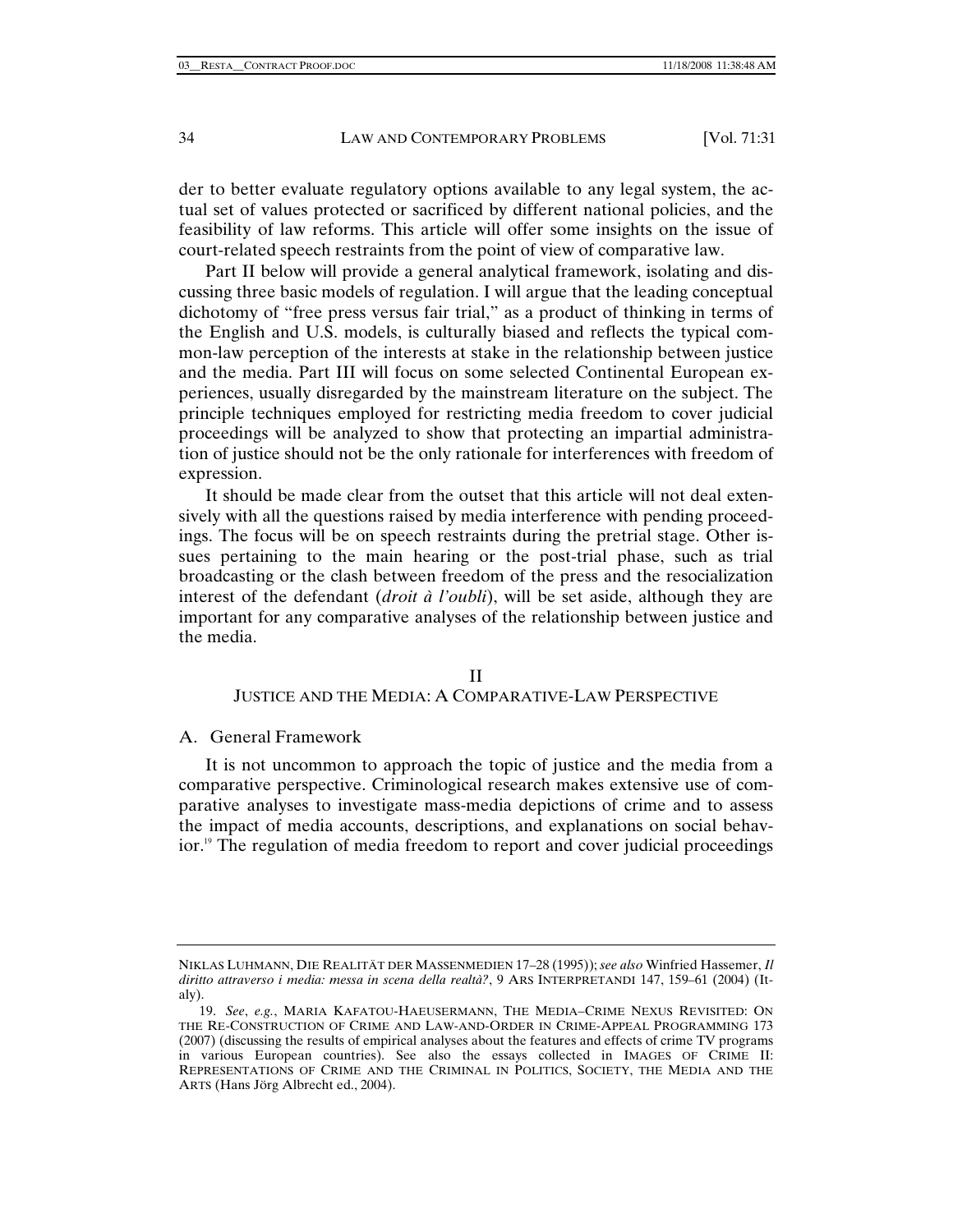has also been the subject of several inquiries using the functional methodology of comparative law.20

Model building is one of the critical issues of comparative research. In the mainstream (Anglo American) literature, two principal models have framed the discussion on the topic of court-related speech restraints.<sup>21</sup>

1. Protecting Speech: The U.S. Approach

The first model is based upon the idea that the free press and the unimpeded administration of justice are not per se conflicting ideals, but are rather mutually supportive.<sup>22</sup> Legal reporting, in particular, is highly valued since it increases public confidence in the law and enhances deterrence of deviant behaviors. Moreover, it is beneficial to democracy because it provides an external

 21. In particular, see CRAM, *supra* note 20, at 77, 78 (outlining both the "scrutiny of government model" and the "administration of justice model").

 <sup>20.</sup> Among the most significant works, see ERIC BARENDT, FREEDOM OF SPEECH 312 (2005) (contrasting how England's media "may be liable for contempt of court" for publishing criminal defendants' previous convictions, with the U.S. media's First Amendment "entitle[ment]" to publish such information); JOACHIM BORNKAMM, PRESSEFREIHEIT UND FAIRNEß DES STRAFVERFAHRENS: DIE GRENZEN DER BERICHTERSTATTUNG ÜBER SCHWEBENDE STRAFVERFAHREN IM ENGLISCHEN, AMERIKANISCHEN UND DEUTSCHEN RECHT (1980) (comparing English, U.S., and German approaches to the free press–fair trial issue); YVONNE BRAUN, MEDIENBERICHTERSTATTUNG ÜBER STRAFVERFAHREN IM DEUTSCHEN UND ENGLISCHEN RECHT (1998) (analyzing the English and German experiences); IAN CRAM, A VIRTUE LESS CLOISTERED: COURTS, SPEECH AND CONSTITUTIONS (2002) (citing cases from around the world, and comparing approaches); BAREND VAN NIEKERK, THE CLOISTERED VIRTUE; FREEDOM OF SPEECH AND THE ADMINISTRATION OF JUSTICE IN THE WESTERN WORLD (1987) (containing case-study analyses from different European jurisdictions); Marcel Lemonde, *Justice and the Media*, *in* EUROPEAN CRIMINAL PROCEDURES 688 (Mireille Delmas-Marty & J.R. Spencer eds., 2002); John R. Spencer, *Le rôle des médias dans les procédures judiciaires: approche comparative*, *in* LA PRÉSOMPTION D'INNOCENCE EN DROIT COMPARÉ, *supra* note 14, at 83 (comparing English and Continental approaches to court-related speech regulation); Michael Chesterman, *OJ and the Dingo: How Media Publicity for Criminal Jury Trials is Dealt with in Australia and America*, 45 AM. J. COMP. L. 109 (1997) (comparing the two systems from the perspective of an Australian lawyer); Stephen J. Krause, *Punishing the Press: Using Contempt of Court to Secure the Right to a Fair Trial*, 76 B.U. L. REV. 537 (1996) ("[T]he United States should enact a statute similar to the [British] Contempt of Court Act of 1981 . . . ."). *See also* Tammy Joe Evans, *Fair Trials vs. Free Speech: Canadian Publication Bans Versus the United States Media*, 2 SW. U. J. L. & TRADE AM. 203 (1995) (comparing Canadian and U.S. approaches to free speech and their interactions); Sally Walker, *Freedom of Speech and Contempt of Court: The English and Australian Approaches Compared*, 40 INT'L & COMP. L.Q. 583, 583 (1991); Joachim Scherer, *Justiz und Massemedien: Kontrollierende oder kontrollierte Medienöffentlichkeit?*, 39 ZEITSCHRIFT FÜR AUSLÄNDISCHES ÖFFENTLICHES RECHT UND VÖLKERRECHT 38, 42–70 (1979) (comparing Anglo American and German approaches); Jacob S. Ziegel, *Some Aspects of the Law of Contempt of Court in Canada, England and the United States*, 6 MCGILL L.J. 229 (1959) (comparing how the contempt power operates in different jurisdictions).

 <sup>22.</sup> For a detailed analysis of this model, see BARENDT, *supra* note 20, at 322–23; Chesterman, *supra* note 20, at 124; Alfredo Garcia, *Clash of the Titans: The Difficult Reconciliation of a Fair Trial and a Free Press in Modern American Society*, 32 SANTA CLARA L. REV. 1107, 1109–33 (1992); Brandwood, *supra* note 1, at 1415. On the gradual dismissal of contempt of court, see Krause, *supra* note 20, at 552– 55; on the problem of gag orders' admissibility, see Erwin Chemerinsky, *Lawyers Have Free Speech Rights, Too: Why Gag Orders on Trial Participants Are Almost Always Unconstitutional*, 17 LOY. L.A. ENT. L.J. 311, at 314 (1997); Jonathan Eric Pahl, Note, *Court-Ordered Restrictions on Trial Participant Speech*, 57 DUKE L.J. 1113 (2008); on the issue of media liability for unfair legal reporting, see Note, *Media Liability for Reporting Suspects' Identities: A Comparative Analysis*, 120 HARV. L. REV. 1043, 1047 (2007).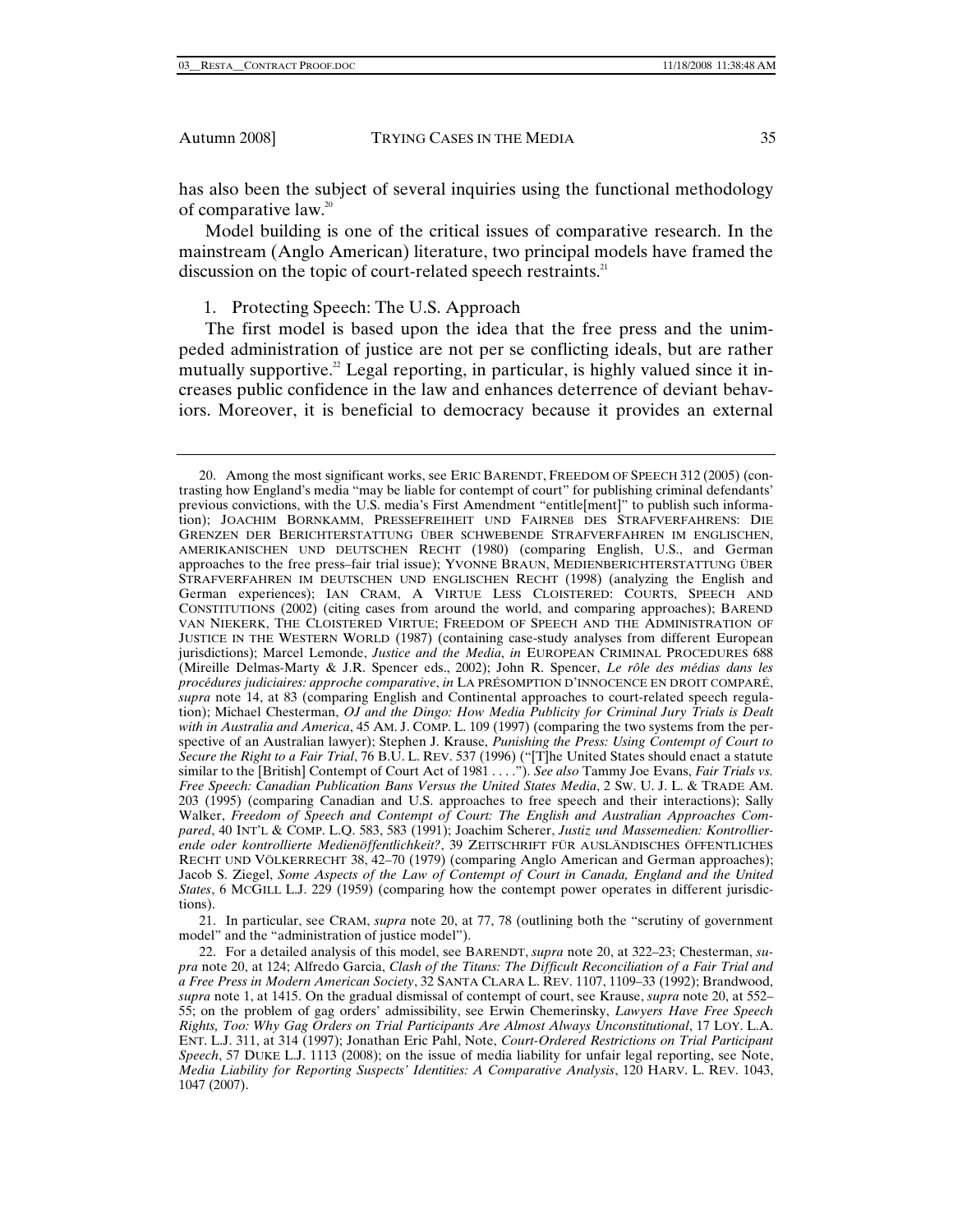check on police, prosecutorial, and judicial authorities and guards against miscarriages of justice. Therefore, any interference with media freedom to access, report, and comment upon ongoing trials is prima facie unlawful. Almost completely banned are prior restraints, though the court may order limitations on the extrajudicial speech of trial participants. If an irresponsible piece of journalism results in prejudice to the proceedings, the legal system does not provide for a strong and effective set of sanctions against the parties responsible for the wrongdoing. Restrictive contempt-of-court laws are generally considered incompatible with the constitutional guarantee of free speech. Even defamation law is media friendly, making it difficult for affected parties to recover from media organizations for unfair or biased coverage. To sum up, this model grants wide immunity to the press and resorts only to procedural devices aimed at neutralizing the effect of prejudicial publicity. Among the most common are voir dire, special jury instructions, sequestration, postponement, change of venue, and reversal of conviction on appeal.

The United States typically relies on this model. In an important line of cases, the U.S. Supreme Court has struck a peculiar balance between the principles of free speech and fair trial, attaching great weight—undoubtedly greater than in any other Western country—to the former.<sup>23</sup> In particular, the legal regime of trial-related reporting in the United States is characterized by the following elements:

1. virtual absence of deterrent penal sanctions aimed to prevent prejudicial publicity,

2. hostility toward prior restraints on the press,

3. limited speech restrictions directed toward trial participants (gag orders), and

4. extensive use of procedural techniques aimed at neutralizing the impact of prejudicial publicity.

2. Protecting Justice: The English Approach

The second model is concerned with the threats posed by the media to an unimpeded and impartial administration of justice.<sup>24</sup> Fair trials and public confi-

 <sup>23.</sup> Among the more important rulings on the relationship between the First Amendment and fairtrial rights, see *Nebraska Press Ass'n v. Stuart*, 427 U.S. 539 (1976) (holding prior restraint in a murder case was unconstitutional and did not serve the defendant's rights); *Sheppard v. Maxwell*, 384 U.S. 333 (1966) (holding that certain press behavior may be so prejudicial as to interfere with defendants' dueprocess rights); and *Bridges v. California*, 314 U.S. 274 (1941) (reversing contempt of court convictions editorials published in local newspapers regarding a pending trial). On the limitation of freedom of speech of trial participants, see *Gentile v. State Bar of Nevada*, 501 U.S. 1030 (1991) (allowing State Bars to regulate lawyers' public statements that have a "substantial likelihood of material prejudice"). On the particular issue of disclosure of rape victims' identities, see *Florida Star v. B.J.F.*, 491 U.S. 524 (1989) (holding for a rape victim whose privacy was invaded unlawfully when a newspaper, violating Florida law, published the victims' names), and *Cox Broadcasting Corp. v. Cohn*, 420 U.S. 469 (1975) (finding that rape victims' privacy rights fade when their names appear in the public judicial record).

<sup>24.</sup> *See generally* ARLIDGE, EADY & SMITH, ON CONTEMPT 63 (David Eady & A.T.H. Smith eds., 2005); CRAM, *supra* note 20, at 78; HELEN FENWICK & GAVIN PHILLIPSON, MEDIA FREEDOM UNDER THE HUMAN RIGHTS ACT 180–97 (2006); CHRISTOPHER J. MILLER, CONTEMPT OF COURT 207 (2000);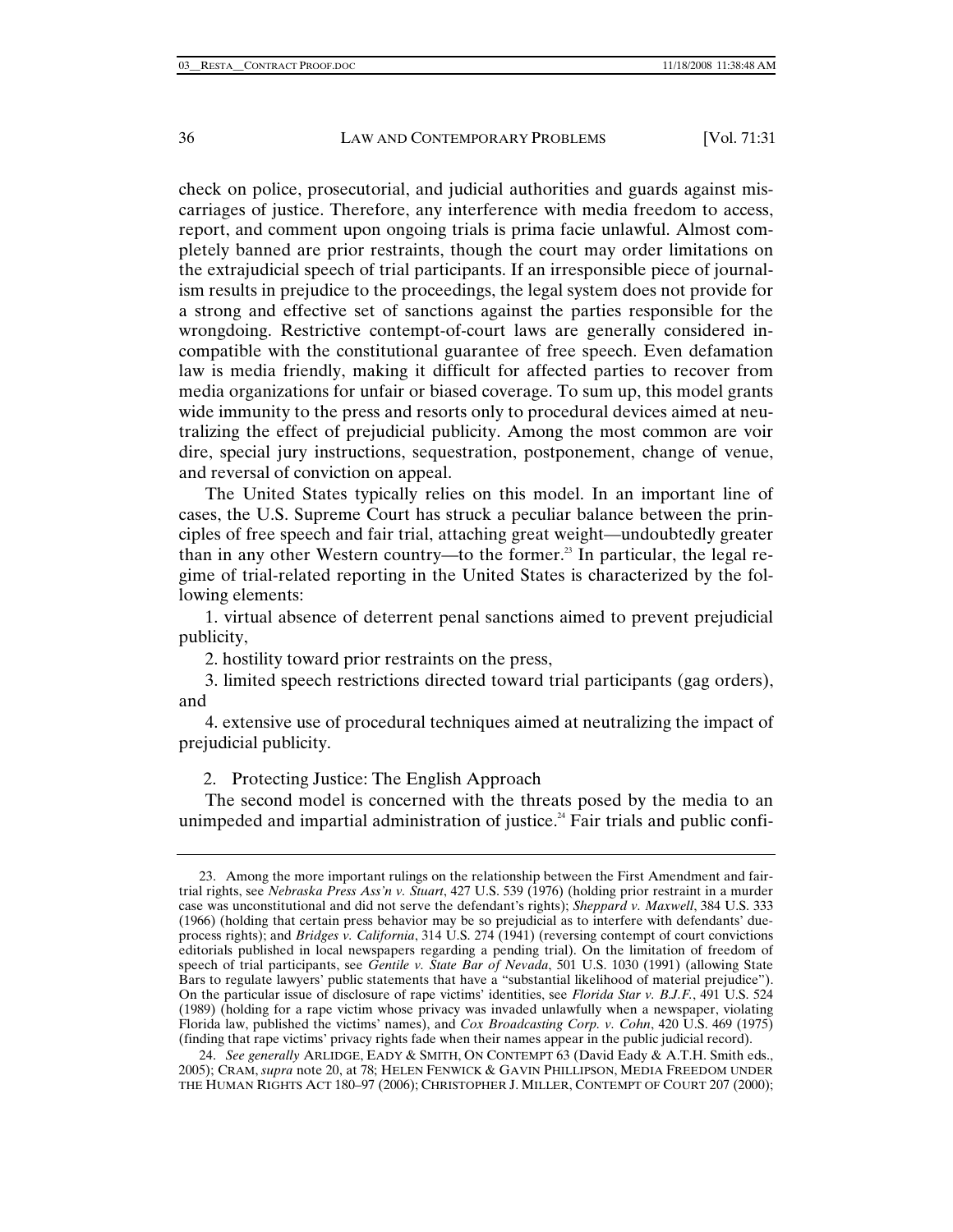dence in the courts as the proper forum for settlement of disputes is given greater weight than the goals served by an unrestrained freedom of the press. As a consequence, the exercise of free speech respecting ongoing proceedings is more strictly limited. Instead of resorting only to neutralizing devices, this model makes extensive use of penal sanctions—under the doctrine of contempt of court—in order to curb disclosure of facts or statements of opinion that threaten to prejudice the proceedings. In addition, statutory-based or courtordered prior restraints are admitted when necessary to prevent the reporting of specific items of prejudicial information. Furthermore, affected parties would find it easier to recover under defamation law, and their actions would not be automatically trumped by free speech. This model accepts restricting the free flow of information in order to protect the right of the accused to a fair trial and to safeguard public confidence in the administration of justice.

This is the traditional common-law approach, followed in England and other Commonwealth countries (for example, Canada, Australia, and New Zealand). Compared to the first model, such a legal regime displays the following features:

1. heavy penal sanctions for the publication of materials that may interfere with the due course of justice,

2. use of prior restraints aimed at preventing publication of specified items of information,

3. use of protective orders directed at trial participants, and

4. ancillary recourse to procedural devices (such as judicial warnings to ignore prejudicial publicity, change of venue, and jury discharge).

# B. Refining the Model

The general outline sketched thus far has the advantage of making an extremely broad and heterogeneous subject matter more easily manageable, though it appears to be lacking in at least two respects.

First, it reflects a static understanding of the law, giving insufficient visibility to the processes of change and evolution underway in many legal systems. Above all, it takes for granted a radical opposition between the U.S. and the other common-law experiences, although this divide, undisputable at its conceptual core, is becoming day by day more nuanced and less clear-cut in its operative applications. The phenomenon of "constitutionalization" of private law and of speech claims, $\beta$  in particular, has been altering the traditional balance be-

Krause, *supra* note 20, at 539; A.T.H. Smith, *Free Press and Fair Trial: Challenges and Change*, *in* FREEDOM OF EXPRESSION AND FREEDOM OF INFORMATION 123, 127 (Jack Beatson & Yvonne Cripps eds., 2000) [hereinafter Smith, *Free Press and Fair Trial*]; Spencer, *Le rôle des médias*, *supra* note 20, at 86; Walker, *supra* note 20, at 584; Brandwood, *supra* note 1, at 1430–35. For the earlier developments, see Donald M. Gillmor, *Free Press and Fair Trial in English Law*, 22 WASH. & LEE L. REV. 17, 17–20 (1965).

 <sup>25.</sup> This phenomenon has interested both common-law and civil-law countries. *See generally* HELEN FENWICK & GAVIN PHILLIPSON, *supra* note 24, at 4–12 (discussing the "constitutionalization of areas of media law directly affecting the freedom to broadcast or publish" in English law); DONALD P.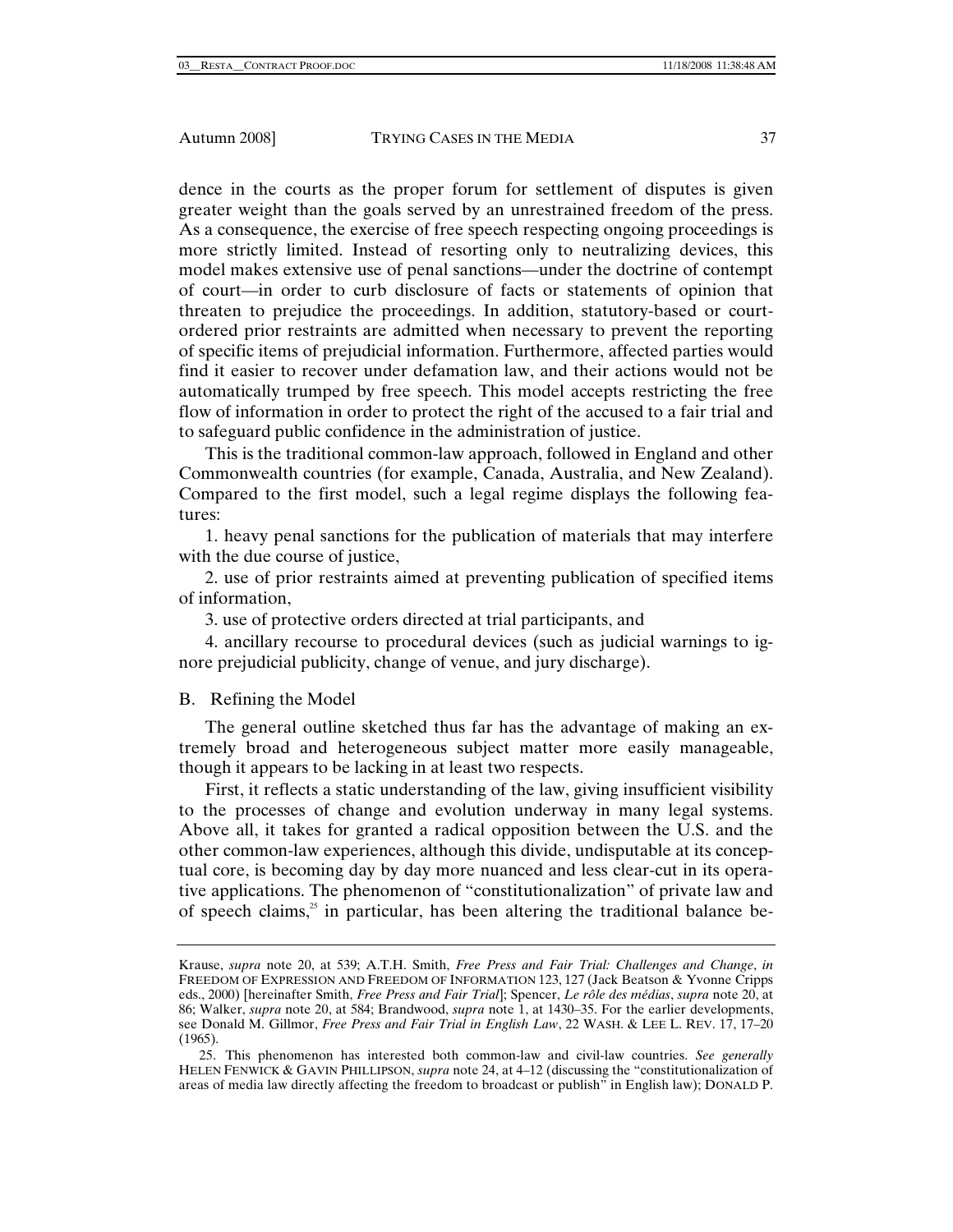tween fair trial and free press. As a consequence, the polarization of the models has been watered down, and the noted "isolation" of U.S. law partly mitigated.

The evolution of Canadian law after the introduction of the Charter of Rights and Freedoms is illustrative. The *Dagenais* decision of the Supreme Court of Canada, in particular, shows the difficulty in keeping the common-law approach to restrictive orders and post-publication sanctions in line with a stronger guarantee of free speech.<sup>26</sup> "There is no doubt that the decision in *Dagenais* has moved the Canadian law of contempt closer to the position which obtains in the United States of America."27

Most relevant, from the same point of view, is the experience of the United Kingdom. As is well known, the 1950 European Convention for the Protection of Human Rights and Fundamental Freedom<sup>28</sup> has strongly influenced the evolution of English law in the field of court-related speech.<sup>29</sup> The judgment of the European Court of Human Rights in *Sunday Times v. United Kingdom*<sup>30</sup> led to

 26. Before the introduction of the Canadian Charter of Rights and Freedoms, Part I of the Constitution Act 1982, being Schedule B to the Canada Act 1982, ch. 11, the balance between fair-trial and other administration-of-justice concerns, on the one hand, and freedom of the press, on the other, showed a clear prevalence accorded to the former. Since the Charter introduced an express guarantee of "freedom of the press and other media of communication," Art. 2*b*, the Canadian courts started gradually to reformulate the traditional *sub judice* rule, showing a more-tolerant attitude toward trialrelated reporting; this trend was backed up by the landmark ruling of the Canadian Supreme Court in *Dagenais v. Canadian Broadcasting Corp.*, 3 S.C.R. 835 (1994), which held that a publication ban could be issued only if (1) it is necessary to avoid a serious threat to the fairness of the trial; (2) there are no other devices, reasonably available, apt to secure a fair trial; and (3) the means adopted are proportionate to the ends pursued*.* This ruling was in contrast with the traditional stance adopted by Canadian case law. As the majority observed, "[T]he traditional common-law rule governing publication bans that there be a real and substantial risk of interference with the right to a fair trial—emphasized the right to a fair trial over the free-expression interests of those affected by the ban and, in the context of post-*Charter* Canadian society, does not provide sufficient protection for freedom of expression. When two protected rights come into conflict, *Charter* principles require a balance to be achieved that fully respects the importance of both rights. Given that publications bans, by their definition, curtail the freedom of expression of third parties, the common-law rule must be adapted so as to require a consideration of both the objectives of a publication ban, and the proportionality of the ban to its effect on protected *Charter* rights." *Id*. at 6. For an assessment of the implications of this decision on the regulation of publication bans and *sub judice* contempt, see CRAM, *supra* note 20, at 102–04; Ann Riehle, *Canada's "Barbie and Ken" Murder Case: The Death Knell of Publication Bans?*, 7 IND. INT'L & COMP. L. REV. 193, 208–12 (1996).

27. MILLER, *supra* note 24, at 302.

 28. Convention for the Protection of Human Rights and Fundamental Freedoms, Nov. 4, 1950, 213 U.N.T.S. 222 [hereinafter European Convention].

 29. Nigel V. Lowe, *The English Law of Contempt of Court and Article 10 of the European Convention on Human Rights*, *in* THE EFFECT ON ENGLISH DOMESTIC LAW OF MEMBERSHIP OF THE EUROPEAN COMMUNITIES AND OF RATIFICATION OF THE EUROPEAN CONVENTION ON HUMAN RIGHTS 318 (Michael P. Furmston et al. eds., 1983); Smith, *Free Press and Fair Trial*, *supra* note 24, at 123.

30. *See* Sunday Times v. United Kingdom, App. No. 6538/74, 2 Eur. H.R. Rep. 245 (1979).

KOMMERS, THE CONSTITUTIONAL JURISPRUDENCE OF THE FEDERAL REPUBLIC OF GERMANY 419 (1997) (providing an overview of the German experience); BASIL S. MARKESINIS & HANNES UNBERATH, THE GERMAN LAW OF TORTS: A COMPARATIVE TREATISE 406 (2002); Christian Huffmann, Note, *Has the Charter Freed the Press? A Comparison of the Effects of United States and Canadian Constitutional Provisions on the Freedom of the Press to Attend and Cover Criminal Trials*, in 11 MICH. ST. U. DET. C.L. J. INT'L L. 141, 156 (2002) (providing an analysis of the impact of the Canadian Charter of Rights and Freedoms of 1982 on media freedom to cover criminal trials).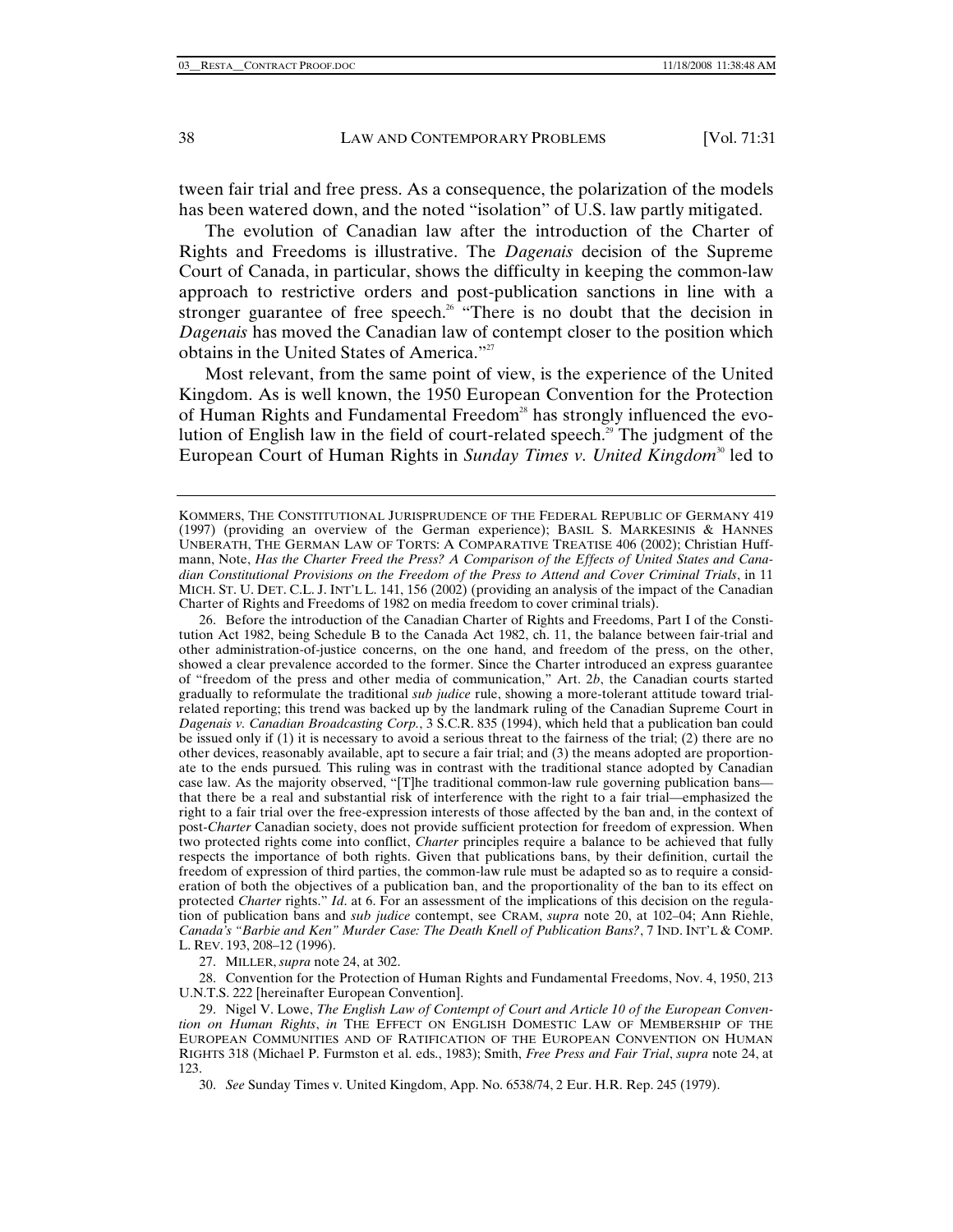the 1981 enactment of the Contempt of Court Act. This statute was intended to effect a "permanent shift in the balance of public interest away from the protection of the administration of justice and in favour of freedom of speech."31 The Act significantly narrowed the scope of application of post-publication sanctions and created a special defense of public interest.<sup>32</sup> Since then, domestic courts have interpreted and implemented the contempt provisions in a way consistent with the principle of freedom of expression enshrined in Article 10 (1) of the Convention.<sup>33</sup>

The second critical remark pertains to the narrow range of the jurisdictions considered. To single out the systems that should be included in the comparison is a critical issue of any model-building process. Far from being a cognitively neutral stage, it may significantly affect the general outcomes of the study.<sup>34</sup> As a matter of fact, most of the works published in English on court-related speech focus their attention only on common-law jurisdictions. By contrast, civil-law experiences are rarely taken into account and analyzed on a comparative basis.<sup>35</sup>

This choice might be defended as consistent with the methodological canon of similarity.36 Nonetheless, it has serious shortcomings. In particular, it presents the danger of reducing the entire problem of media interference with justice to the single issue of *trial fairness*. This is understandable, since in a common-law context inflammatory pretrial publicity is likely to prejudice the proceedings, particularly by influencing the potential jurors. $37$  Therefore, a lawyer called

<sup>31.</sup> *See* Smith, *Free Press and Fair Trial*, *supra* note 24, at 123 (citing Lloyd, L.J., in *A-G v. Newspaper Publ'n plc.*, [1988] 1 Ch. 333, 382 D-F (U.K.)).

 <sup>32.</sup> Under the common-law doctrine of contempt, it was illegal for the media to prejudge a case in any manner, or to publish any material or comment in advance of trial suggesting its possible or favored outcome. For this absolute prejudgment rule, see *A-G v. Times Newspapers Ltd*., [1974] A.C. 273, (1973) 3 All E.R. 54 (H.L.). After the introduction of the Contempt of Court Act, 1981, c. 49, a publication that usurps the functions of courts by "prejudging" a case is not considered unlawful per se, but only if it "creates a substantial risk that the course of justice in the proceedings in question will be seriously impeded or prejudiced." § 2(2). Furthermore, the media may be held strictly liable for contempt of court only if the proceedings are "active," § 3, and they can take advantage of the newly created special defense of public interest. Under § 5 of the Act, "a publication made as or as part of a discussion in good faith of public affairs or other matters of general public interest is not to be treated as a contempt of court under the strict liability rule if the risk of impediment or prejudice to particular legal proceedings is merely incidental to the proceedings." § 5.

 <sup>33.</sup> On the latest developments, see ARLIDGE, EADY & SMITH, *supra* note 24, at 51, observing "a changing climate in the context of free press versus fair trial." Significant, from this point of view, is the restrictive stance recently taken by the English courts regarding the power to order the postponement of publication under § 4(2) of the Contempt of Court Act, and the power to grant injunctions to restrain contempts. *See* FENWICK & PHILLIPSON, *supra* note 24, at 210–23.

 <sup>34.</sup> *See* Gerhard Dannemann, *Comparative Law: Study of Similarities or Differences?*, *in* THE OXFORD HANDBOOK OF COMPARATIVE LAW 383, 407–11 (Mathias Reimann & Reinhard Zimmermann eds., 2006).

 <sup>35.</sup> This has been recognized by CRAM, *supra* note 20, at 183, noting that "few scholars based in common law jurisdictions have ventured to consider the regulation of court-related expression under civil law systems."

<sup>36.</sup> *See* KONRAD ZWEIGERT–HEIN KÖTZ, AN INTRODUCTION TO COMPARATIVE LAW 34–35 (Tony Weir trans., 1998).

 <sup>37.</sup> It is commonly assumed that jurors have a limited ability to withstand prejudicial coverage. For literature supporting that assumption, see Edmond Costantini & Joel King, *The Partial Juror: Correlates and Causes of Prejudgement*, 15 LAW & SOC'Y REV. 9, 36–38 (1981); Christina A. Studebaker &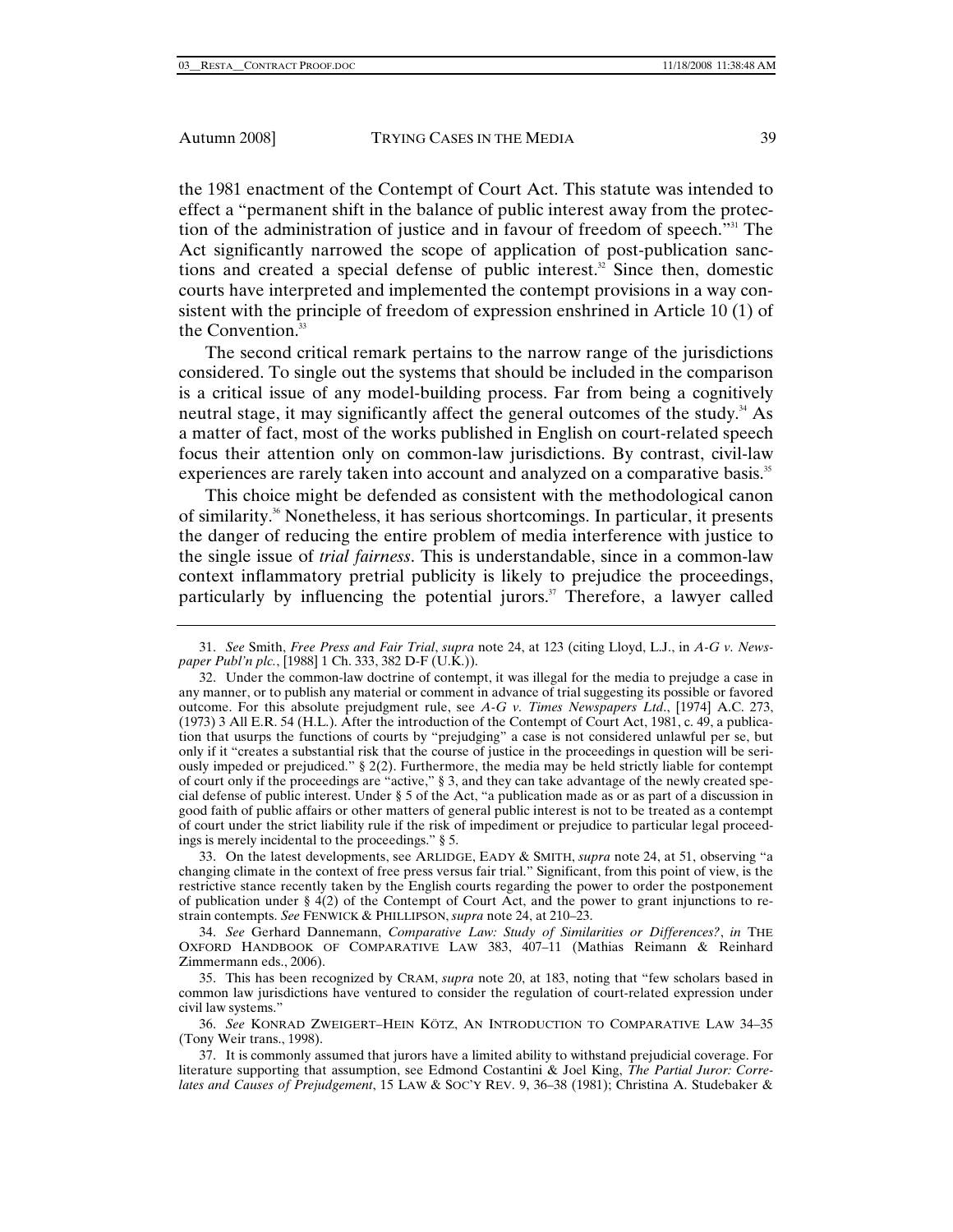upon to deal with "trial by media," will be concerned, above all, with avoiding the obstacles that the exercise of freedom of speech might present to a fair trial. Other legitimate grounds, though, could justify a restriction of the free flow of information, even in the absence of any risks to an unimpeded and impartial administration of justice, and these tend to be systematically overshadowed by the mainstream literature on this topic.

1. Protecting Personality: The Continental Approach

If one looks to the other side of the Atlantic, the overall picture is different. Not only the solutions, but also attitudes toward the interests at stake in regulating court-related expression significantly differ. The Anglo-American tradition pays great attention to the clash between free press and fair trials, but it tends to underestimate the problem of the implications of biased media coverage on a criminal suspect's personal sphere.<sup>38</sup> Continental lawyers, by contrast, seem *relatively* less concerned with the issue of trial fairness than with the need for safeguarding the privacy, personal dignity, and presumption of innocence of trial participants against interference by the media.<sup>39</sup>

This, again, may be easily explained by looking at the underlying institutional framework and at some other cultural and social factors that shape the Continental stance. On the one hand, the nonadversarial system of criminal

Steven D. Penrod, *Pretrial Publicity: The Media, the Law and Common Sense*, 3 PSYCHOL. PUB. POL'Y & L. 428, 428 (1997). Some recent empirical studies have shown, however, that the actual rate of influence of media publicity is significantly smaller than expected. *See* MICHAEL CHESTERMAN, JANET CHAN & SHELLEY HAMPTON, MANAGING PREJUDICIAL PUBLICITY: AN EMPIRICAL STUDY OF CRIMINAL JURY TRIALS IN NEW SOUTH WALES 196 (2001) (Austl.). On the other hand, it is a widely shared belief that professional judges are less vulnerable to press campaigns and biased media coverage of court proceedings. *See, e.g.*, Craxi v. Italy (No. 2), App. No. 34896/97, Eur. Ct. H.R. at [104] (Mar. 5, 2003), http://cmiskp.echr.coe.int////tkp197/viewhbkm.asp?action=open&table=F69A27FD8FB86142 BF01C1166DEA398649&key=7933&sessionId=14267202&skin=hudoc-en&attachment=true. It is also commonly assumed that trained judges sitting on a mixed bench have the ability to minimize the impact of juror bias. *See* BORNKAMM, *supra* note 24, at 207. *See generally* Gerhard Casper & Hans Zeisel, *Lay Judges in the German Criminal Courts*, 1 J. LEGAL STUD. 135, 136 (1972) (considering "the role of the lay judges in the mixed tribunals of the German criminal courts").

 <sup>38.</sup> This is especially true for the American experience. *See, e.g*., Note, *Media Liability for Reporting Suspects' Identities*, *supra* note 22, at 1043. It can generally be assumed, however, that in all common-law jurisdictions the focus of suspect-reporting regulation is not so much on privacy and dignity, but rather on trial fairness. *See, e.g.*, YVONNE BRAUN, MEDIENBERICHTERSTATTUNG ÜBER STRAFVERFAHREN IM DEUTSCHEN UND ENGLISCHEN RECHT, *supra* note 20, at 105. Regarding disclosure of a suspect's identity, see Roderick Munday, *Name Suppression: An Adjunct to the Presumption of Innocence and to Mitigation of Sentence*, CRIM. L. REV. 680, 682 (1991) ("If English law is normally averse to granting anonymity to witnesses (and even to victims of crime) and to forbidding the publication of their names and personal details, such reluctance has been almost total when it comes to the identification of defendants."); Heleen Scheer, *Publicity and the Presumption of Innocence*, 52 CAMBRIDE L.J. 37, 37–42 (1993). The only exception of some relevance is the protection of juvenile offenders and victims of sexual offences. *See* JAMIE CAMERON, LA VIE PRIVÉE DE LA VICTIME ET LE PRINCIPE DE LA PUBLICITÉ DES DÉBATS 49 (2003) (Can.); CRAM, *supra* note 20, at 134–60; JOSEPH JACONELLI, OPEN JUSTICE: A CRITIQUE OF THE PUBLIC TRIAL 161, 212 (2002).

<sup>39.</sup> *See* Claus Roxin, *Strafrechtliche und Strafprozessuale Probleme der Vorverurteilung*, NEUE ZEITSCHRIFT FÜR STRAFRECHT [NSTZ] 153, 157 (1991) (F.R.G.); Spencer, *supra* note 20, at 85; Scherer, *supra* note 20, at 70–76 (comparing the *Lebach* decision of the German Constitutional Court and the U.S. Supreme Court's *Cox Broadcasting Corp. v. Cohn*, 420 U.S. 469 (1975)).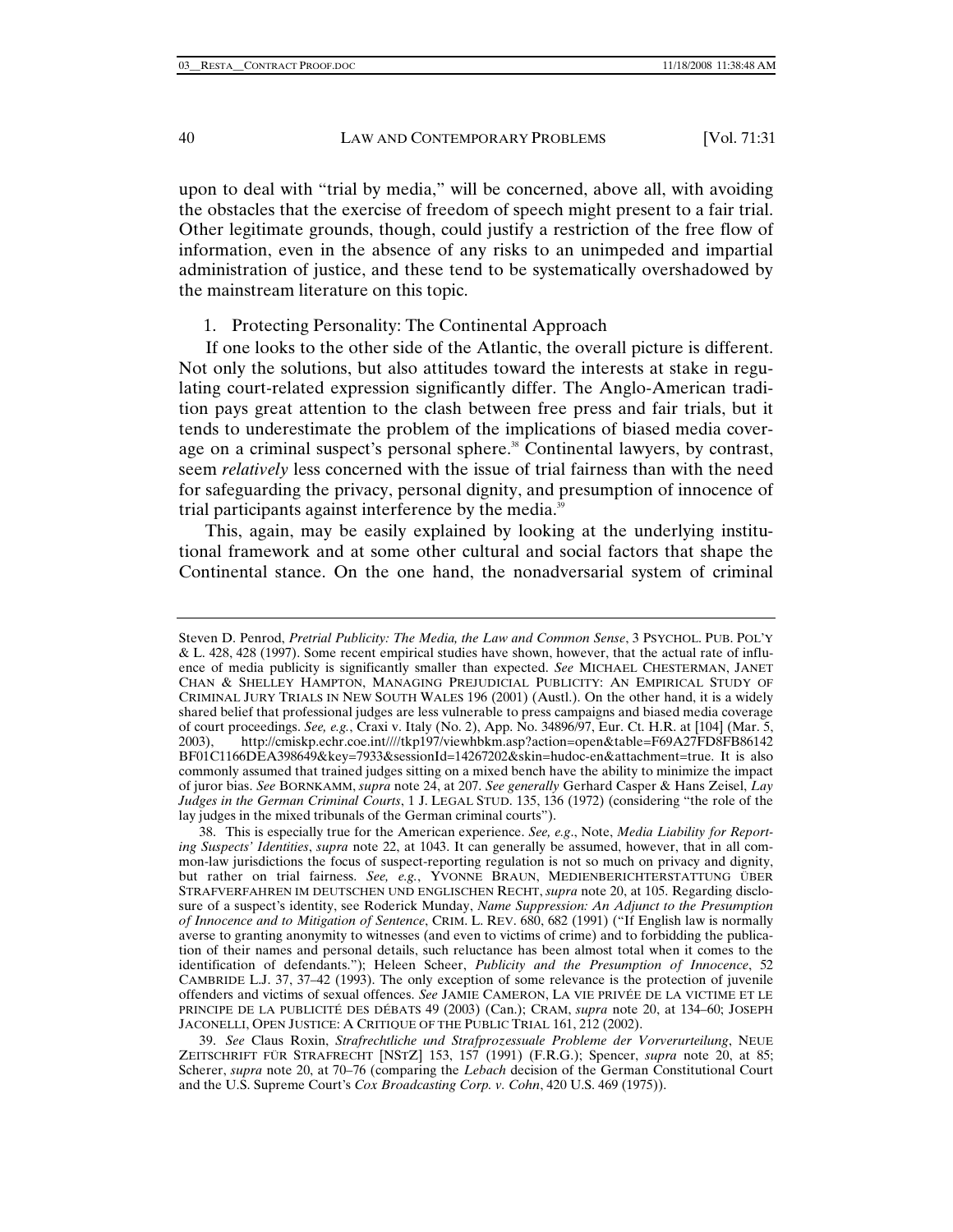procedure and the smaller lay involvement in the justice process substantially reduce the likelihood of prejudice to the proceedings.<sup>40</sup> On the other hand, the peculiar constitutional vision of privacy as dignity<sup>41</sup> and the typical European doctrine of state obligations to protect fundamental rights<sup>42</sup> tend to shift the focus of the conflict from the vertical relationships between defendants and the courts to the horizontal relationships between defendants and the mass media.<sup>43</sup> This shift is clearly reflected in the changing meaning of the principle of presumption of innocence, which is no longer regarded as a simple "procedural" safeguard internal to criminal proceedings, but also as a "substantial" right to be asserted vis-à-vis private parties.<sup>44</sup>

Taking into account the Continental European experiences may therefore enhance the general understanding of the problems involved in the regulation of court-related speech, since it sheds light on a particular dimension of the conflict between justice and mass media that is often overlooked. As a first step, the taxonomy discussed so far may be usefully enriched by isolating a third model of court-related speech regulation.<sup>45</sup> The underlying assumption of this model is that media coverage of pending trials might be at odds not only with the fairness and impartiality of the proceedings, but also with other individual and societal interests. In particular, presumption of innocence of the defendant and reputation and privacy of trial participants are highly valued. Accordingly, freedom of expression may be subjected to various restrictions in order to further these interests. Narrowly focused prior restraints are provided for, on either a statutory or a judicial basis. Penal post-publication sanctions are frequently employed, especially as general-deterrent devices against the violation of the rules on pretrial secrecy. Also increasingly relevant is the role of privatelaw remedies, such as injunctive relief, rectification orders, and damages. Some

 43. This is a critical point: the European attitude to protect presumption of innocence as against private parties and in particular the media, *see infra* III.E.2, starkly contrasts with the U.S. resistance to hold nonstate actors bound to respect fundamental rights, such as fair-trial rights. *See* Hans A. Linde, *Fair Trials and Press Freedom*—*Two Rights against the State*, 13 WILLAMETTE L.J. 211, 216–18 (1977).

<sup>40.</sup> *See, e.g.*, BORNKAMM, *supra* note 20, at 207, 217; Chesterman, *supra* note 8, at 541, 558; Jörg Soehring, *Presse, Persönlichkeitsrechte und 'Vorverurteilungen*,*'* 88 GEWERBLICHER RECHTSSCHUTZ UND URHEBERRECHT 518, 526 (1986) (F.R.G.).

<sup>41.</sup> *See* EDWARD J. EBERLE, DIGNITY AND LIBERTY: CONSTITUTIONAL VISIONS IN GERMANY AND THE UNITED STATES 41–54 (2002); James Q. Whitman, *The Two Western Cultures of Privacy: Dignity Versus Liberty*, 113 YALE L.J. 1151, 1161 (2004)*.*

 <sup>42.</sup> S*ee generally* Dieter Grimm, *The Protective Function of the State*, *in* EUROPEAN AND US CONSTITUTIONALISM 119–27 (Georg Nolte, ed. 2005); Heike Krieger, *The Protective Function of the State in the United States and Europe: A Right to State Protection? Comment*, *ivi*, at 153–164; Mark Tushnet, *The Issue of State Action/Horizontal Effect in Comparative Constitutional Law*, 1 INT'L. J. CONST. L. 79, 89 (2003).

<sup>44.</sup> *See* Robert Badinter, *La présomption d'innocence, histoire et modernité*, *in* LE DROIT PRIVÉ FRANÇAIS À LA FIN DU XXÈ SIÈCLE: ÉTUDES OFFERTES À PIERRE CATALA 133, 145 (2001) (Fr.); Antoine Buchet, *La présomption d'innocence au regard de la convention européenne des droits de l'homme et des libertés fondamentales*, *in* LA PRÉSOMPTION D'INNOCENCE EN DROIT COMPARÉ, *supra* note 14, at 27. For further discussion of this shift, *see infra* III.E.2.

<sup>45.</sup> *See generally* BORNKAMM, *supra* note 20, at 217, 247; YVONNE BRAUN, MEDIENBERICHTERSTATTUNG ÜBER STRAFVERFAHREN IM DEUTSCHEN UND ENGLISCHEN RECHT, *supra* note 20, at 71, 105.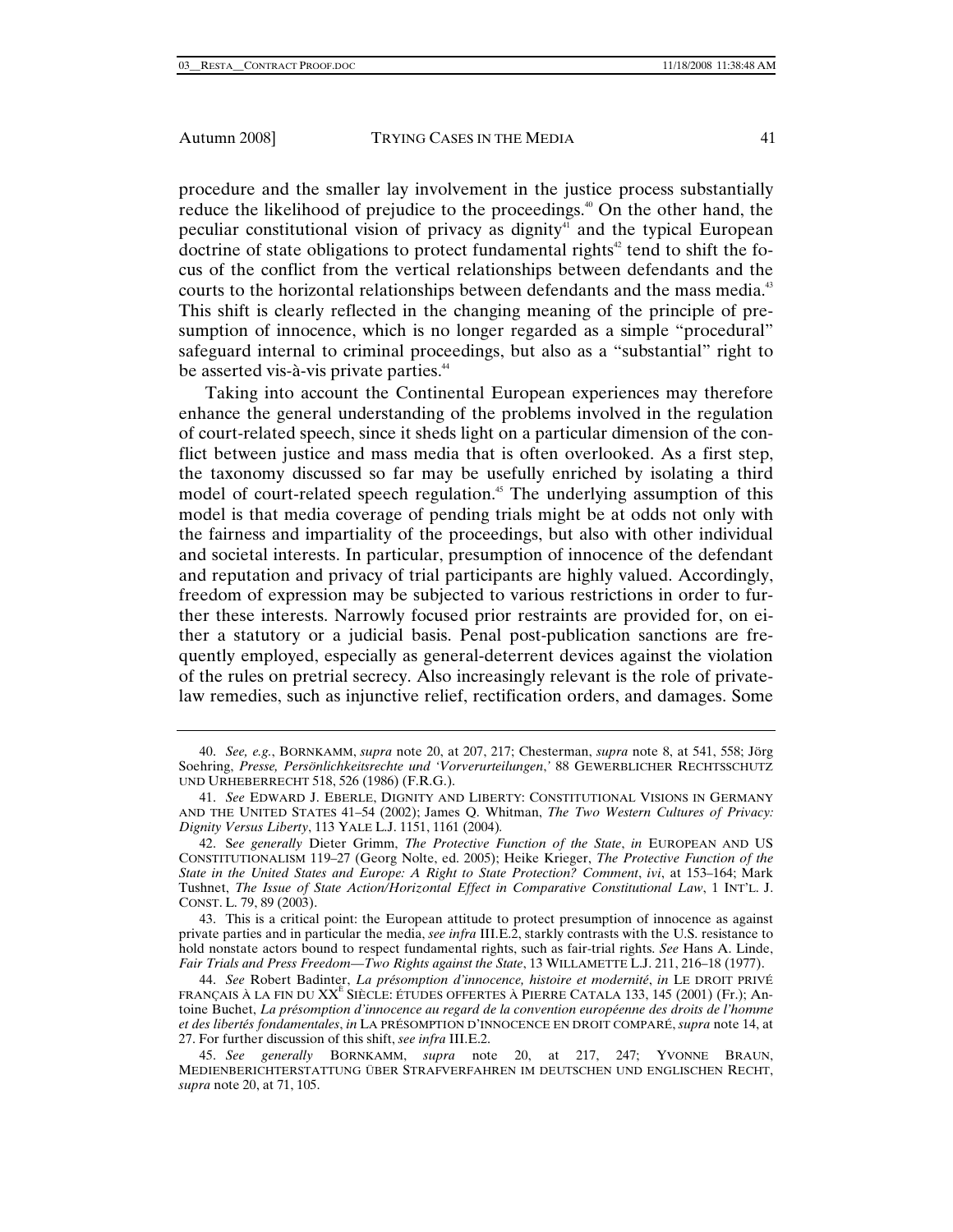neutralizing measures, such as change of venue, are admitted in theory but rarely applied in practice. It should be noted that, by preventing the publication of information likely to infringe reputational and dignity interests, this model enhances the quality of legal reporting and therefore affords an indirect protection of the interest in trial fairness (differently from the common-law approach, in which dignity interests are indirectly guaranteed by the institution of contempt of court).

# III COURT-RELATED SPEECH RESTRAINTS IN CONTINENTAL EXPERIENCES

# A. Civilian Equivalents of the *Sub Judice* Rule

Under the traditional common-law stance, protection of the proper functioning of the trial process represents one of the most compelling grounds for restraining freedom of speech.<sup>46</sup> The law of contempt, in particular, prohibits publications that are thought likely to interfere with the course of justice in a particular case (*sub judice* rule).47 In the United Kingdom, the Contempt of Court Act of 1981 introduced a strict-liability rule with respect to publications that create "a substantial risk that the course of justice in the proceedings in question will be seriously impeded or prejudiced."<sup>48</sup>

The institution of contempt of court is frequently referred to as one of the typical features of common-law systems.<sup>49</sup> This does not mean, however, that conduct punishable as contempt under the *sub judice* rule is always allowed or tolerated in civil-law jurisdictions. Laws concerning pretrial secrecy limit the disclosure of specific items of information, which would be also protected although under a different rationale—by the law of contempt.<sup>50</sup> In addition, some legal systems have enacted provisions specifically aimed at preventing prejudicial influences on the key actors in trials.

Interesting examples may be found in both Austria and France. In Austria, the problem of prejudicial publicity was dealt with as early as 1862. Article VIII of the *Strafgesetznovelle* of 1862 provided that "whoever, while a criminal procedure is still pending, publishes in print media statements regarding the value of evidence, and the assumed outcome of the proceedings . . . , in a way capable

<sup>46.</sup> *See, e.g.*, Trevor R.S. Allan, *Common Law Constitutionalism and Freedom of Speech*, *in* FREEDOM OF EXPRESSION AND FREEDOM OF INFORMATION 17, 31–33 (Jack Beatson & Yvonne Cripps eds., 2000).

 <sup>47.</sup> Publications may be found to be interfering with the judicial process if they create a risk of seriously impairing the court's impartiality or exert improper influence on key actors of the trial, such as the judge, the jurors, the witnesses, or the parties to the proceeding. Conduct typically treated as contempt by English courts are direct or indirect statements of guilt, prejudging the merits of the case, publication of inadmissible evidence (such as prior convictions of the accused), pressure on witnesses, publication of the photograph of an accused when identification is an issue at trial. For a detailed overview, see ARLIDGE, EADY & SMITH, *supra* note 24, at 359; MILLER, *supra* note 24, at 305.

 <sup>48.</sup> Contempt of Court Act, 1981, c.49, § 2.

<sup>49.</sup> *See* CLAUS ROXIN, STRAFVERFAHRENSRECHT 479 (1993); Chesterman, *supra* note 8, at 521.

<sup>50.</sup> *See infra* III.B.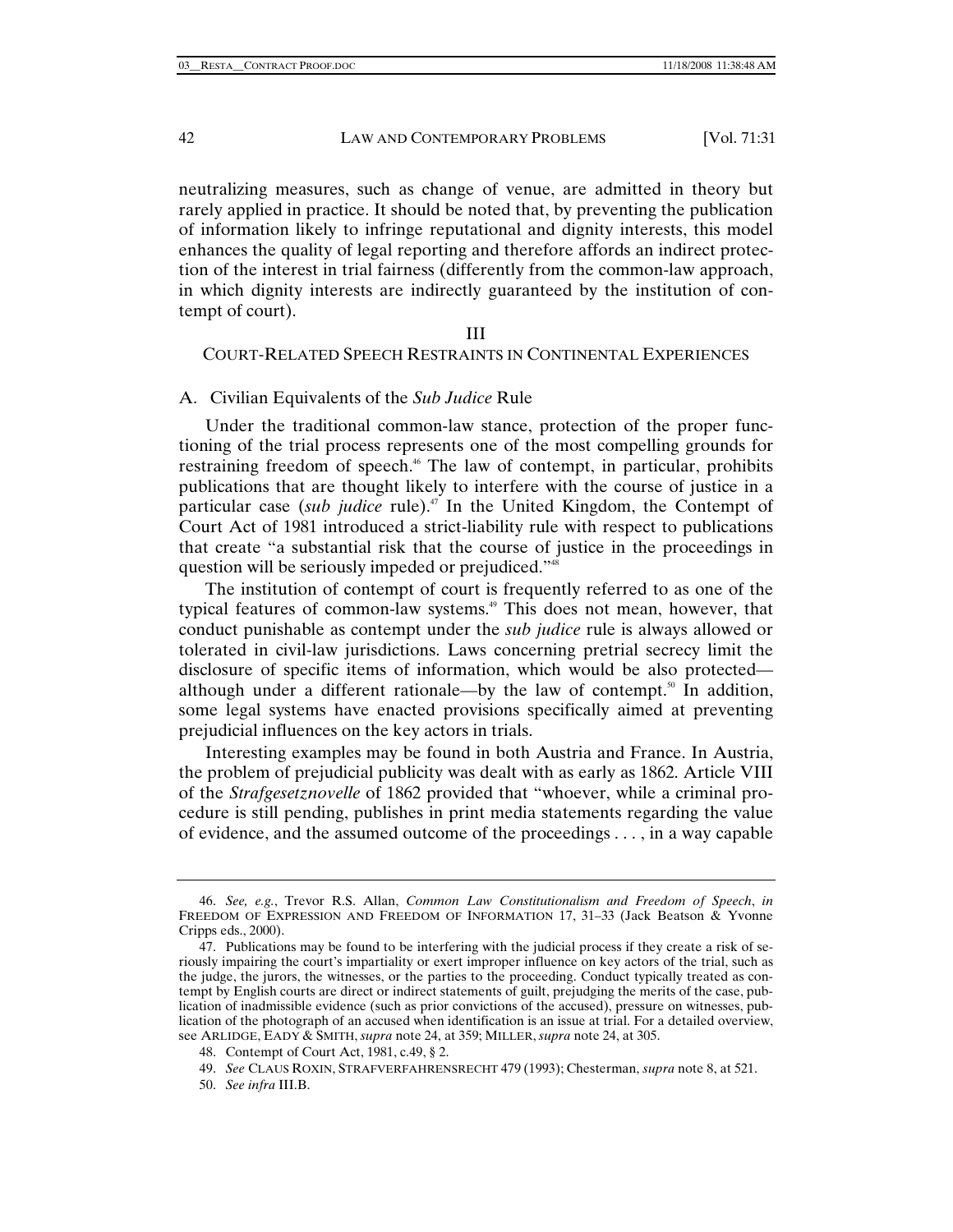of influencing public opinion and hence prejudicing the decision by the court, is punishable from one up to three months imprisonment."51

This was conceived as a typical press crime: reference is made only to statements published in "print media" (*Druckschriften*). As a consequence, the development of electronics made it necessary to amend this provision to encompass other kinds of publications as well. This task was accomplished by the Media Act of 1981 (as amended in 1992).<sup>52</sup> Section 23 of the Media Act, entitled "Prohibited influence on criminal proceedings," states that "[a]nyone who discusses, subsequent to the indictment . . . [and] before the judgment at first instance in criminal proceedings, the probable outcome of those proceedings or the value of evidence in a way capable [*geeignet*] of influencing the outcome of the proceedings shall be punished by the court with up to 180 day-fines."53

Provisions aimed at protecting the fairness of proceedings and the role of courts as legitimate forums for settlement of disputes may be found in France as well. Article 227 of the Criminal Code was enacted in 1958 "in conscious imitation of contempt and amid a chorus of indignant opposition from the media."<sup>54</sup> It introduced a mechanism similar to the *sub judice* rule, imposing fines and imprisonment on "who[]ever has published, before a definitive court decision, commentaries which tend to exert pressure on the statement of witnesses or on decisions of the judge . . . or on the judgment."55 This provision has now been repealed and substituted by Article 434-16 of the new Criminal Code of 1994, which prohibits "[t]he publication, prior to the pronouncement of the final judicial decision, of comments tending to exert pressure on the testimony of witnesses or on the decision of the judicial investigating authority or trial court."56 Although this provision displays some similarities to its English counterpart, it is not exactly equivalent: common-law contempt requires a simple "influence" on the proceedings; Article 434-16 is confined to publications resulting in "pres-

 <sup>51.</sup> Betreffend einige Ergänzungen des Allgemeinen und des Militaer-Strafgesetzes 8 Reichsgesetzblatt [RGBl.], at 161, 163 (Dec. 17, 1862), *translated by* author, *available at*  http://alex.onb.ac.at/cgicontent/annoplus?apm=0&aid=rgb&datum=18630004&zoom=2&seite=0000016 1&x=20&y=6. This article was slightly amended in 1929 by Art. VIII of the *Strafgesetznovelle*, Womit einige Bestimmungen des Strafgesetzes, des Preßgesetzes und des Einfürungsgesetzes zur Strafprozeßordnung abgeändert werden [Strafgesetznovelle] 440 Bundesgesetzblatt Teil I [BGB1. I], at 1815 (Dec. 20, 1929), *available at* http://anno.onb.ac.at/cgi-content/anno-plus?aid=bgb&datum= 19290004&seite=00001815.

 <sup>52.</sup> Most European countries have enacted special statutes aimed at guaranteeing and regulating the exercise of freedom of the press. *See* Pnina Lahav, *An Outline for a General Theory of Press Law in Democracy*, *in* PRESS LAWS IN MODERN DEMOCRACIES: A COMPARATIVE STUDY 346 (Pnina Lahav ed., 1985).

 <sup>53.</sup> Bundesgesetz über die Presse und andere Publizistische Medien [MedG] BGBl. No. 314/1981, § 23 (as amended by subsequent laws), *translated in* Worm v. Austria, App. No. 83/1996/702/894, Eur. Ct. H.R. at [23] (Aug. 29, 1997), http://cmiskp.echr.coe.int////tkp197/viewhbkm.asp?action=open&table=F6 9A27FD8FB86142BF01C1166DEA398649&key=668&sessionId=7866883&skin=hudoc-en&attach ment=true.

<sup>54.</sup> *See* Chesterman, *supra* note 8, at 539.

 <sup>55.</sup> On this provision, see VAN NIEKERK, *supra* note 20, at 118.

<sup>56.</sup> *See* JEAN LARGUIER & ANNE-MARIE LARGUIER, DROIT PÉNAL SPÉCIAL 409 (2002).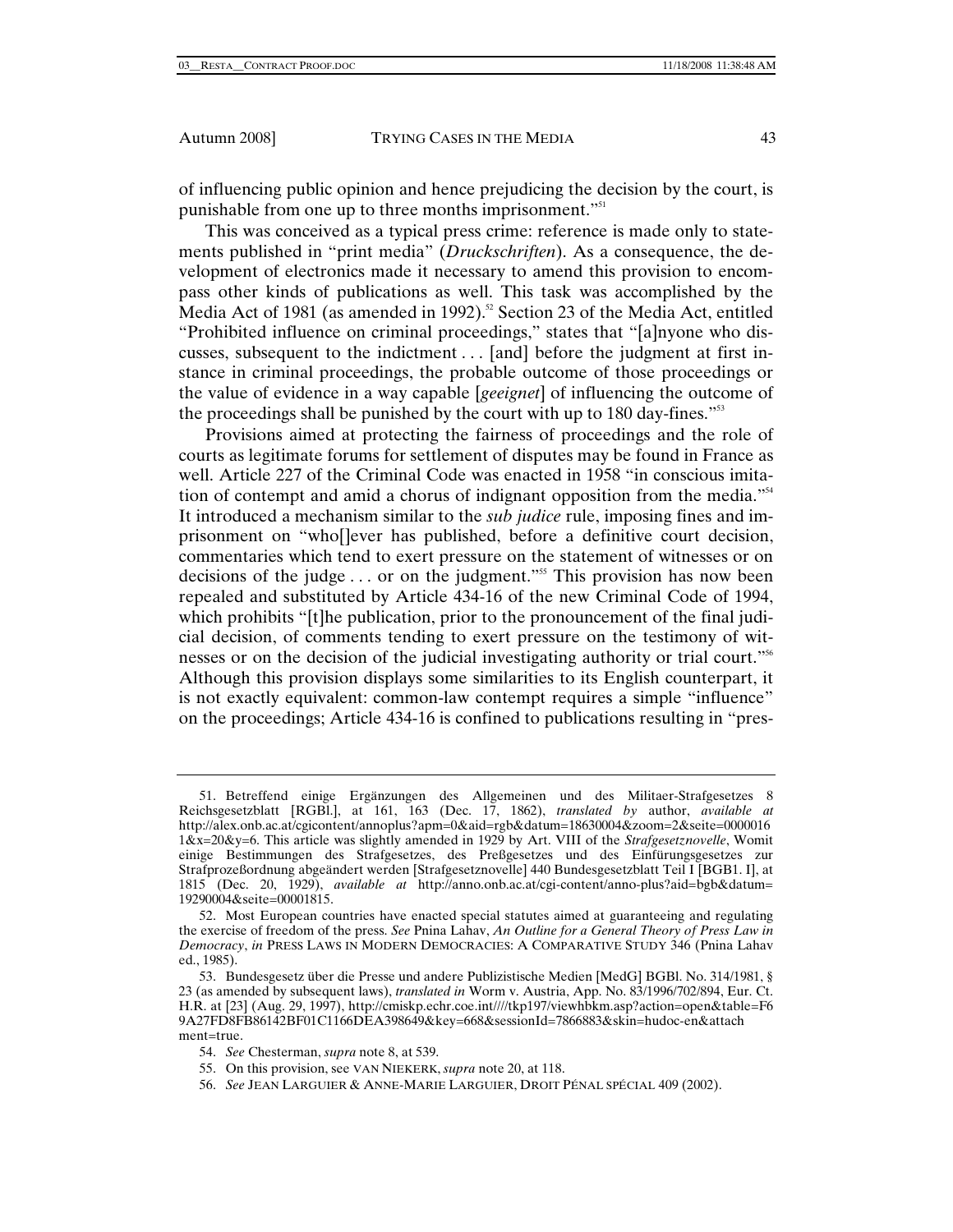sures." The objective element of the crime is therefore more narrowly framed, in light of the fact that it requires efforts devoted to exert a pressure.<sup>57</sup>

However, the most striking differences between the English and the Continental approaches are not to be found in black-letter law, but in the enforcement of such rules. In Britain, the list of precedents dealing with the *sub judice*  rule is impressive.58 Every journalist or publisher is aware of the risks involved in reporting on criminal matters. Although the recent trend is definitely more liberal than in the past and the policy of issuing guidelines is increasingly preferred to tough prosecution, $59$  infringing these rules is still risky and can trigger heavy sanctions. Therefore, the media is on average cautious in disclosing facts or expressing statements of opinion likely to interfere with pending proceedings. It has been reported, for instance, that *The New York Times* has recently stopped online readers in England from accessing an article that disclosed the identities of some individuals suspected of acts of terrorism.<sup>60</sup> By the same token, in July 2007 some British newspapers refrained from publishing the photos of Mohammed Asha, a doctor allegedly involved in a plot to bomb the Glasgow Airport. Scotland Yard had expressly requested that media organizations not publish photos of people involved in the case, arguing that the identification of the suspects could be an issue in any trials concerning the plot. $61$ 

By contrast, media reporting that is likely to have an impact upon judicial proceedings is rarely prosecuted on the Continent. This is the case in France, whose Article 434-16 of the Penal Code is seldom enforced, as confirmed by the dearth of precedents.<sup> $\alpha$ </sup> The Austrian experience is only slightly different. On the one hand, Section 23 of the Media Act has been paid more attention than its French counterpart. Indeed, some applications of this provision are quite interesting and worthy of reflection.<sup>63</sup> On the other hand, Austrian commentators

 61. Eric Pfanner, *Did Photos of Suspects Break Law? In Era of Global News, U.K. Journalists Chafe at Restrictions on Coverage*, INT'L HERALD TRIB., July 9, 2007, at 10.

<sup>57.</sup> *See* Chesterman, *supra* note 8, at 539*.*

 <sup>58.</sup> This abundance is evidenced by the ponderous volume on contempt of court by MILLER, *supra*  note 24, at 207 (discussing the *sub judice* rule and providing an overview of the English case-law).

<sup>59.</sup> See the Preface to the Third Edition of ALRIDGE, EADY & SMITH ON CONTEMPT, *supra* note 24, at V*.*

<sup>60.</sup> *See* Note, *Media Liability for Reporting Suspects' Identities*, *supra* note 22, at 1047.

 <sup>62.</sup> Emmanuel Derieux, *Secret de l'instruction et droit à l'information*, 386 LES PETITES AFFICHES 6 (June 11, 1997); only a few (old) precedents are reported in the short commentaries edited by HERVE PELLETIER & JEAN PERFETTI, CODE PÉNAL, *sub* Art. 434-16 (2005); YVES MAYAUD, CODE PÉNAL, *sub* Art. 434-16 (2008).

<sup>63.</sup> *See, e.g.*, Oberlandesgericht [OLG] [Court of Appeals] Wien Dec. 11, 1989, 27 Bs 329/89, *in* MEDIEN UND RECHT 16 (1990). In 1989 some journalists were convicted because they published and commented on a poll in which the readers were invited to express their opinions about the outcome of a criminal trial, taking side either for the solution given by the jury or by the judge. Here, the enforcement of Section 23 of the Media Act was directed at protecting the role of courts as the proper forum for the settlement of legal disputes and at insulating jurors and judges from external influences. Such "speech" was considered particularly objectionable as coming close to a trial carried out not *in the name of the People, but rather by the People. Interestingly, a similar rule has been introduced in* France by the new Article  $35<sup>ter</sup>$  (2) of the Press Act of 1881, as amended by Law No. 2000-516 of June 15, 2000. This provision prohibits any person from carrying out, publishing, or commenting on an opinion poll concerning either the guilt of an individual charged with a crime or the proper sentence. It is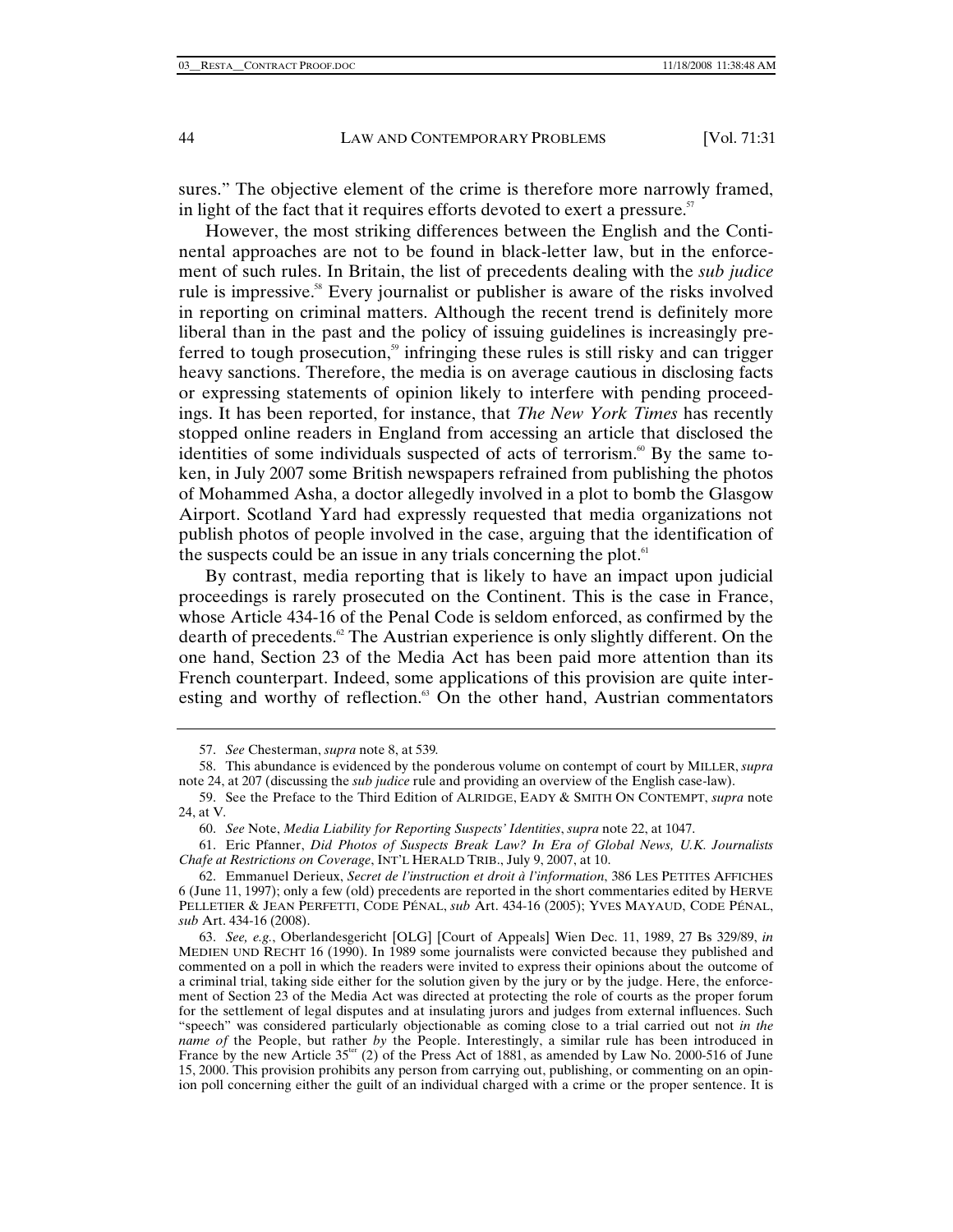have observed that, in light of the particular procedural constraints and different payoffs for the parties, the most effective way to counter adverse publicity is not criminal prosecution, but civil action.<sup>64</sup> Sections 7*a* and 7*b* of the Media Act offer a consistent basis for redress against infringements of the presumption of innocence and other personal interests by the mass media. As a matter of fact, most of the Austrian judgments have been rendered under the heading of Sections 7*a* and 7*b*.<sup>65</sup> Relatively few, by contrast, are rulings pertaining to Section 23 of the Media Act.<sup>66</sup>

# B. Pretrial Secrecy

Despite the relevance of the French and Austrian models, most civil-law jurisdictions have resisted the introduction of a *sub judice* rule.<sup> $\sigma$ </sup> One argument for its rejection has been that any provision prohibiting the publication of items of information or statements of opinion likely to obstruct or prejudice a trial would be exceedingly vague and would run counter to the principle of determinacy of penal sanctions (*Bestimmtheitsgebot*).<sup>68</sup> Another is the concern that such a rule would be overprotective, chilling open debate and public scrutiny on the workings of the justice system.<sup>69</sup> Arguments of this kind have shaped the discussion in Germany, where a bill directed at the introduction of a "contempt by publication" rule was actually proposed in 1962 but never enacted.<sup>70</sup> It is likely that similar thoughts lie behind the underenforcement of the French and Austrian provisions.

By contrast, concerns for freedom of speech tend to vanish when pretrial secrecy (*secret de l'instruction*) is taken into account. Penal sanctions directed at preventing the disclosure of specific information are laid down by many Euro-

also forbidden to publish information, such as an Internet address, capable of facilitating access to such opinion polls or open consultations. S*ee generally* Emmanuel Derieux, *La loi du 15 juin 2000 et le droit de la communication*, 389 LES PETITES AFFICHES 16 (July 18, 2000).

 <sup>64.</sup> BRANDSTETTER & SCHMID, KOMMENTAR ZUM MEDIENGESETZ 248 (1999).

 <sup>65.</sup> For an analysis of Sections 7*a* and 7*b* and references to some Austrian cases, see *infra* III.E.1–2. *See also* GERHARD LITZKA & IRIS STREBINGER, MEDIENGESETZ: KURZKOMMENTAR 64–71, 248 (2005) (providing an overview of Austrian case law under Sections *7a* and *7b* and noting the small number of convictions under Section 23 of the Media Act).

 <sup>66.</sup> The experience has been similar under Article VIII of the *Strafgesetznovelle* 1862, 440 BGB1.I, at 1815 (as amended in 1929). *See* BORNKAMM, *supra* note 20, at 234–35.

 <sup>67.</sup> Hassemer, *supra* note 13, at 1924, talks about an enduring "skepticism" toward the doctrine of contempt of court.

<sup>68.</sup> *See* Roxin, *supra* note 39, at 155.

 <sup>69.</sup> BORNKAMM, *supra* note 20, at 231; Hassemer, *supra* note 13, at 1927; Roxin, *supra* note 39, at 155.

<sup>70.</sup> *See* Section 452 of the Government Bill of 1962, *Störung der Rechtspflege* (reproduced in BORNKAMM, *supra* note 20, at 229 n.49). For a discussion of this bill and an analysis of the previous legislative proposals aimed at controlling prejudicial publicity, see BRAUN, *supra* note 20, at 182; Roxin, *supra* note 39, at 154–55; Rolf Stürner, *Schutz des Gerichtsverfahrens vor öffentlicher Einflußnahme?*, 33 JURISTEN ZEITUNG [JZ] 161, 163 (1978). Among the first proponents of a stricter media regulation, see also EBERHARD SCHMID, JUSTIZ UND PUBLIZISTIK 61 (1968).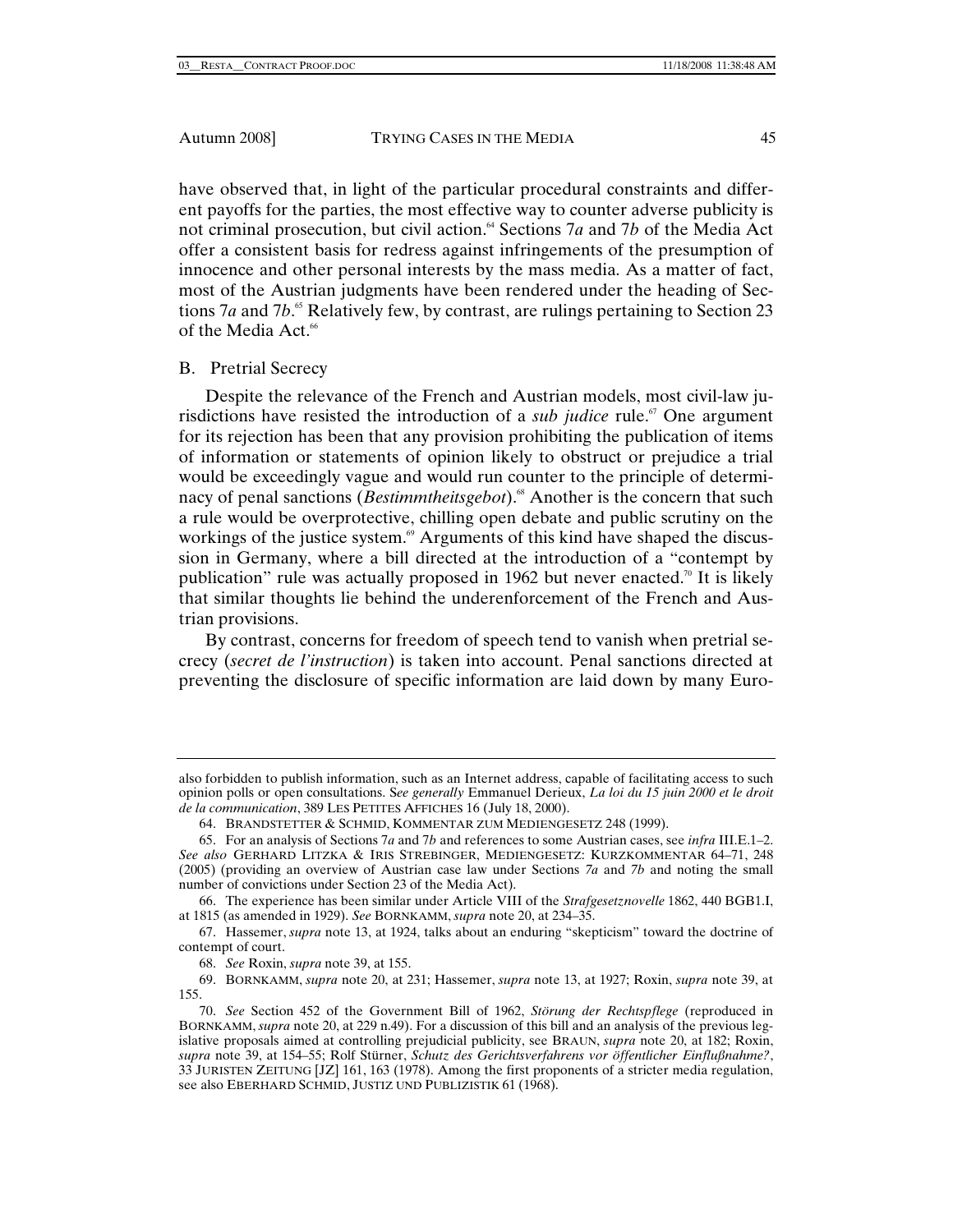pean legal systems, as in France<sup> $\pi$ </sup> or in Italy.<sup>22</sup> Even countries, such as Germany, that have resisted the introduction of a *sub judice* rule commonly rely upon such prohibitions.73

How can this inconsistency be explained? Arguably, cultural and institutional factors have determined the approach taken by the legal systems. The presence of an all-lay jury, the rules of evidence, but also the unique role played by the judiciary in the evolution of the English society<sup> $4$ </sup> are some of the crucial elements that explain the great relevance of the law of contempt in the Anglo American context. By the same token, the legacies of a nonadversarial model of criminal procedure arguably lie beneath rules proscribing the disclosure of items of information or documents in the pretrial stage.<sup>75</sup>

Adversarial systems are based on the idea of openness of the judicial proceedings.76 Consequently, they are suspicious of any form of "secrecy" in the administration of justice, according to the principle that "justice should not only be done, but should manifestly and undoubtedly be seen to be done."77 By contrast, the so-called inquisitorial models cannot get rid of some sort of secrecy.<sup>78</sup>

 <sup>71.</sup> Article 11 of the French Code of Criminal Procedure provides that "except where the law provides otherwise and subject to the defendant's rights, the enquiry and investigation proceedings are secret." CODE DE PROCÉDURE PÉNALE [C. PR. PÉN.] art. 11. It also states that "any person contributing to such proceedings is subjected to professional secrecy under the conditions and subject to the penalties set out by articles 226-13 and 226-14 of the Criminal Code" *Id.* (English translation provided by the official Web site "Legifrance," *available at* http://195.83.177.9/code/liste.phtml?lang=uk&c= 34&r=3886#art16975).*See* MICHELE LAURE RASSAT, TRAITÉ DE PROCÉDURE PÉNALE 588 (2001).

 <sup>72.</sup> Although Italy uses a (mixed) adversarial model of criminal procedure, *see* William T. Pizzi & Luca Marafioti, *The New Italian Code of Criminal Procedure: The Difficulties of Building an Adversarial Trial System on a Civil Law Foundation*, 17 YALE J. INT'L LAW 1, 2–3, 7, 10, 35 (1992), the principle of secrecy has not been abandoned. Article 329 of the Code of Criminal Procedure prohibits the disclosure of specific items of information until the moment when the accused is allowed to have knowledge of them. CODICE DI PROCEDURA PENALE [C.P.P.] art. 329. Article 114 (1) of the Code of Criminal Procedure forbids the partial or total publication of any documents covered by secrecy. Art. 114(1). Penalties for the breach of such provisions are laid down by Article 684 of the Penal Code. CODICE PENALE [C.P.] art. 684. For details, see FRANCESCA M. MOLINARI, IL SEGRETO INVESTIGATIVO 203–18 (2003).

 <sup>73.</sup> Section 353d(3) of the German Penal Code provides that

whoever . . . publicly communicates, verbatim, essential parts or all of the accusatory pleading or other official documents of a criminal proceeding, a proceeding to impose a civil penalty or a disciplinary proceeding, before they have been argued in a public hearing or the proceeding has been concluded, shall be punished with imprisonment for no more than one year or a fine.

Strafgesetzbuch [StGB] § 353d(3) (translation to English provided by the Federal Ministry of Justice and *available at* http://www.iuscomp.org/gla/statutes/StGB.htm). For a detailed analysis of the problems involved in the relationship between media freedom and pretrial secrecy, see Thomas Weigend, *Medienöffentlichkeit des Ermittlungsverfahrens?*, *in* ALTERNATIV-ENTWURF STRAFJUSTIZ UND MEDIEN 33 (Arbeitskreis AE ed., 2004).

 <sup>74.</sup> S*ee* RONALD L. GOLDFARB, THE CONTEMPT POWER 9–16 (1963); Chesterman, *supra* note 8, at 547–57.

<sup>75.</sup> *See* Lemonde, *supra* note 20, at 691.

<sup>76.</sup> *See* JACONELLI, *supra* note 38, at 1–67.

 <sup>77.</sup> Lord Hewart, C.J., *in* R v. Sussex Justices, *ex parte* McCarthy, (1924) 1 K.B. 256, 259.

<sup>78.</sup> *See* FRANCO CORDERO, PROCEDURA PENALE 350 (2006).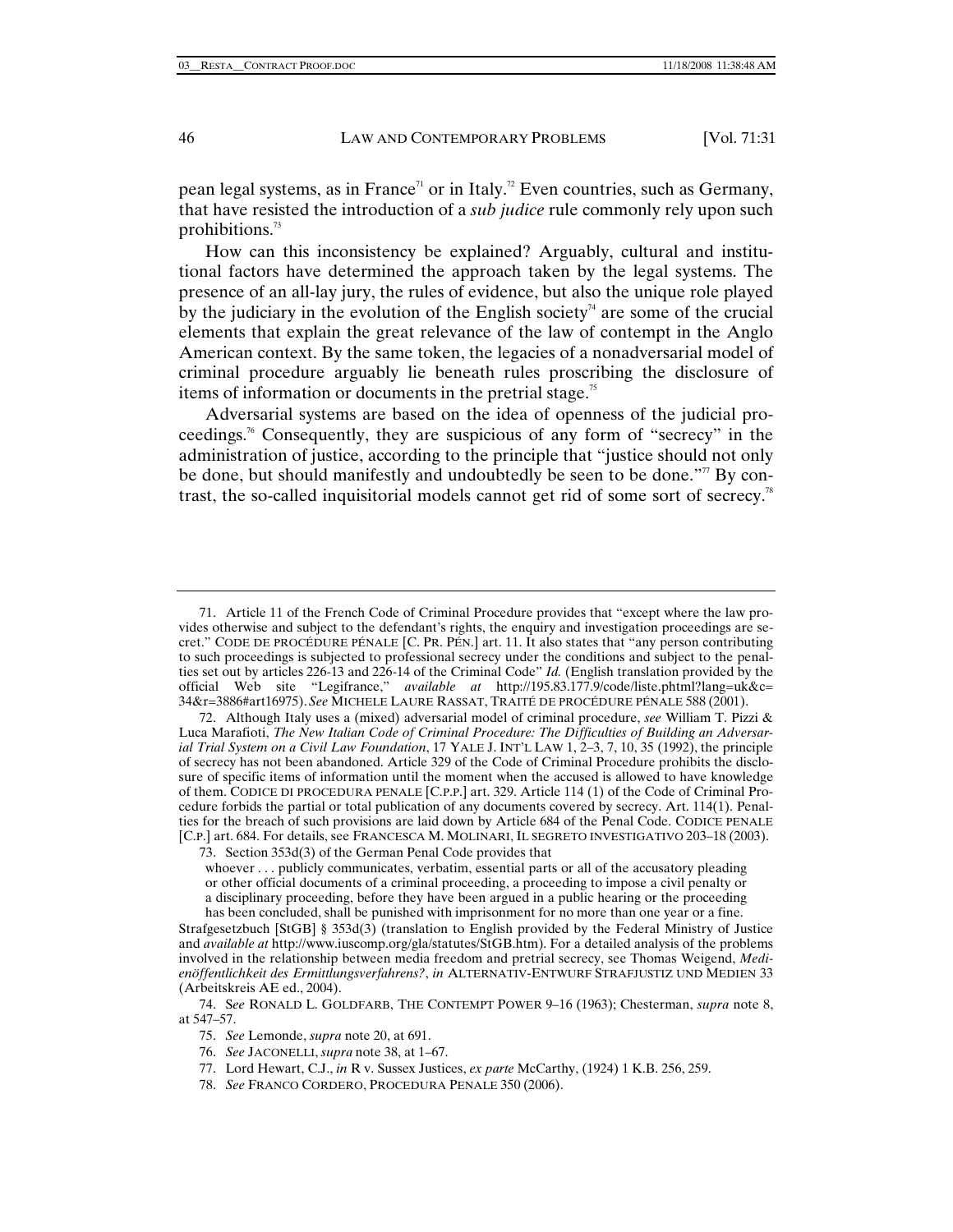This is true for the preparatory stage, while the main hearing is generally open to the public. $\frac{79}{2}$ 

Without going into further details, it is worth inquiring into the aims pursued and the practical import of such rules. It is commonly argued that their rationale is twofold.<sup>80</sup> On the one hand, consistent with an inquisitorial framework, they pursue the goal of enhancing the chances of a proper investigation, since an unrestrained diffusion of the information gathered by the prosecutor and the police could arguably obstruct the acquisition of further evidence.<sup>81</sup> On the other, they are directed at the protection of a suspect's personality interests. It is feared, in other words, that the publication of documents and materials pertaining to the preparatory stage would expose an individual's presumption of innocence, reputation, and privacy to peril before any conclusive evidence of guilt is given.

C. The Gap between the Law in the Books and the Law in Action

In theory, the deterrent effect of penal sanctions should ensure results similar to those afforded by the English *sub judice* rule. In practice, however, the rules on secrecy are frequently circumvented, and the efficacy of such statutory devices is highly questionable.<sup>82</sup> In Italy, for instance, it is not unusual for prominent defendants to learn of a notice of prosecution (*informazione di garanzia*) through the newspapers rather than through an official communication by prosecutorial authorities.<sup>83</sup> In the same vein, witness statements or wiretapping transcripts are often published by the press in violation of law, with the consequence of nullifying the provisions on pretrial secrecy. As it has become sadly apparent in some recent murder cases, trial by media is a phenomenon all too common in Italy.<sup>84</sup>

81. *See* Weigend, *supra* note 73, at 47.

82. *See* GLAUCO GIOSTRA, PROCESSO PENALE E INFORMAZIONE 231–76 (1989) (Italy); Lemonde, *supra* note 20, at 700–07.

83. *See* MICHELE BONETTI, RISERVATEZZA E PROCESSO PENALE 153 (2003).

<sup>79.</sup> See European Convention, *supra* note 28, Article 6 (1), which states the principle that "judgment shall be pronounced publicly," but admits that

the press and public may be excluded from all or part of the trial in the interest of morals, public order or national security in a democratic society, where the interests of juveniles or the protection of the private life of the parties so require, or to the extent strictly necessary in the opinion of the court in special circumstances where publicity would prejudice the interests of justice.

<sup>80.</sup> *See* MOLINARI, *supra* note 72, at 251–52; Derieux, *supra* note 62, at 6; Weigend, *supra* note 73, at 36. See also the discussion in *Dupuis v. France*, App. No. 1914/02, Eur. Ct. H.R. at [32], [44] (Nov. 12, 2007), http://cmiskp.echr.coe.int////tkp197/viewhbkm.asp?action=open&table=F69A27FD8FB86142BF 01C1166DEA398649&key=62703&sessionId=14267304&skin=hudoc-en&attachment=true (stressing that the rules on pretrial secrecy pursue legitimate aims, since they are directed at the protection of a defendant's reputation, presumption of innocence, and the authority and impartiality of the judiciary).

<sup>84.</sup> *See* Magnus Linklater, *Whether Meredith or Madeleine, It's Trial by Media*, THE TIMES, Nov. 14, 2007, at 19 (discussing the attitudes of Italian mass media toward the criminal proceedings concerning the murder of an English student in Perugia); Luca Marafioti, *Il circolo vizioso cronaca-indagini conduce all'errore giudiziario*, IL RIFORMISTA, Nov. 21, 2007, at 6.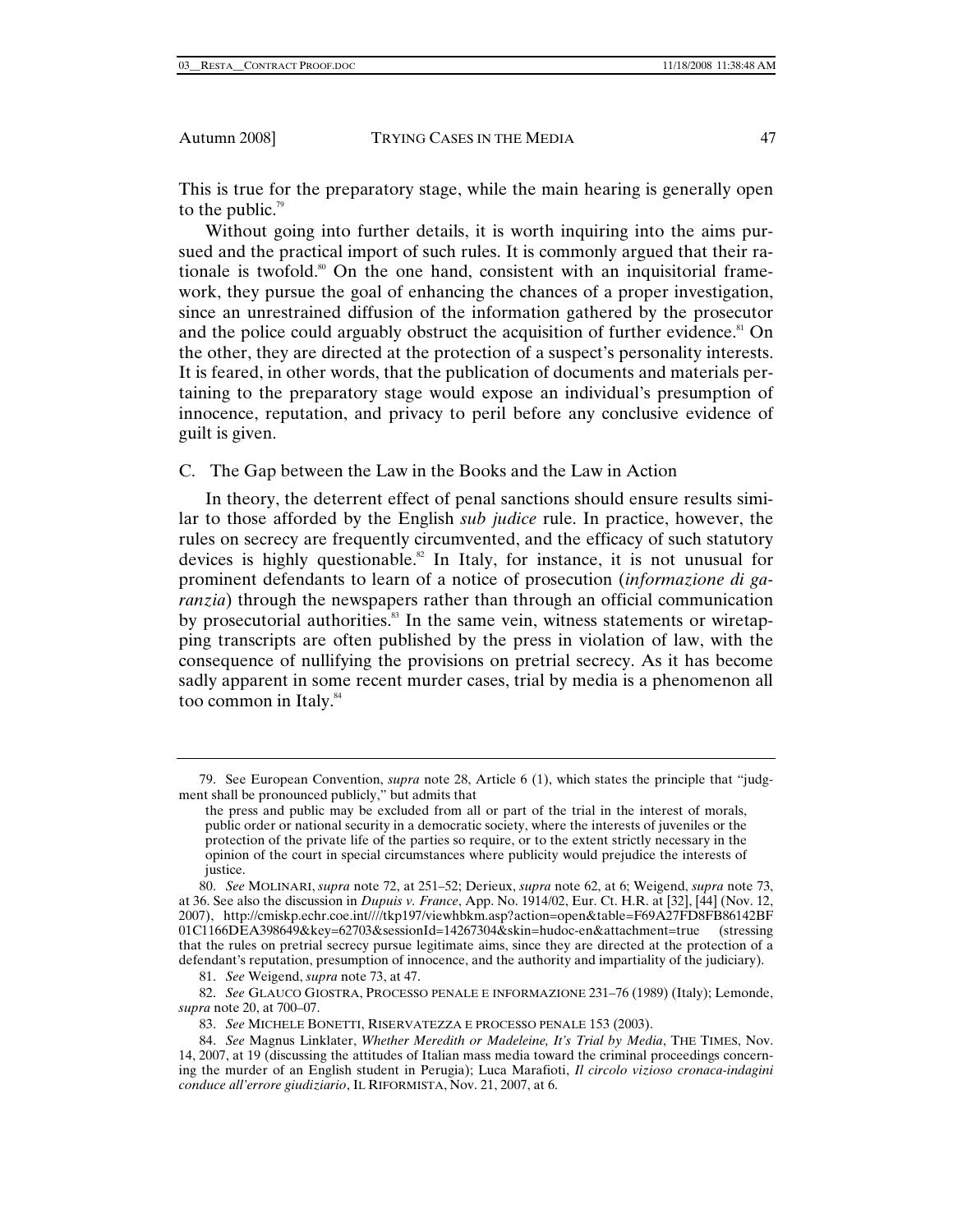Similar results have been reported in France and Belgium, whereas in Germany the situation seems only slightly better.<sup>85</sup> Several reasons may explain the observed clash between theory and practice. First, most of the provisions on pretrial secrecy are affected by a structural underinclusiveness. Due to poor drafting, their scope of application is exceedingly narrow and the chances of effective enforcement are by themselves quite small.<sup>86</sup> For instance, Article 11 of the French Code of Criminal Procedure is not directly binding on journalists; $s^2$ on the other hand, Section 353*d*, n. 3 of the German Penal Code, although applicable to the media, prevents only the verbatim publication of entire or partial excerpts of the official documents and not accounts inspired by them.<sup>88</sup>

Second, in many cases the primary sources of the information illegally published are prosecutorial authorities and police services.<sup>89</sup> Therefore, law enforcement has no strong incentive to actually prosecute breaches of the rules on pretrial secrecy. Moreover, regulations allowing journalists to not disclose the sources of their information add an additional barrier to the effective enforcement of these provisions.<sup>90</sup>

88. *See* Jürgen-Peter Graf, *Sub § 353d*, in MÜNCHENER KOMMENTAR ZUM STRAFGESETZBUCH, IV, at 2088 (Wolfgang Joecks & Klaus Miebach eds., 2006); Roxin, *supra* note 39, at 156.

89. *See* GIOSTRA, *supra* note 82, at 236. For some critical remarks about the information politics of police and prosecutorial authorities in Germany, see Roxin, *supra* note 39, at 158.

<sup>85.</sup> *See* ANTOINE GARAPON, I CUSTODI DEI DIRITTI: GIUSTIZIA E DEMOCRAZIA 61 (1997) (translating LE GARDIEN DES PROMESSES: JUSTICE ET DÉMOCRATIE into Italian); Lemonde, *supra* note 20, at 698–707.

<sup>86.</sup> *See* Weigend, *supra* note 73, at 40.

 <sup>87.</sup> Since Article 11 subjects to professional secrecy "any person contributing to such proceedings," it is undisputed that only the public authorities involved in the proceedings (judges, prosecutors, policemen, et cetera) are bound by such a provision, but not the media and other trial participants (such as the defendant, the witness, the *partie civile*, or their lawyers). *See* EMMANUEL DERIEUX, DROIT DES MÉDIAS 97 (2001); RASSAT, *supra* note 71, at 589; GASTON STEFANI, GEORGES LEVASSEUR & BERNARD BOULOC, PROCÉDURE PÉNALE 568 (2001); Danièle Mayer, *L'information du public par la presse sur les affaires en cours d'instruction*, RECUEIL DALLOZ, chronique 80 (1995). However, the media could be held accountable not only for complicity in the principal offence of unlawful disclosure, but also for the crime of *recel*. *See* Derieux, *supra* note 62. This crime consists of "the concealment, retention or transfer [of] a thing, or acting as an intermediary in its transfer, knowing that that thing was obtained by a felony or misdemeanour"; and also in the "the act of knowingly benefiting in any manner from the product of a felony or misdemeanour." LARGUIER & LARGUIER, *supra* note 56, at 272 (discussing Art. 321-1 of the Penal Code). According to the case law, a journalist could be convicted for the crime of "receiving" if he publishes information obtained in breach of pretrial or professional secrecy and is aware that the sources were illegal. See the decisions cited by Lyn François, *Le droit de la presse et la diffamation devant la Cour européenne des droits de l'homme*, REVUE DU DROIT PUBLIC 684, 685 (2005). This is quite a tough solution and indeed has been found by the European Court of Human Rights to contrast with Article 10 of the European Convention of Human Rights. *See* Dupuis v. France, App. No. 1914/02, Eur. Ct. H.R. at [44]–[49] (Nov. 12, 2007), http://cmiskp.echr.coe.int////tkp197/ viewhbkm.asp?action=open&table=F69A27FD8FB86142BF01C1166DEA398649&key=62703&session Id=14267304&skin=hudoc-en&attachment=true.

 <sup>90.</sup> As is well known, in Europe journalists are granted special protection with respect to the disclosure of the sources of information. *See* Goodwin v. United Kingdom, App. No. 17488/90, 22 Eur. H.R. Rep. 123, [46] (1996), *available at* http://cmiskp.echr.coe.int////tkp197/viewhbkm.asp?action= open&table=F69A27FD8FB86142BF01C1166DEA398649&key=555&sessionId=14267304&skin=hudo c-en&attachment=true; Roemen v. Luxembourg, App. No. 51772/99, Eur. Ct. H.R. at [46], [57]–[60] (May 25, 2003), http://cmiskp.echr.coe.int////tkp197/viewhbkm.asp?action=open&table=F69A27FD8 FB86142BF01C1166DEA398649&key=3538&sessionId=14267304&skin=hudoc-en&attachment=true;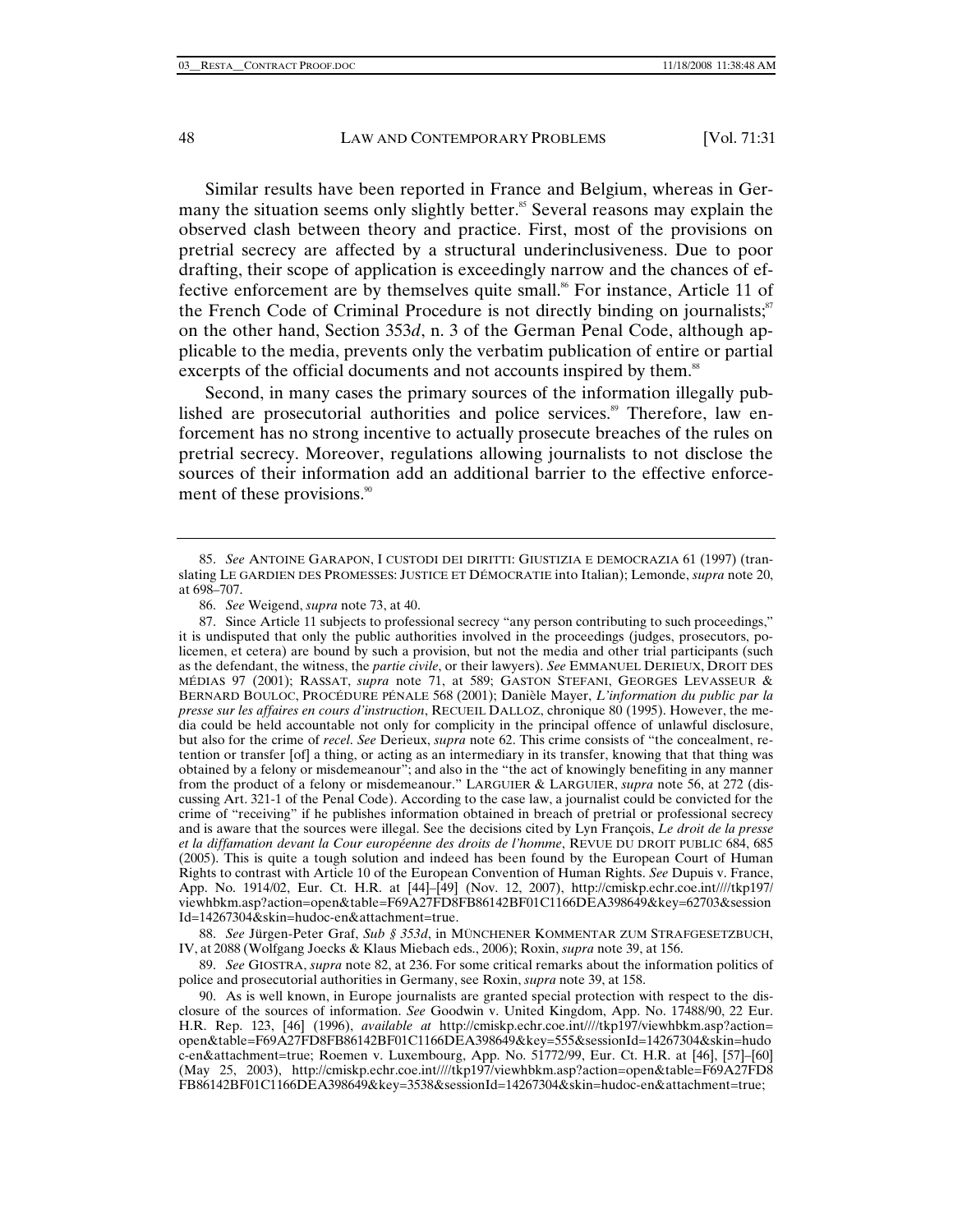Most importantly, the policy supporting pretrial secrecy is losing social acceptance and appears in many respects to be outdated.<sup>91</sup> The underlying assumption of this model is that whereas the main hearing should be entirely open to the public, the preliminary stage—when evidence is being collected and the public charge is being prepared—should remain secret. However, people are much more interested in the preparatory stage, rather than in the main hearing.<sup>92</sup> The latter, in a civilian context, is a highly technical event, lacking the dramatic aura typical of common-law trials, and is therefore not as spectacular. The former, on the contrary, is the moment of mystery and suspense, with the highest news and entertainment value.

In a media-dominated atmosphere, to maintain a veil of silence on the pretrial stage—especially when it lasts for a long time<sup>93</sup>—appears utopian. This sort of utopia is all but harmless, however, since the circulation of unchecked information may actually have much more serious and lasting effects on the reputation and personal dignity of the defendants than a transparent and truthful disclosure. Not surprisingly, several scholars have made a case for the abandonment of the traditional approach, advocating the need for more and better information relating to the preparatory stage.<sup>94</sup> Legislative reforms in this direction have been undertaken in some jurisdictions.<sup>95</sup>

# D. Information Politics

The process of information exchange between judicial authorities, police officers, public prosecutors, and the media is one of the most critical points for any reform.<sup>96</sup> Journalists receive much of their information concerning criminal

94. *See* ALTERNATIV-ENTWURF STRAFJUSTIZ UND MEDIEN, *supra* note 73, at 18; Derieux, *supra* note 62; Lemonde, *supra* note 20, at 691–92.

Roger Errera, *Freedom of Speech in Europe and in the USA*, *in* EUROPEAN AND US CONSTITUTIONALISM, *supra* note 42, at 43–44.

<sup>91.</sup> *See* Lemonde, *supra* note 20, at 701–02; Weigend, *supra* note 73, at 33.

 <sup>92.</sup> Hassemer, *supra* note 13, at 1927.

 <sup>93.</sup> Particularly instructive, from this point of view, is the situation of fact in *Dupuis*: pretrial secrecy was breached three years after the beginning of the investigations; the criminal proceedings lasted about twelve years. App. No. 1914/02, Eur. Ct. H.R. at [25], [44] (Nov. 12, 2007), http://cmiskp.echr.coe. int////tkp197/viewhbkm.asp?action=open&table=F69A27FD8FB86142BF01C1166DEA398649&key=62 703&sessionId=14267304&skin=hudoc-en&attachment=true. It is clear that the public's right to know is frustrated when trials last so long. Consequently the media, especially in State-affair cases like *Dupuis*, have a greater incentive to circumvent the rules on pretrial secrecy.

 <sup>95.</sup> In France, for instance, the Law No. 2000-516 of June 15, 2000, art. 96, amending art. 11 of the Code of Criminal Procedure, has reduced the strictness of the principle of *secret de l'instruction*. The new text of art. 11, third sentence, provides that, although the pretrial stage remains secret, "in order to prevent the dissemination of incomplete or inaccurate information," the district prosecutor may, "on his own motion or at the request of the investigating court or parties, publicise objective matters related to the procedure that convey no judgment as to whether the charges brought against the defendants are well founded." *See id*. *See generally* Pierre Cramier, *Présomption d'innocence, droits des victimes et liberté de l'information (Les modifications apportées à la législation sur la presse par la loi du 15 juin 2000)*, 391 LES PETITES AFFICHES 6 (Jan. 14, 2002).

<sup>96.</sup> *See* Hassemer, *supra* note 13, at 1928; Bernd J. Fehn & Heinz M. Horst, *Behördliche Pressearbeit bei strafprozessualen Maßnahmen: Zum Spannungsfeld zwischen öffentlichen Informations und Geheimhaltungsinteressen*, ARCHIV FÜR PRESSERECHT [AFP] 13 (2007) (F.R.G.); Jochen Schroers,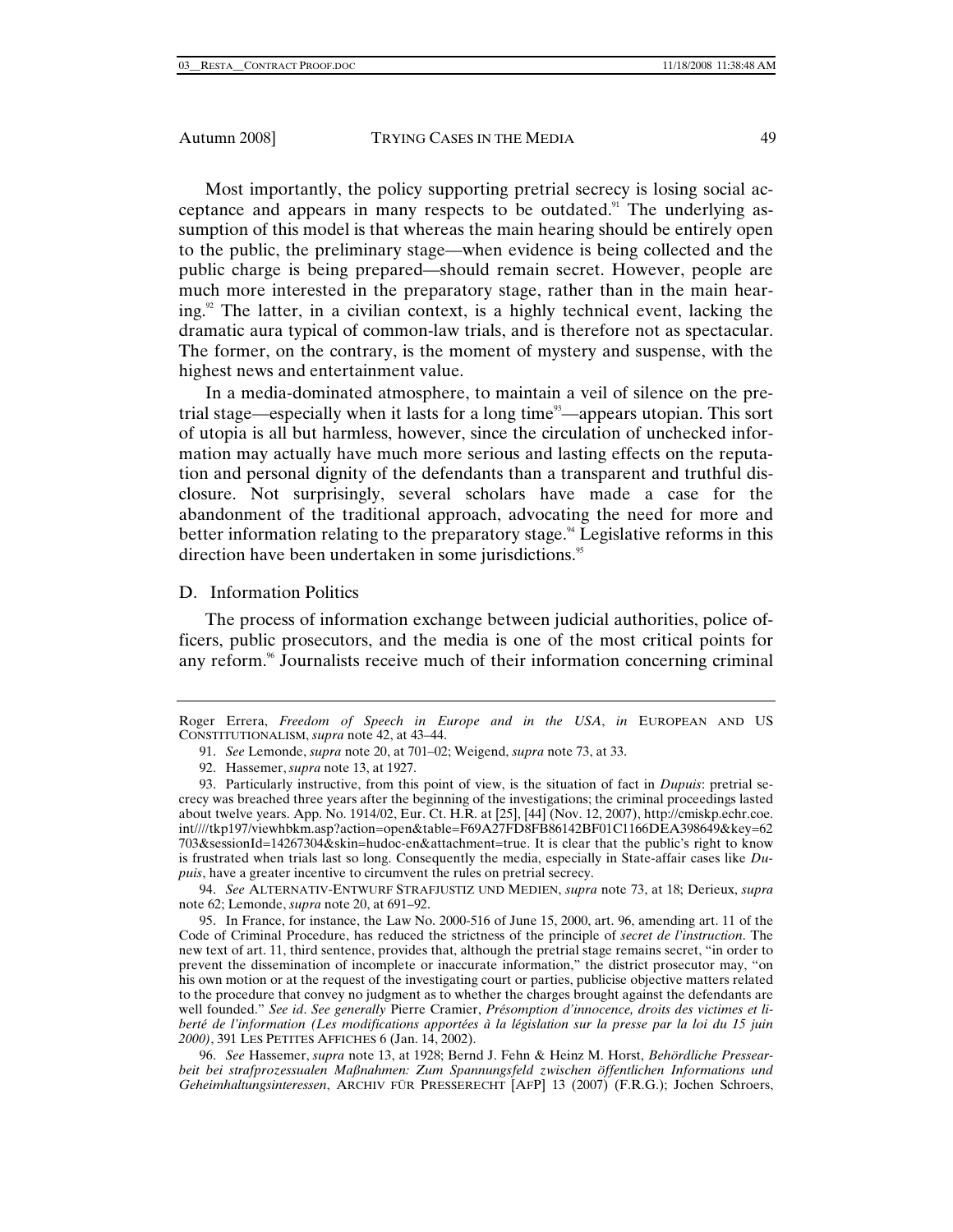proceedings from law-enforcement sources and prosecutors.<sup>97</sup> The rules on pretrial secrecy give some guidance about the items of information that should not be disclosed to the public. By contrast, the statutes generally say nothing about the interactions between public authorities and the media.

This matter is commonly left to professional ethics. It is not surprising, therefore, that the practices of information policy tend to vary significantly across Europe.<sup>98</sup> On the one hand, there are models in which judges' and prosecutors' freedom of speech is highly valued and not subjected to severe constraints.<sup>99</sup> On the other, there are systems in which official communication with the media is regulated according to the principle of hierarchical authority and therefore remains under stricter control.<sup>100</sup>

 98. For details, see the national reports presented at the Council of Europe Symposium on "Justice and the Media," Cracow (Pol.), April 25–26, 2005, http://www.coe.int/t/dg1/legalcooperation/ judicialprofessions/ccje/meetings/Conferences/default\_en.asp.

 99. This has been the law in action in Italy for a long time, where judicial and prosecutorial authorities have on occasion frankly abused their freedom of speech, contributing to a kind of "spectacularization" of justice. *See* Lemonde, *supra* note 20, at 706–07; Sava, *supra* note 97, at 2, 32–33. However, a recent reform has severely restricted judges' and public prosecutors' discretion in interacting with the media. An act passed in 2006 has strengthened the rules of professional conduct, preventing judges from revealing documents covered by pretrial secrecy and by issuing statements and giving interviews about persons involved in pending proceedings, if this may cause prejudice to the rights of others. Leg. Decree No. 109 of Feb. 23, 2006, Art. 2*u*, *v*, Gazzetta Ufficiale della Repubblica Italiana [Gazz. Uff*.*] of Mar. 21, 2006, no. 67, as amended by Law No. 469 of Oct. 24, 2006, Gazz. Uff. of Oct. 24, 2006, no. 248. Furthermore, the power of briefing the media about ongoing activities has been conferred only to the head of the public prosecutor's office (*Procuratore della Repubblica*) and her representatives. Art. 5 [1], Leg. Decree No. 106 of Feb. 20, 2006, art. 5[1], Gazz. Uff*.* of Mar. 20, 2006, no. 66. Consequently, no deputy prosecutor shall have the right to inform the press or issue public statements about the office's activity. Leg. Decree No. 106 of Feb. 20, 2006, art. 5[3]. The violation of these rules may expose both judges and public prosecutors to disciplinary proceedings. *See generally* Riccardo Fuzio, *Le dichiarazioni dei magistrati agli organi di informazione: limiti e rilevanza disciplinare*, 130 Foro Italiano V [Foro It. V] 70 (2007) (discussing the issue of public statements by judges and prosecutors under the new regulation); Federico Sorrentino, *Prime osservazioni sulla nuova disciplina degli illeciti disciplinari dei magistrati*, QUESTIONE GIUSTIZIA 54 (2007) (providing an overview of the reform of disciplinary proceedings).

*Versteckte Probleme bei der Zusammenarbeit zwischen Staatsanwaltschaften und Medien*, 43 NJW 969 (1996) (F.R.G.). On the information exchange between trial participants and reporters, see generally C. Thomas Dienes, *Trial Participants in the Newsgathering Process*, 34 U. RICH. L. REV. 1107 (2001) (arguing "for strict scrutiny review of direct restraints on lawyer speech and of indirect restraints on newsgathering based on the personal and societal interests implicated").

 <sup>97.</sup> This trend is pervasive. *See* BORNKAMM, *supra* note 20, at 241; Robert E. Drechsel, *An Alternative View of Media–Judiciary Relations: What the Non-Legal Evidence Suggests About the Fair Trial & Free Press Issue*, 18 HOFSTRA L. REV. 1, 35 (1989) (noting that data from Minnesota show "the heavy reliance of journalists on law enforcement sources and prosecutors confirm the appropriateness of focusing attention on those sources when attempting to control pretrial publicity"); Lia Sava, *Il rapporto tra magistrato e organi di informazione nella fase delle indagini preliminari: punti fermi e problemi aperti nell'esperienza concreta*, unpublished manuscript presented at the Conference on "Magistratura e mass media," organized by the Italian Judicial Council (CSM), Rome, April 3, 2006, at 33 (on file with author); Brandwood, *supra* note 1, at 1448.

 <sup>100.</sup> This is the case in Germany, where only a limited number of public officials are authorized to give information to the press. *See* Lemonde, *supra* note 20, at 698–99. Usually the head of the public prosecutor's office is in charge of the contacts with the press in the preliminary stage: "[N]o deputy prosecutor, or officer in charge of the investigation has the right to inform the press, and this ban is well respected (failure by an individual to respect this ban would have repercussions on his career)." *Id.* at 698. Press offices are also to be found in main regional police departments. *See* ANNEGRET KREISEL, OPFERSCHUTZ UND MEDIENINTERESSE 45 (2004).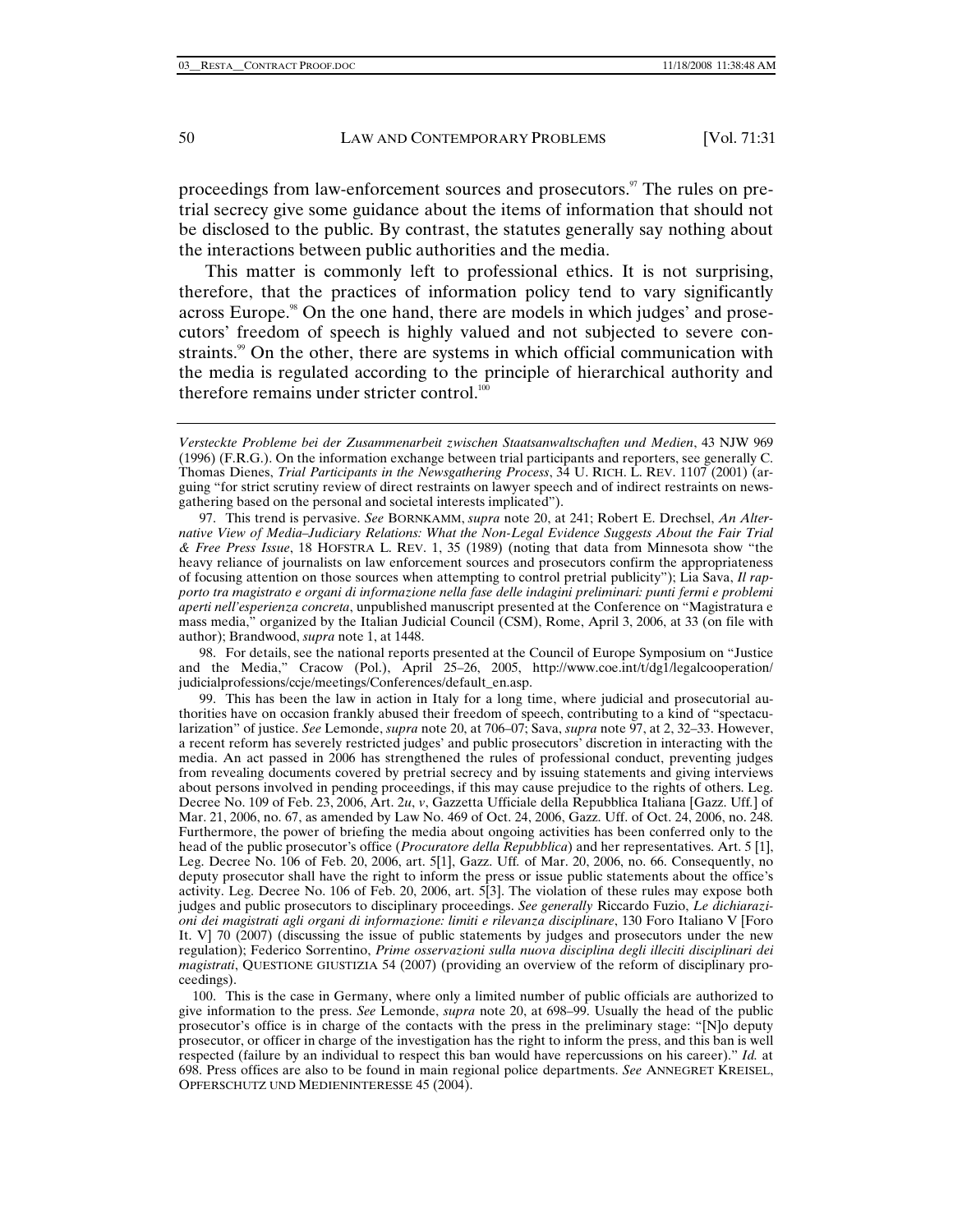Rather than focus on the various national experiences, it is worth recalling a recent Recommendation of the Committee of Ministers of the Council of Europe, "on the provision of information through the media in relation to criminal proceedings."101 This Recommendation is nonbinding, but it has persuasive value. Indeed, it was recently cited and taken into account by the European Court of Human Rights in *Dupuis v. France.*<sup>102</sup>

After having recalled the right of the public to receive information about the activities of judicial authorities and police services and the freedom of the media to provide it, the Recommendation lays down some substantial and procedural criteria, which should be observed by member states in regulating the provision of information to the media. The first substantial limit is represented by respecting the presumption of innocence. According to Principle 2, appended to the Recommendation, "opinions and information relating to on going criminal proceedings should only be communicated or disseminated through the media where this does not prejudice the presumption of innocence of the suspect or accused."<sup>103</sup> The violation of this principle, which is also applicable to nonjudicial authorities, may give rise to an action for damages against the state.<sup>104</sup> Furthermore, Principle 10 provides that "in the context of criminal proceedings, particularly those involving juries or lay judges, judicial authorities and police services should abstain from publicly providing information which bears a risk of substantial prejudice to the fairness of the proceedings."105 This is also consistent with the Strasbourg case law.106

 <sup>101.</sup> COUNCIL OF EUROPE, RECOMMENDATION REC (2003) 13 OF THE COMMITTEE OF MINISTERS TO MEMBER STATES ON THE PROVISION OF INFORMATION THROUGH THE MEDIA IN RELATION TO CRIMINAL PROCEEDINGS (adopted July 10, 2003).

 <sup>102.</sup> App. No. 1914/02, Eur. Ct. H.R. at [20], [42] (Nov. 12, 2007), http://cmiskp.echr.coe.int//// tkp197/viewhbkm.asp?action=open&table=F69A27FD8FB86142BF01C1166DEA398649&key=62703 &sessionId=14267304&skin=hudoc-en&attachment=true.

 <sup>103.</sup> RECOMMENDATION REC (2003) 13, *supra* note 101, at app. *Principles concerning the provision of information through the media in relation to criminal proceedings*, Principle 2.

 <sup>104.</sup> This principle was confirmed by the European Court of Human Rights in the leading case *Allenet de Ribemont v. France*, App. No. 15175/89, Eur. Ct. H.R. at [35]–[36] (Feb. 10, 1995), http://cmiskp.echr.coe.int////tkp197/viewhbkm.asp?action=open&table=F69A27FD8FB86142BF01C116 6DEA398649&key=61929&sessionId=14267304&skin=hudoc-en&attachment=true (holding that "presumption of innocence may be infringed not only by a judge or court but also by other public authorities"), and more recently in *Y.B. v. Turkey*, App. Nos. 48173/99, 48319/99 Eur. Ct. H.R. at [44], [47]– [51] (Jan. 28, 2005) http://cmiskp.echr.coe.int////tkp197/viewhbkm.asp?action=open&table=F69A27FD8 FB86142BF01C1166DEA398649&key=9404&sessionId=14267541&skin=hudoc-en&attachment=true.

 <sup>105.</sup> RECOMMENDATION REC (2003) 13, *supra* note 101, at app. *Principles concerning the provision of information through the media in relation to criminal proceedings*, Principle 10.

<sup>106.</sup> *See* Buscemi v. Italy, App. No. 29569/95, Eur. Ct. H.R. at [68] (Sept. 16, 1999), http://cmiskp.echr.coe.int////tkp197/viewhbkm.asp?action=open&table=F69A27FD8FB86142BF01C116 6DEA398649&key=885&sessionId=14267936&skin=hudoc-en&attachment=true ("The judicial authorities are required to exercise maximum discretion with regard to the cases with which they deal in order to preserve their image as impartial judges. That discretion should dissuade them from making use of the press, even when provoked. It is the higher demands of justice and the elevated nature of judicial office which impose that duty.").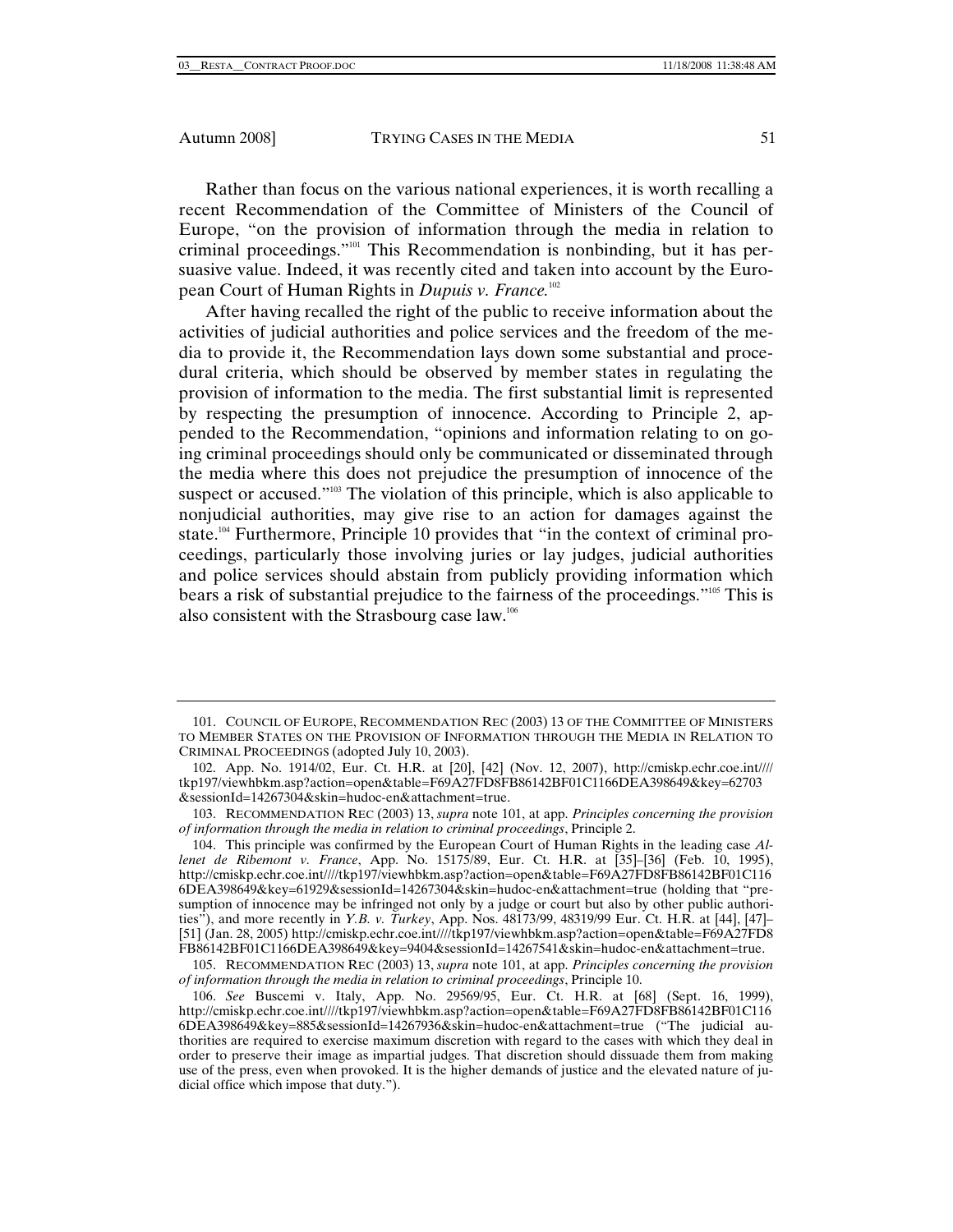The second substantial constraint protects the privacy of trial participants. $107$ Particular care should also be taken to avoid any disclosure of a witness' identity, "unless a witness has given his or her prior consent, the identification of a witness is of public concern, or the testimony has already been given in public."<sup>108</sup>

Regarding procedural criteria, the Recommendation stresses the importance of nondiscrimination and regular provision of information in high-profile cases. According to Principle 4, "when journalists have lawfully obtained information in the context of on going criminal proceedings from judicial authorities or police services, those authorities and services should make available such information, without discrimination, to all journalists who make or have made the same request."109 With respect to high-profile cases, "judicial authorities and police services should inform the media about their essential acts, so long as this does not prejudice the secrecy of the investigations and police enquiries or delay or impede the outcome of the proceedings."110 In general, it is recommended that the provision of information should be carried out "through press conferences by authorised officers or similar authorised means."<sup>111</sup>

Last, Principle 7 prohibits the exploitation of information about ongoing criminal proceedings "for commercial purposes or purposes other than those relevant to the enforcement of the law."<sup>112</sup> The issue of "checkbook journalism," for example, has been intensively discussed in recent years in Europe and abroad.113 Some countries have enacted statutes comparable to the U.S. "Son of Sam" laws, with the aim of preventing criminals from profiting from the commercial exploitation of the criminal event at the (emotional and material) ex-

 <sup>107.</sup> RECOMMENDATION REC (2003) 13, *supra* note 101, at app. *Principles concerning the provision of information through the media in relation to criminal proceedings*, Principle 8. *See* Craxi v. Italy (No. 2), App. No. 25337/94, Eur. Ct. H.R. at [66]–[76] (Mar. 5, 2003), http://cmiskp.echr.coe.int//// tkp197/viewhbkm.asp?action=open&table=F69A27FD8FB86142BF01C1166DEA398649&key=7933&s essionId=14267202&skin=hudoc-en&attachment=true (holding the State responsible for the publication in some newspapers of telephone interceptions of a strictly private nature, in violation of the right to private life guaranteed by art. 8 of the Convention. Such interceptions had been carried out by the police, investigating corruption charges brought against the plaintiff, and filed in the public prosecutor's registry. Either by a malfunction of the registry or by communication with one of the parties to the proceedings, some journalists came in possession of the bulk of the transcripts and published them. Referring to the doctrine of positive obligations to protect fundamental rights, the Court affirmed the State's liability on two grounds: (1) the authorities failed to provide safe custody of the transcripts, and (2) no effective inquiry was carried out after the violation to sanction the persons responsible for the wrong doing).

 <sup>108.</sup> RECOMMENDATION REC (2003) 13, *supra* note 101, at app. *Principles Concerning the Provision of Information Through the Media in Relation to Criminal Proceedings*, Principle 16.

<sup>109.</sup> *Id.* at Principle 4.

<sup>110.</sup> *Id.* at Principle 6.

<sup>111.</sup> *Id.* at Principle 5.

<sup>112.</sup> *Id.* at Principle 7.

<sup>113.</sup> *See* JACONELLI, *supra* note 38, at 266; KREISEL, *supra* note 100, at 161; Louis Blom-Cooper, *Cheque-book Journalism on Display*, PUB. L. 378 (2003); Colin Munro, *When Criminals Sell Their Stories*, PUB. L. 55, 58 (2006); Lutz Tillmanns, *Mediale Vermarktung von Verbrechen und Grundsätze eines*  fair trial, http://www.kanzlei-prof-schweizer.de/bibliothek/content/tillmanns\_mediale\_vermarktung. html (last visited Nov. 29, 2007).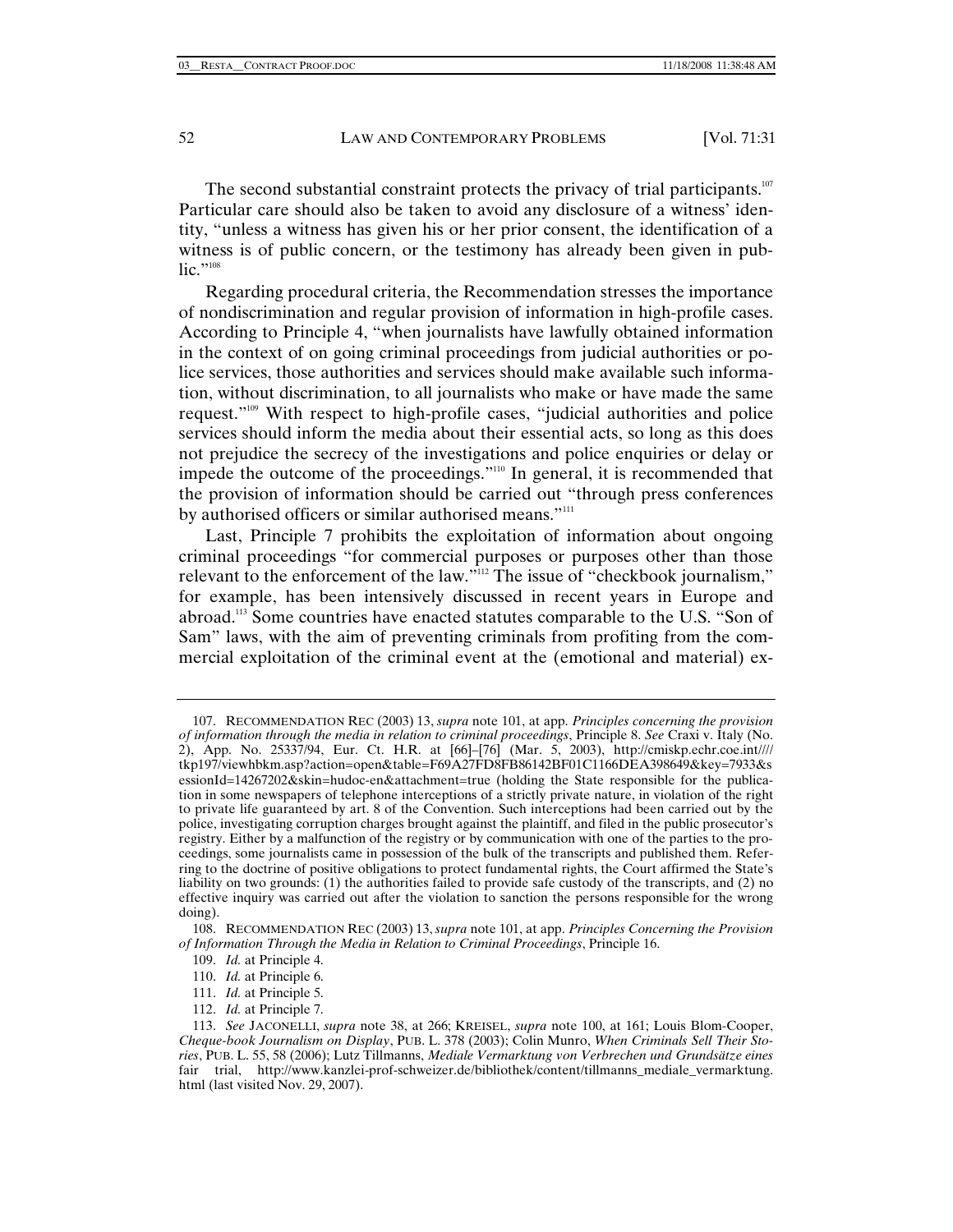pense of their victims.114 Similarly, some Press Councils have chosen to strictly limit the admissibility of payments to witnesses (and sometimes to criminals), in order to avoid prejudicing proceedings.<sup>115</sup> In light of these findings, it seems appropriate to recommend that public bodies should also abstain from exploiting information pertaining to criminal proceedings for financial reasons or for purposes other than those relevant to law enforcement.

#### E. Private-Law Remedies

Penal provisions on pretrial secrecy are not the only sources of court-related speech restraints. They represent just a single element of a more-complex mosaic and are of limited practical importance. These provisions are supplemented in most Continental legal systems by private-law remedies aimed at furthering the interests in the privacy, dignity, and reputation of trial participants.

Indeed, unfair media coverage of criminal cases may not only hinder the proper functioning of justice, but also infringe fundamental rights of the parties to the proceedings, irrespective of its outcomes.116 Stigma and humiliation may derive from a suspect's simply being charged, adhering to the individual even after acquittal (labeling effect).<sup>117</sup> Indeed, the court of public opinion can impose ancillary reputational sanctions, which are independent from the judicial ascertainment of truth and which tend to persist long after the conclusion of the proceedings.<sup>118</sup>

Also, the personal well-being of the victim or the witness of a criminal offense may be seriously affected by an unrestrained exercise of media freedom.119

 <sup>114.</sup> Particularly significant is the German Law of 1998 on victims' guarantees (*Opferanspruchssicherungsgesetz*); for a detailed analysis, see MEIKO STENGER, DAS OPFERANSPRUCHSSICHERUNGSGESETZ: DER ZUGRIFF DES OPFERS EINER STRAFTAT AUF DIE MEDIENERLÖSE DES TÄTERS UNTER BERÜCKSICHTIGUNG GRENZÜBERSCHREITENDER SACHVERHALTE (2006); Magdalene Kläver, *'Dornröschenschlaf' des Opferanspruchssicherungsgesetzes*, JURISTISCHE RUNDSCHAU 177 (2004).

 <sup>115.</sup> In England in 1996, after the trial of Rosemary West, *R v. West*, (1996) 2 Cr. App. R. 374, the Lord Chancellor's Department promoted a discussion paper on "payments to witnesses," which was followed by another consultation paper in March 2002. Eventually, it was decided to leave the matter to self-regulation. *See* ARLIDGE, EADY & SMITH, *supra* note 24. Accordingly, the Press Complaints Commission has amended its Code of Practice by prohibiting—or at least strictly limiting—payments to witnesses and criminals. *See* Louis Blom-Cooper, *supra* note 113, at 378–79.

<sup>116.</sup> *See* Joachim Bornkamm, *Die Berichterstattung über schwebende Strafverfahren und das Persönlichkeitsrecht des Beschuldigten*, NSTZ 102 (1983) (F.R.G.); Franz Riklin & Frank Höpfel, *Verletzung der Unschuldsvermutung*, *in* ALTERNATIV-ENTWURF STRAFJUSTIZ UND MEDIEN, *supra*  note 73, at 54.

<sup>117.</sup> *See* Scheer, *supra* note 39, at 39. For an illustrative case of unfair media reporting with nefarious personal consequences, see Bundesgerichtshof [BGH] [Federal Court of Justice] Mar. 5, 1963, 16 NJW 904 (F.R.G.), in which a commercial agent, before any conviction, was depicted in the press as one of the instigators of a gang of burglars and dealers in stolen goods.

 <sup>118. &</sup>quot;Ancillary sanction" (*zusätzliche Strafe*) is the expression used by Bornkamm, *supra* note 116, at 108. *See also* Vincenzo Zeno-Zencovich, *Comunicazione, reputazione, sanzione*, DIRITTO DELL'INFORMAZIONE E DELL'INFORMATICA 263, 271 (2007) (Italy) (providing an insightful analysis of "reputational sanctions").

 <sup>119.</sup> S*ee* KREISEL, *supra* note 100, at 11; Heinz Schöch, *Schutz von Verletzten*, *in* ALTERNATIV-ENTWURF STRAFJUSTIZ UND MEDIEN, *supra* note 73, at 79.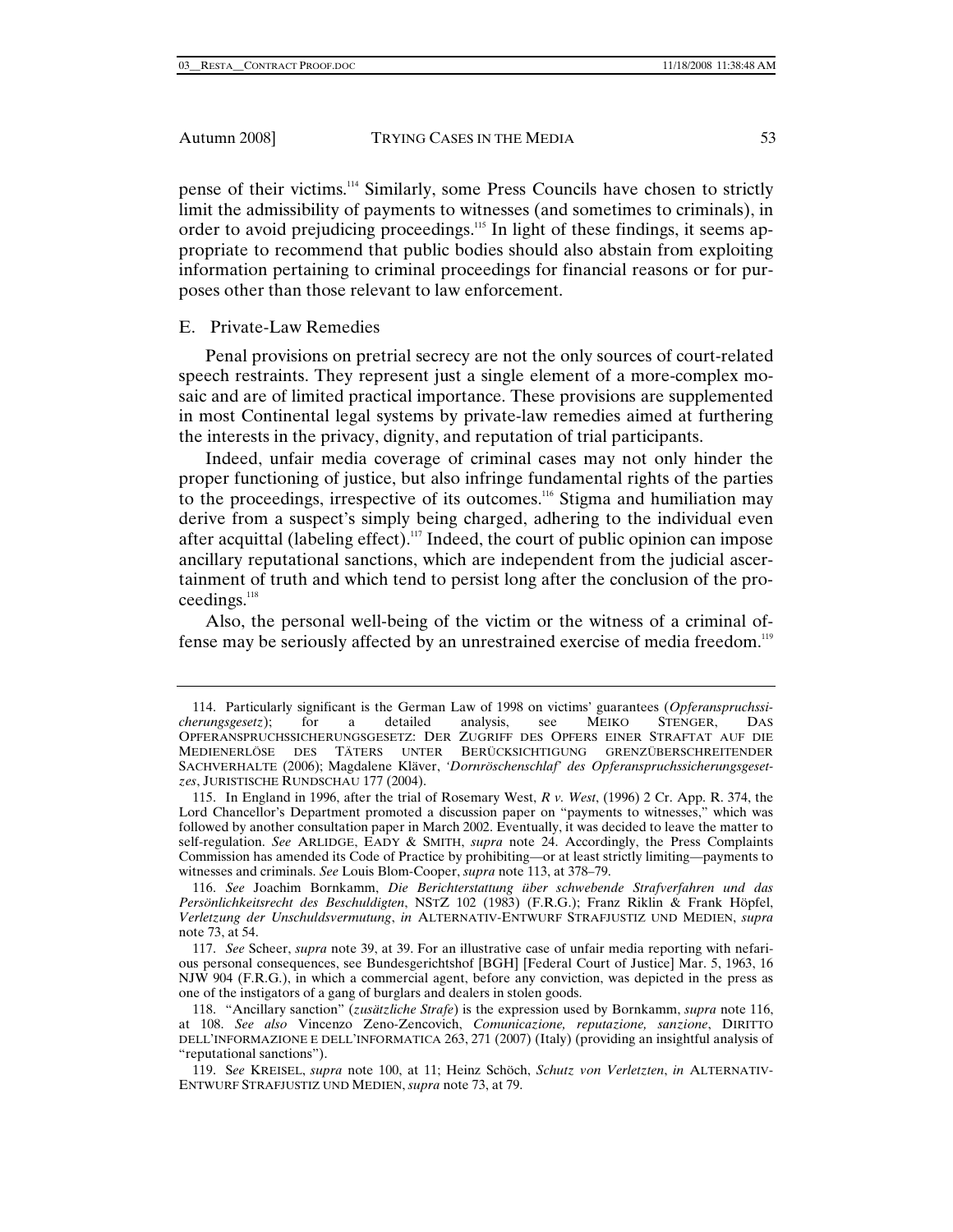In the United States, for instance, surveys have suggested that many victims do not report a rape to public authorities for fear of publicity and loss of privacy.<sup>120</sup>

Continental legal systems have long since developed an articulated complex of rules and doctrines directed at the protection of personality rights against interference by nonstate actors.<sup>121</sup> Such remedies as injunctions, rectifications, and damages, commonly granted by either civil code or special statutory provisions, are now being increasingly employed as means of controlling the exercise of free speech regarding legal reporting. Arguably, if well-structured, private-law devices may contribute to qualitatively enhancing the level of media coverage of pending proceedings without excessively curbing the watch-dog function of the press. They represent a valid alternative to the "repressive" model of penal prosecution, which is frequently either overprotective<sup>122</sup> or ineffective<sup>123</sup> and should therefore be regarded as an *extrema ratio*. 124

1. Disclosure of a Suspect's Identity and the Anonymity Interest

Media freedom to provide information about ongoing proceedings frequently eclipses the suspect's interest in anonymity. Indeed, the bare fact that an individual has been publicly depicted as a suspect, though not necessarily formally charged with a criminal offense, may strongly prejudice his or her social dignity.125 Obviously, the prejudice is even greater if publicity is given to a charge or an indictment.

Some legal systems, such as that in the United States, proceed from the assumption that knowledge of a suspect's identity is by itself a matter of public concern and therefore resolve the conflict between free speech and the ano-

<sup>120.</sup> *See* Daniel M. Murdock, *A Compelling State Interest: Constructing a Statutory Framework for Protecting the Identity of Rape Victims*, 58 ALA. L. REV. 1177, 1177 (2007) (reporting that, according to a recent survey, "66% of women surveyed stated that they 'would be more likely to report rapes if their identities would be protected,' and 86% of the surveyed group thought that rape victims 'would be "less likely" to report rapes if those victims believed that the news media would disclose their names'"). As is well known, in the United States the protection of a rape victim's identity has become a contested issue since the decisions of the U.S. Supreme Court in *Florida Star v. B.J.F.*, 491 U.S. 524 (1989), and *Cox Broadcasting Corp. v. Cohn*, 420 U.S. 469 (1975). *See also* Star-Telegram, Inc. v. Doe, 915 S.W. 2d 471 (Tex. 1995). For a comparative overview, see CAMERON, *supra* note 38, at 57.

<sup>121.</sup> *See generally* GUIDO ALPA & GIORGIO RESTA, LE PERSONE FISICHE E I DIRITTI DELLA PERSONALITÀ 361 (2006) (Italy) (providing a historical and comparative analysis of the development of the category of "personality rights" in European Continental law); FRANÇOIS RIGAUX, LA PROTECTION DE LA VIE PRIVÉE ET DES AUTRES BIENS DE LA PERSONNALITÉ (1990) (discussing French law on privacy and related rights and comparing it with the experience of several other countries); STIG STRÖMHOLM, RIGHT OF PRIVACY AND RIGHTS OF THE PERSONALITY: A COMPARATIVE SURVEY (1967) (presenting in-depth analysis of personality- and privacy-rights protections in different jurisdictions); Adrian Popovici, *Personality Rights—A Civil Law Concept*, 50 LOY. L. REV. 349 (2004) (discussing "personality rights" in the civil law, and problems associated with it, using Quebec as a case study).

 <sup>122.</sup> In the common-law context, see FENWICK & PHILLIPSON, *supra* note 244, at 303–10.

<sup>123.</sup> *See supra* III.C.

<sup>124.</sup> *See* Riklin & Höpfel, *supra* note 116, at 58; Roxin, *supra* note 39, at 157.

 <sup>125.</sup> Bornkamm, *supra* note 116, at 103.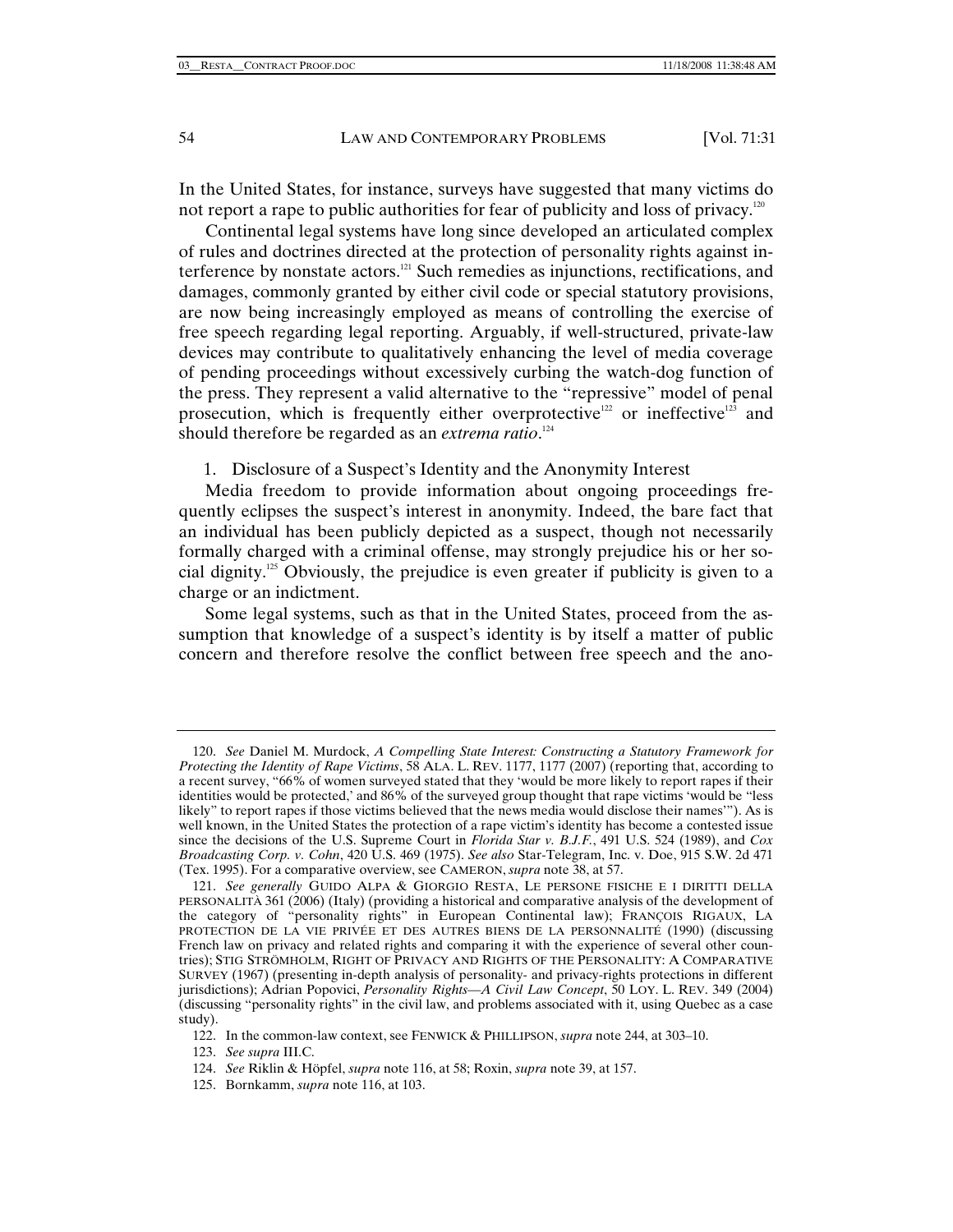nymity interest in favor of the former.<sup>126</sup> By contrast, Continental jurisdictions accord considerable weight to a defendant's anonymity interest—especially if he or she is a juvenile—and cope with the underlying conflict through a balancing process. The nature of the offense, the defendant's status (public figure versus ordinary citizen), and the value of the evidence gathered are factors most commonly taken into account when deciding whether a defendant's identity is admissible.

This matter has been extensively discussed and litigated in Austria, Switzerland, and Germany.<sup>127</sup> The legal systems in those countries rely on assuming that the publication of a suspect's identity is not per se a matter of public interest. Therefore, as a general principle, his or her name and photograph cannot be freely dispersed prior to a trial judgment.<sup>128</sup> However, publication of such information may be deemed lawful if it is proved that the society has a specific interest in receiving that information.<sup>129</sup> This is the case, for instance, when  $(1)$  the al-

<sup>126.</sup> *See* Smith v. Daily Mail Publ'g, 443 U.S. 97 (1979) (declaring unconstitutional a state law barring publication of the names of charged juvenile offenders as long as the information was obtained lawfully and no substantial state interests exist); Okla. Publ'g Co. v. Okla. District Court, 430 U.S. 308 (1977) (finding a pretrial order preventing the press from disclosing the identity of an eleven-year-old boy accused of murder to be unlawful under the First Amendment because the information was lawfully obtained during a detention hearing); Macon Tele. Publ'g Co. v. Tatum, 436 S.E.2d 655, 658 (Ga. 1993) (holding that ". . . Tatum, who committed a homicide, however justified, lost her right to keep her name private. . . . [because she] became the object of a legitimate public interest and the newspaper had the right under the Federal and State Constitutions to accurately report the facts regarding the incident, including her name."); *see also* Note, *Media Liability for Reporting Suspects' Identities*, *supra* note 22, at 1044; For reform proposals, see Jaime N. Morris, Note, *The Anonymous Accused: Protecting Defendants' Rights in High-Profile Criminal Cases*, 44 B.C. L. REV. 901 (2003) ("[A]llowing a high-profile criminal defendant to proceed anonymously can safeguard a defendant's right to a fair trial . . . .").

<sup>127.</sup> *See* BRAUN, *supra* note 20, at 71, 86; Robert Hauser, *Das Prinzip der Öffentlichkeit der Gerichtsverhandlung und der Schutz der Persönlichkeit*, *in* RECHT UND RECHTSDURCHSETZUNG: FESTSCHRIFT FÜR H.U. WALDER ZUM 65, GEBERTSTAG, at 165, 183 (Isaak Meier ed., 1994) (Switz.); Gerda Müller, *Probleme der Gerichtsberichterstattung*, 60 NJW 1617 (2007) (F.R.G.); Franz Riklin & Frank Höpfel, *Schutz von Beschuldigten vor identifizierender Berichterstattung*, *in* ALTERNATIV-ENTWURF STRAFJUSTIZ UND MEDIEN, *supra* note 73, at 71. *See also* JÖRG SOEHRING, PRESSERECHT: RECHERCHE, BERICHTERSTATTUNG, ANSPRÜCHE IM RECHT DER PRESSE UND DES RUNDFUNKS 348 (1995) (F.R.G.).

 <sup>128.</sup> Particularly significant, in this perspective, are the general principles laid down by the German Constitutional Court in the famous *Lebach* decision on the resocialization interest of the convicted. *See*  Entscheidungen des Bundesverfassungsgerichts [BVerfG] May 6, 1973, 26 NJW 1226, translated into English in KOMMERS, *supra* note 25, at 418 (holding that "the interest in receiving information is not absolute. The central importance of the right to personality requires not only vigilance on behalf of the inviolable, innermost personal sphere of the accused but also a strict regard for the principle of proportionality. The invasion of the personal sphere is limited to the need to satisfy adequately the public's interest in receiving information, while the harm inflicted upon the accused must be proportional to the seriousness of the offense or to its importance otherwise for the public. Consequently, it is not always permissible to disclose the name, release a picture, or use some other means of identifying the perpetrator."). With specific reference to the issue of identity disclosure *before* final judgment, see BGH Dec. 7, 1999, 53 NJW 2000 (1036); OLG Braunschweig Oct. 24, 1974, 28 NJW 651. For a detailed analysis of this issue, see MARTIN LÖFFLER & REINHART RICKER, HANDBUCH DES PRESSERECHTS 328–29 (2005); Bornkamm, *supra* note 116, at 104; Müller, *supra* note 127, at 1618; Riklin & Höpfel, *supra* note 127, at 71; Weigend, *supra* note 73, at 42–44.

<sup>129.</sup> *See* BGH Dec. 7, 1999, 53 NJW 1036 (F.R.G.); BGH Nov. 15, 2005, 59 NJW 599 (F.R.G.).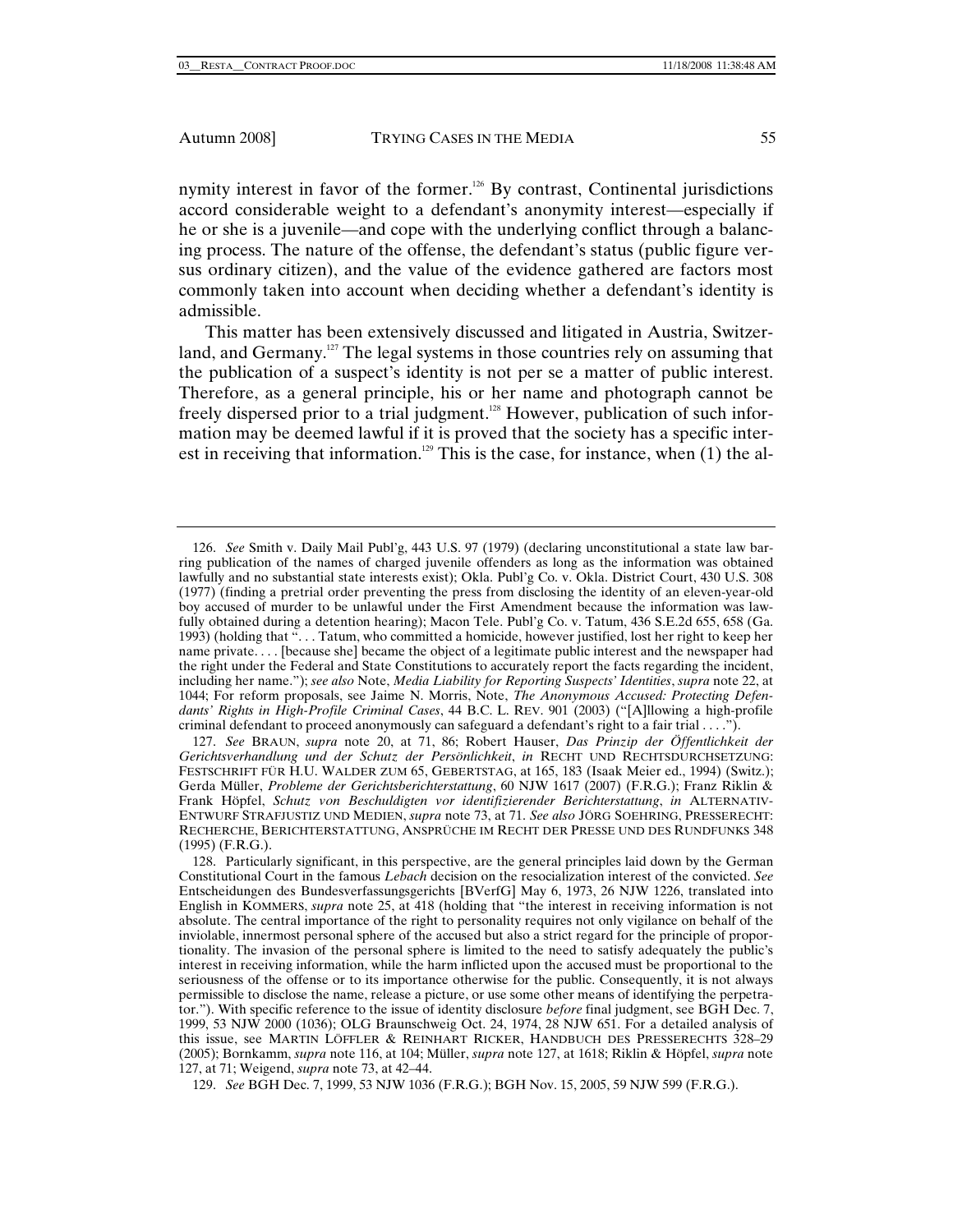leged crime is a major and not a lesser indictable offence,<sup>130</sup> (2) the defendant is a public figure, $131$  and (3) the suspect's identity is already in the public domain.

Interestingly, this is judge-made law in Germany and Switzerland. Even the decisions of the German Press Council grant extensive protection to the anonymity interest and conform to Guideline 8.1 (1) of the German Press-Code,<sup>132</sup> which provides that the press, when reporting on crimes, investigations, or trials, "shall not usually publish any information in words or pictures that would enable identification of victims and perpetrators."<sup>133</sup>

By contrast, in Austria this matter is specifically regulated by statute.<sup>134</sup> Section 7*a* of the Media Act, introduced in 1992, provides that the name or likeness of a person who "has been the victim of an offence punishable by the courts" or "is suspected of having committed, or has been convicted of, a punishable offence" cannot be published "where legitimate interests of that person are thereby injured and there is no predominant public interest in the publication of such details on account of the person's position in society, of some other connection with public life, or of other reasons."135 This is a general clause that leaves much room for judicial discretion.<sup>136</sup> However, the statute makes clear that the interest in anonymity always trumps the right of the public to be in-

 <sup>130.</sup> However, there are lesser indictable offenses that in some situations result in public concern. For an interesting case concerning an alleged fraud committed by a liquidator of a company, see OLG Brandenburg Dec. 15, 1995, 48 NJW 886 (887-88) (F.R.G.) (holding that financial crimes may also result in public concern and justify the publication of a suspect's name and likeness).

 <sup>131.</sup> For example, see BGH Nov. 15, 2005, 59 NJW 599 (F.R.G.), concerning a violation of the speed limits by Prince Ernst August von Hannover. An earlier decision concerns serious criminal offences allegedly committed by a former member of the national-socialist party. *See* OLG Frankfurt Sept. 6, 1979, 33 NJW 597 (F.R.G.).

<sup>132.</sup> To some extent, this protection is even more than that extended by the ordinary courts. See the tailed analysis by LENA WALLENHORST, MEDIENPERSÖNLICHKEITSRECHT UND detailed analysis by LENA WALLENHORST, MEDIENPERSÖNLICHKEITSRECHT UND SELBSTKONTROLLE DER PRESSE: EINE VERGLEICHENDE UNTERSUCHUNG ZUM DEUTSCHEN UND ENGLISCHEN RECHT 401 (2007) (detailing the extent of the protection). *See also* HENNING MÜNCH, DER SCHUTZ DES EINZELNEN VOR PRESSEVERÖFFENTLICHUNGEN DURCH DEN DEUTSCHEN PRESSERAT UND DIE BRITISCHE *PRESS COMPLAINTS COMMISSION* 210–13 (2001) (providing a comparative analysis of English and German decisions and underlying the relevance of a suspect's anonymity interest). For an outline of the various European self-regulation models, see Vincenzo Zeno-Zencovich, *Press Codes in Europe*, *in* THE PROTECTION OF PERSONALITY RIGHTS AGAINST INVASIONS BY MASS MEDIA 395 (Helmut Koziol & Alexander Warzilek eds., 2006).

 <sup>133.</sup> Guideline 8.1 (5) of the Press Code also makes clear that full disclosure is allowed as regards public officials and elected representatives, "if there is a connection between a public office or mandate and a crime." The same is said for famous people "if the crime [for] which they are accused is contrary to their public image." *See* GERMAN PRESS CODE (German Press Council 2006), *available at*  http://www.presserat.de/Press-Code.227.0.html.

 <sup>134.</sup> For a general introduction to the Austrian laws on the protection of personality interests, see Helmut Koziol & Alexander Warzilek, *Der Schutz der Persönlichkeitsrechte gegenüber Massenmedien in Österreich*, *in* THE PROTECTION OF PERSONALITY RIGHTS AGAINST INVASIONS BY MASS MEDIA, *supra* note 132, at 3.

 <sup>135.</sup> MedG BGBl. No. 314/1981, § 7*a*, *translated in* News Verlags GmbH & Co. KG v. Austria, App. No. 31457/96, Eur. Ct. H.R. at [33] (Apr. 11, 2000), http://cmiskp.echr.coe.int////tkp197/viewhbkm.asp? action=open&table=F69A27FD8FB86142BF01C1166DEA398649&key=1168&sessionId=14267936& skin=hudoc-en&attachment=true.

 <sup>136.</sup> For a detailed analysis of this rule and its judicial implementation, see ERNST SWOBODA, DAS RECHT DER PRESSE: HANDBUCH FÜR DIE PRAXIS 64 (1997).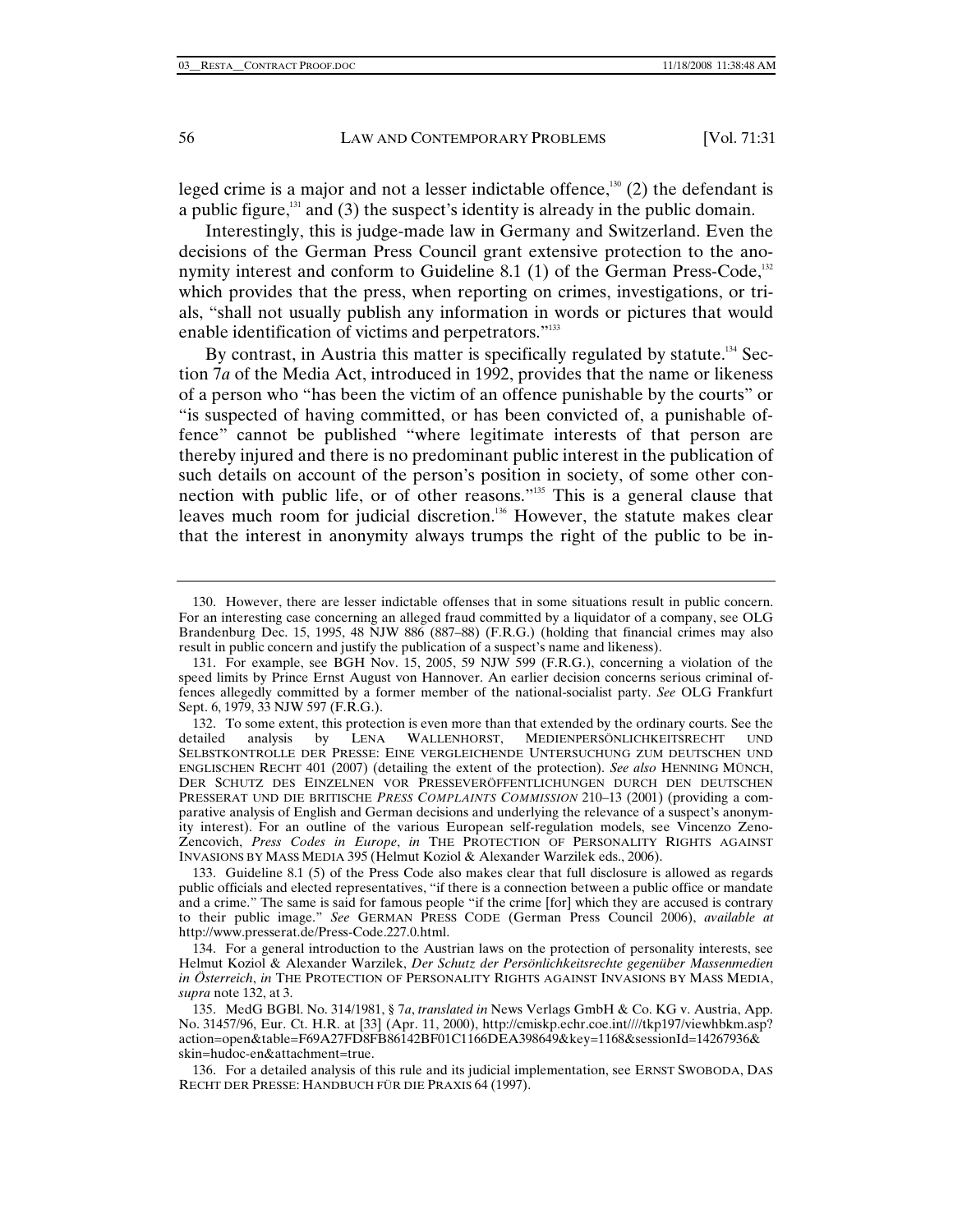formed when (1) the disclosure of a victim's identity determines an interference with his or her "strictly private life" or exposure, and (2) the suspect is a juvenile or the publication relates to a lesser indictable offence (*Vergehen*) or may disproportionately prejudice the person's advancement. Damages sustained on account of an unlawful disclosure are recoverable within a maximum award of 20,000  $∈$ . In addition, injunctions may be ordered by the courts on the basis of the special statutory rules on right to likeness. $137$ 

To sum up, these legal systems afford the anonymity interest a broad and articulated protection. The practice of the news media is notably consistent with the law on the books. In Austria and Germany, the press voluntarily refrains from publishing names or photographs of defendants until they have been convicted. The opposite holds true, however, for high-profile cases or prominent defendants.138 In France, on the contrary, courts seem less inclined to guarantee the anonymity interest, at least when the publication of the suspect's name or likeness does not threaten the right to respect of presumption of innocence.<sup>139</sup> In both France and Italy, though, special legislative provisions prohibit the publication of photographs of persons with handcuffs—and victims of sexual of $fenses<sup>140</sup>$ —without their previous consent.<sup>141</sup>

Italian media show no self-restraint in disclosing a suspect's identity, excepting only juvenile defendants. Nonetheless, introduction of the Data Protection Act of 1996 may foreshadow the slow modification of such contestable behavior. Indeed, several decisions of the Data Protection Authority have stated that the publication of a suspect's identification photographs is possible without his

 <sup>137.</sup> Section 78 of Bundesgesetz über das Urheberrecht an Werken der Literatur und der Kunst und über verwandte Schutzrechte [Urheberrechtsgesetz] [UrhG] [The Copyright Act] BGBl. No. 111/1936 provides "Images of persons shall neither be exhibited publicly, nor in any way made accessible to the public, where injury would be caused to the legitimate interests of the persons concerned or, in the event that they have died without having authorised or ordered publication, those of a close relative" (*translated in* News Verlags GmbH & Co., App. No. 31457/96, Eur. Ct. H.R. at [32]). For courts' option to invoke injunctions, see SWOBODA, *supra* note 136, at 128; Koziol &Warzilek, *supra* note 134, at 19.

<sup>138.</sup> *See* BORNKAMM, *supra* note 20, at 248, 250–51. For some statistics concerning victims' and defendants' identity-disclosure rate, see KREISEL, *supra* note 100, at 136. The right to anonymity is respected in Sweden and in the Netherlands, as well. *See* Krause, *supra* note 20, at 551 n.118 (citing *The Right of Anonymity*, 131 NEW L.J. 1121, 1121 (1981) (on Sweden); Scheer, *supra* note 38, at 38 (1993) (on the Netherlands).

 <sup>139.</sup> Chambre civil [Cass. civ.] [Civil Chamber], June 20, 2002, JURIS CLASSEUR PÉRIODIQUE [JCP] 2002, IV, No. 2394, 1594; Cass. civ., July 12, 2001, JCP 2002, II, No. 10152, 1798; Tribunal de grande instance [TGI] [ordinary court of original jurisdiction] Paris, July 7, 1993, JCP 1994, II, No. 22306, 313. On the issue of identity disclosure and the solution adopted by French case law, see Jacques Ravanas, *Droit des personnes: la liberté d'information dans les affaires judiciaries en cours*, JCP 2002, II, No. 10152, 1799 (2002); Christophe Bigot, *Protection des droits de la personnalité et liberté de l'information*, RECUEIL DALLOZ, chronique 235, 236 (1998).

<sup>140.</sup> *See* Art. 39 *quinquies* French Press Act 1881; C.P. art. 734 (Italy).

<sup>141.</sup> See Art. 92 of the French Law No. 2000-516 of June 15, 2000, which adds to the Press Act 1881 an Art. 35ter I; Art. 114 (6 *bis*) of the Italian Code of Criminal Procedure and Art. 8 of the Italian Press Code of Practice applying to journalism and privacy. *See also* BONETTI, *supra* note 83, at 185.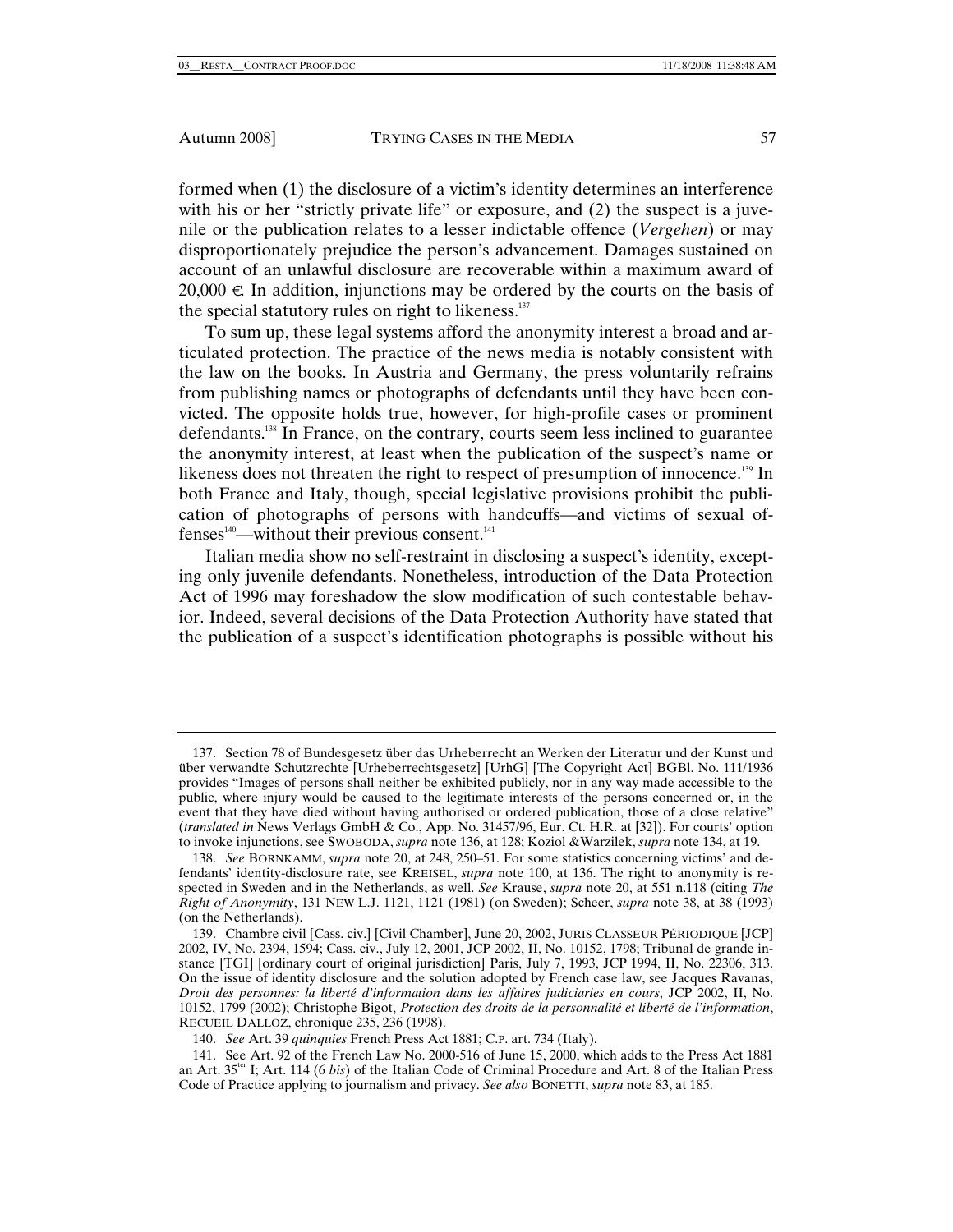consent only for reasons of public interest, and namely for investigation and justice purposes.<sup>142</sup>

2. Unfair Legal Reporting and the Presumption of Innocence

If the press discloses a suspect's identity, freedom of speech collides with the individual's interests in privacy and anonymity. The publication concerns a fact that is true but that the individual wishes to conceal. If the alleged crime is a major offense or if the suspect is a public figure, the anonymity interest will be trumped by the public's right to be informed. Even in this framework, though, the freedom of the press to report about pending proceedings is not unlimited.<sup>143</sup>

Most frequently, media coverage of criminal proceedings affects the suspect's rights to honor and reputation. To suggest that an individual is guilty of a criminal offense constitutes libel in most European jurisdictions.<sup>144</sup> However, the truth of the allegation is commonly admitted as a valid defense and discharges the defendant from liability, $145$  so no claim for defamation will lie for a person depicted in a newspaper article as guilty of a criminal offense who is eventually convicted of that offense.<sup>146</sup>

<sup>142.</sup> *See, e.g.*, Data Prot. Auth., Apr. 13, 1999, web doc. no. 39077; Data Prot. Auth., Mar. 19, 2003, web doc. no. 1053451; Data Prot. Auth., Nov. 26, 2003, web doc. no. 1053631, *all available at* http://www.garanteprivacy.it (prohibiting the publication of identification photos of persons under arrest); Trib. Milano, 9-11-2004, *in* PRIVACY E GIORNALISMO 220 (Mauro Paissan ed., 2nd ed. 2006) (confirming the Data Protection Authority's last quoted decision). For some comments on the stance taken by the Data Protection Authority, see BONETTI, *supra* note 83, at 190.

<sup>143.</sup> *See, e.g.*, OLG Brandenburg, Dec. 15, 1995, 48 NJW 885 (F.R.G.) (considering lawful the disclosure of a suspect's identity, but awarding damages for the unfair content of the article).

 <sup>144.</sup> In many Continental jurisdictions, defamation is both a crime and a tort. *See* Alexander Warzilek, *Comparative Report*, *in* THE PROTECTION OF PERSONALITY RIGHTS AGAINST INVASIONS BY MASS MEDIA, *supra* note 132, at 620.

 <sup>145.</sup> In many jurisdictions, this principle applies if sufficient research has been carried out and the statement is expressed in a formally correct and impartial fashion. The journalist in such a case will not be held liable for defamation even if the accused is eventually acquitted and the allegation results therefore shown to be untrue. *See generally* 2 CHRISTIAN VON BAR, THE COMMON EUROPEAN LAW OF TORTS 103 (2000) (providing a comparative analysis of the law of reputation in several European countries and noting that journalists, as a matter of principle, "are not subject to an *obligation de résultat*, [that is] if sufficient research has been carried out, they are not liable for an objectively untrue statement"). With specific reference to legal reporting, see Müller, *supra* note 127, at 1618. Particularly significant in this respect is the development of English law after the landmark decision of the House of Lords in *Reynolds v. Times Newspapers Ltd.*, (2001) 2 A.C. 127 (expanding significantly the defense of qualified privilege in libel suits and identifying a nonexhaustive list of ten factors to be considered in evaluating the defamatory nature of a publication); Rogers, *The Protection of Personality Rights against Invasions by Mass Media in England*, *in* THE PROTECTION OF PERSONALITY RIGHTS AGAINST INVASIONS BY MASS MEDIA, *supra* note 132, at 59, 69 (discussing the impact of *Reynolds* on the English law of defamation).

<sup>146.</sup> *See* BORNKAMM, *supra* note 20, at 252 n.29 (quoting several German decisions that dismissed damage claims for the violation of a suspect's personality right, on the ground that the plaintiff was eventually convicted at trial). See also the rule stated by Section 190 of the German Penal Code [StGB], concerning the truth defense in defamation proceedings:

If the asserted or disseminated fact is a crime, then the proof of the truth thereof shall be considered to have been provided, if a final judgment of conviction for the act has been entered against the person insulted. The proof of the truth is, on the other hand, excluded, if the insulted person had been acquitted in a final judgment before the assertion or dissemination.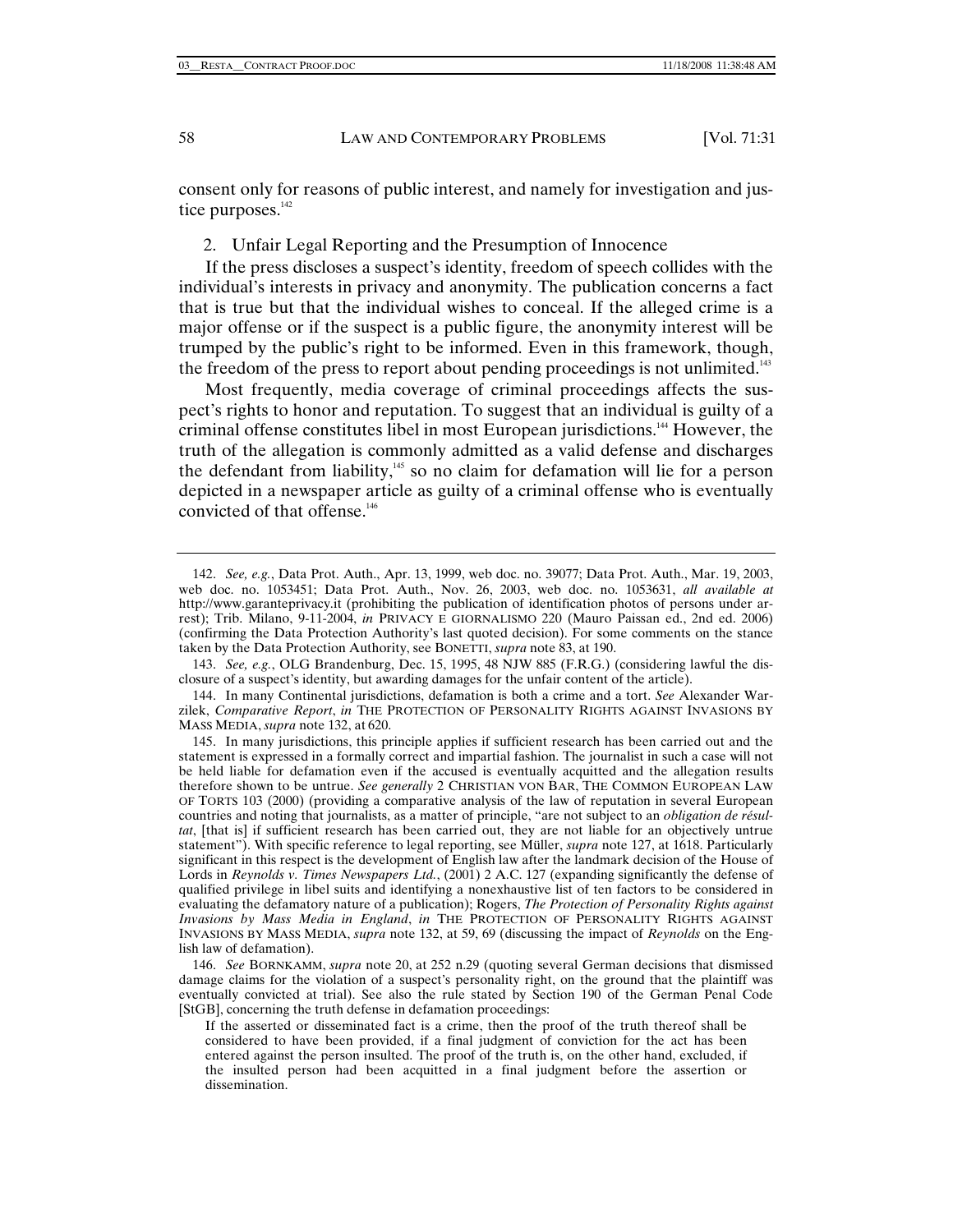Yet reputation is not the only interest that may be infringed by an unfair media report. Many legal systems afford specific protection to the presumption of innocence. According to Article 6 (2) of the European Convention of Human Rights, "everyone charged with a criminal offence shall be presumed innocent until proved guilty according to law." The deduction that is generally drawn from this principle is that *at trial* the defendant is presumed innocent until guilt is proven. The European Court of Human Rights has ruled on several occasions, though, that the presumption of innocence as applied should be even more broadly recognized:<sup>147</sup> namely, every citizen has the right not to be *publicly shown as being guilty of a criminal offense before final conviction*. 148

Article 6 (2) of the Convention immediately binds only public authorities. However, more recently, the principle of presumption of innocence has been applied increasingly also to "horizontal" relationships between private parties.149 This does not imply, obviously, that an individual is entitled to be considered innocent by any other citizens. It rather means that when a controversy is brought before a court, presumption of innocence should be employed as a normative parameter for the solution of the dispute and more generally for the interpretation and implementation of private-law provisions (*mittelbare Drittwirkung*, or indirect effect of fundamental rights).<sup>150</sup> This is consistent with the doctrine of "positive obligations" of the state, developed by the European Court of Human Rights and employed by several national courts as well.<sup>151</sup>

In this perspective, German law has been pathbreaking. German courts started as early as the 1980s to widen the protection afforded by the general

<sup>(</sup>English translation *available at* http://www.iuscomp.org/gla/statutes/StGB.htm#190).

<sup>147.</sup> *See* Allenet de Ribemont v. France, App. No. 15175/89, Eur. Ct. H.R. (Feb. 10, 1995), http://cmiskp.echr.coe.int////tkp197/viewhbkm.asp?action=open&table=F69A27FD8FB86142BF01C116 6DEA398649&key=61929&sessionId=14267304&skin=hudoc-en&attachment=true; Y.B. v. Turkey, App. Nos. 48173/99, 48319/99 Eur. Ct. H.R. (Jan. 28, 2005), http://cmiskp.echr.coe.int////tkp197/ viewhbkm.asp?action=open&table=F69A27FD8FB86142BF01C1166DEA398649&key=9404&sessionI d=14267541&skin=hudoc-en&attachment=true.

<sup>148.</sup> *See, e.g.*, Badinter, *supra* note 44, at 133, 145 (2001); Kristian Kühl, *Persönlichkeitsschutz des Tatverdächtigen durch die Unschuldsvermutung*, *in* BEITRÄGE ZUM SCHUTZ DER PERSÖNLICHKEIT UND IHRER SCHÖPFERISCHEN LEISTUNGEN: FESTSCHRIFT FÜR HEINRICH HUBMANN ZUM 70, GEBURTSTAG, at 241, 246–47 (Hans Forkel & Alfons Kraft eds., 1985) (F.R.G.).

<sup>149.</sup> *See* PETER SZCZEKALLA, DIE SOGENANNTEN GRUNDRECHTLICHEN SCHUTZPFLICHTEN IM DEUTSCHEN UND EUROPÄISCHEN RECHT 780–82 (2002) (F.R.G.); Badinter, *supra* note 44, at 145–46; Christoph Grabenwarter, *Justiz- und Verfahrensgrundrechte*, *in* EUROPÄISCHE GRUNDRECHTE UND GRUNDFREIHEITEN 126, 138–39 (Dirk Ehlers ed., 2003) (F.R.G.).

<sup>150.</sup> *See* BORNKAMM, *supra* note 20, at 254–55; Bornkamm, *supra* note 116, at 104–05; KLAUS WASSERBURG, DER SCHUTZ DER PERSÖNLICHKEIT IM RECHT DER MEDIEN 179 (1988) (F.R.G.); Kühl, *supra* note 148, at 248–52; Karlheinz Meyer, *Grenzen der Unschuldsvermutung*, *in* FESTSCHRIFT FÜR HERBERT TRÖNDLE ZUM 70, GEBURTSTAG 61, 63 (Hans-Heinrich Jescheck & Theo Vogler eds., 1989) (F.R.G.); Riklin & Höpfel, *supra* note 116, at 53–55.

 <sup>151.</sup> On the doctrine of positive obligations (or *Schutzpflichten*), see ANDREW CLAPHAM, HUMAN RIGHTS OBLIGATIONS OF NON-STATE ACTORS 349 (2006); STEVEN GREER, THE EUROPEAN CONVENTION ON HUMAN RIGHTS: ACHIEVEMENTS, PROBLEMS AND PROSPECTS 215 (2006); Frédéric Sudre, *Les 'obligations positives' dans la jurisprudence européenne des droits de l'homme*, *in* PROTECTING HUMAN RIGHTS: THE EUROPEAN PERSPECTIVE 1359, 1361 (Paul Mahoney et al. eds., 2000). On the problems of state action and *Drittwirkung* in comparative perspective, see also VICKI C. JACKSON & MARK TUSHNET, COMPARATIVE CONSTITUTIONAL LAW 1413, 1414 (1999).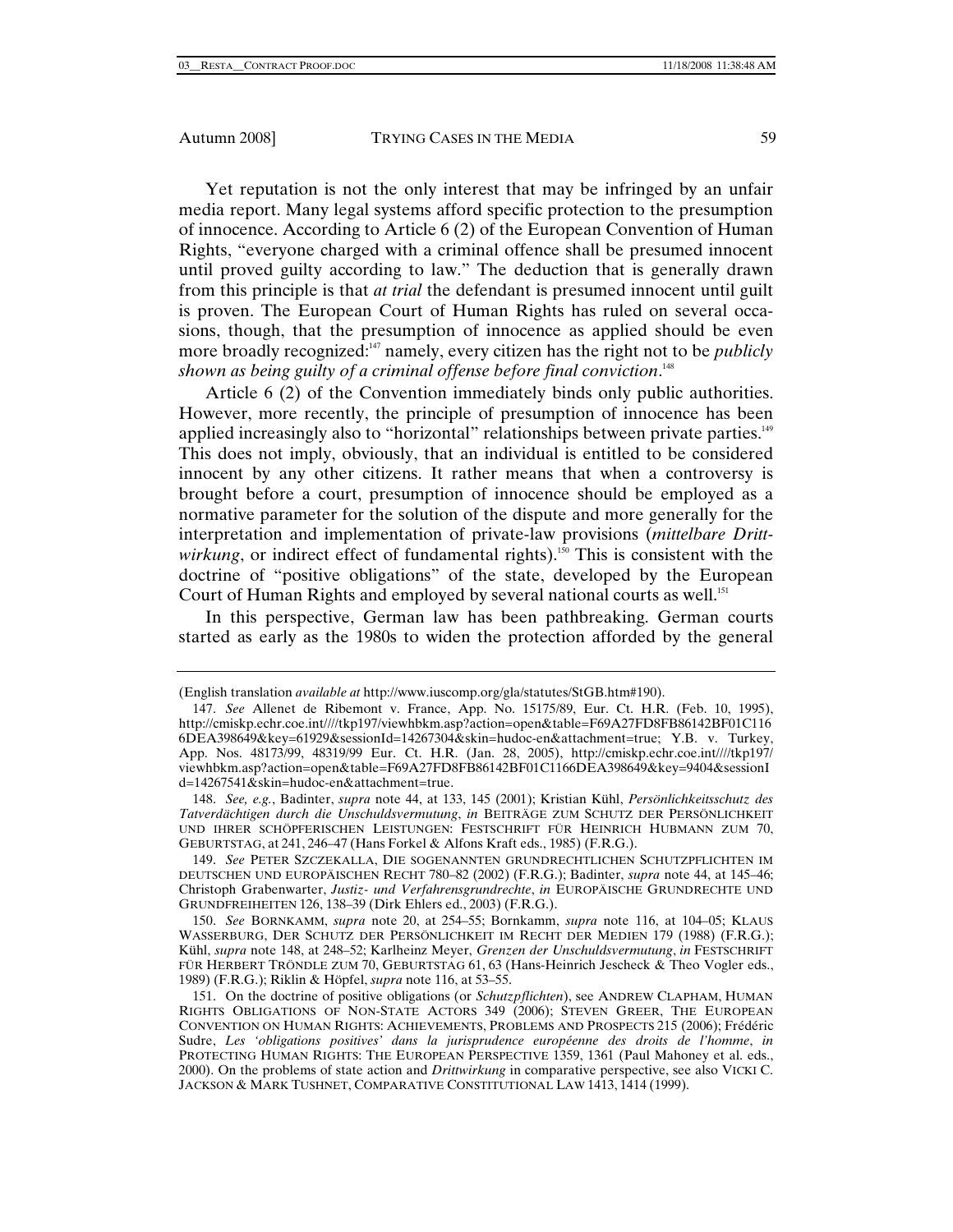clauses on personality rights in order to encompass a right to respect of presumption of innocence.<sup>152</sup> For instance, in one renowned case, a media company was held liable for damages for having published an article in which a senior immigration officer, charged with the offense of having granted residence permits to a group of Syrian terrorists in exchange for money, was depicted as guilty. The court stressed that the presumption of innocence is a constitutive element of the general right of the personality<sup>153</sup> and is violated if a person is openly treated as guilty of a criminal offense before guilt is proved according to law. Injunctive relief and damages are available to the plaintiff, and the defendant is not discharged from liability by tendering evidence of the truth of the allegation.<sup>154</sup>

This solution has been criticized on occasions by some scholars who fear its chilling effect on freedom of speech.<sup>155</sup> Indeed, the German Supreme Court has underlined the necessity of balancing the presumption of innocence with freedom of expression and has singled out articulated criteria that should guarantee the fairness of the reporting.<sup>156</sup> However, the idea that the presumption of innocence should be employed as a normative parameter in order to achieve an affordable balance between the free press and an individual's personality rights has gained wider acceptance.<sup>157</sup> Significantly, even the Press Code of 2001 has openly recognized a press duty to respect the presumption of innocence, stating that "[r]eports on investigations, criminal court proceedings and other formal procedures must be free from prejudice. The principle of the presumption of innocence also applies to the Press."158

France and Austria have taken a similar stance. In 1993 the French Civil Code was amended to strengthen the protection afforded to the presumption of

<sup>152.</sup> *See, e.g.*, OLG Köln June 2, 1987, 40 NJW 2682 (2684) (according injunctive relief and damages for the violation of presumption of innocence by the press); OLG Frankfurt Sept. 6, 1979, 33 NJW 597 (admitting an indirect third-party effect of the European Convention of Human Rights, but stressing the necessity of a balance of the conflicting interests).

 <sup>153.</sup> On the dogmatic distinction between general and special personality rights see VON BAR, *supra*  note 145, at 93.

 <sup>154.</sup> OLG Köln June 2, 1987, 40 NJW 2682 (2684).

 <sup>155.</sup> For an example of recent criticism, see Weigend, *supra* note 73, at 46–47*.*

 <sup>156.</sup> BGH Dec. 7, 1999, 53 NJW 1036 (identifying a nonexhaustive list of factors to be used in determining whether a media report has infringed personality rights of the suspect plaintiff (among these factors are: seriousness of the allegation; evidence supporting the statements; prohibition of anticipatory statements of guilt (*Vorverurteilung*); impartiality; tone of the article; nature of the information and the extent to which the subject matter is a matter of public concern)). For a detailed analysis of these criteria, see Müller, *supra* note 127, at 1617–18; Erich Steffen, *Sub § 6 LPG*, *in* PRESSERECHT: KOMMENTAR ZU DEN DEUTSCHEN LANDESPRESSEGESETZEN 381–86 (2006).

<sup>157.</sup> *See* BORNKAMM, *supra* note 20, at 266; CARL-FRIEDRICH STUCKENBERG, UNTERSUCHUNGEN ZUR UNSCHULDSVERMUTUNG 147 (1998); Hassemer, *supra* note 13, at 1923; Kühl, *supra* note 148, at 250; Meyer, *supra* note 150, at 63; Soehring, *supra* note 127, at 522; Riklin & Frank, *supra* note 116, at 53–55.

<sup>158.</sup> *See* GERMAN PRESS CODE § 13 (German Press Council 2006). *Guideline* n. 13.1, second sentence, attached to Section 13, provides: "In a state based on the rule of law, the aim of court reporting must not be to punish convicted criminals socially as well by using the media as a 'pillory.' Reports should make a clear distinction between suspicion and proven guilt." On the legal value and the enforcement mechanism of the Press Code, see MÜNCH, *supra* note 132, at 161, 230.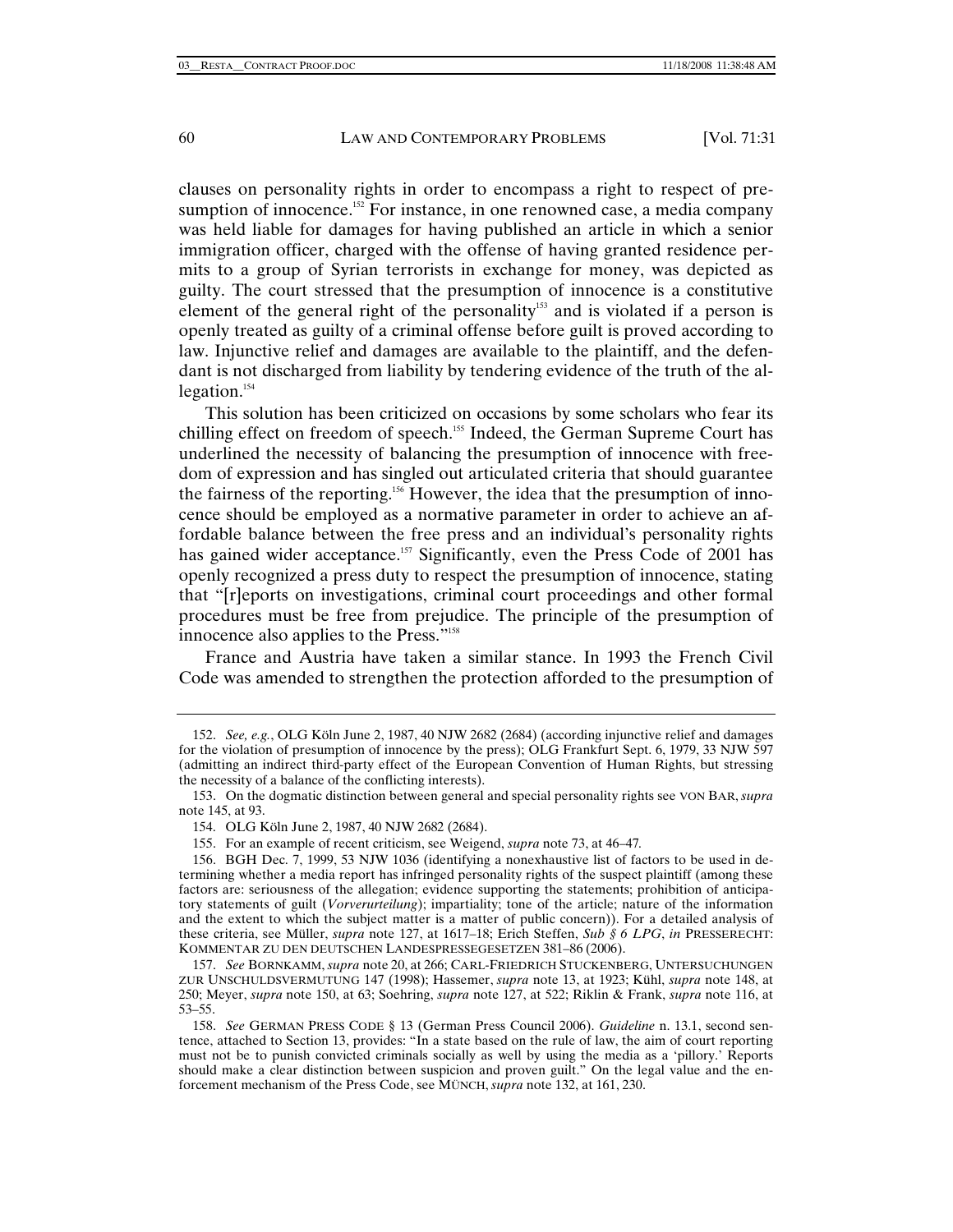innocence by the Criminal Procedure Code and by the general rules on personality rights.159 As a consequence, Article 9-1 was introduced in the Civil Code and later modified by the law 2000-516.<sup>160</sup> The text now in force reads as follows:

Everyone has the right to respect of the presumption of innocence. Where, before any sentence, a person is publicly shown as being guilty of facts under enquiries or preliminary investigation, the court, even by interim order and without prejudice to compensation for injury suffered, may prescribe any measures, such as the insertion of a rectification or the circulation of a communiqué, in order to put an end to the infringement of the presumption of innocence, at the expenses of the natural or juridical person liable for that infringement.<sup>16</sup>

This provision not only creates a new *droit subjectif* that enriches and updates the traditional catalogue of personality rights;<sup>162</sup> it also provides for a set of remedies, which may be enforced also through *interim* measures and are therefore more effective. In addition to damages, the plaintiff has been granted a right to rectification and insertion of a communiqué.163 These remedies are autonomous from the ordinary defamation proceedings.164 The values served by the new statutory device are also different: What is at stake is not simply the personal reputation, but the interest not to be named guilty of an offense before final conviction and without the guarantees surrounding any criminal proceedings. Accordingly, whereas the truth defense is commonly available in defamation proceedings, it is not under Article 9-1 of the Civil Code.165

Such a regulation greatly interferes with freedom of the press, and the underlying policy might appear questionable to many observers. However, it is intended to transpose into domestic law Article 6 (2) of the European Convention of Human Rights and is perfectly coherent with the doctrine of the state's positive obligation to take action to protect the presumption of innocence from interference by nonstate actors.<sup>166</sup>

In 1995, in light of the same findings, the Austrian Constitutional Court dismissed the complaints lodged by several publishers against Section 7*b* of the

<sup>159.</sup> *See* JEAN CARBONNIER, DROIT CIVIL 1/LES PERSONNES 157–58 (2000); DIANE DE BELLESCIZE & LAURENCE FRANCESCHINI, DROIT DE LA COMMUNICATION 412–13 (2005); Patrick Auvret, *Le droit au respect de la présomption d'innocence*, JCP 1994, I, No. 3802, 497 (1994); Emmanuel Derieux, *Limites de la liberté d'expression (Protection de la vie privée et de la présomption d'innocence)*, 392 LES PETITES AFFICHES 8 (2003); Jacques-Henri Robert, *La protection de la présomption d'innocence selon la loi du 4 janvier 1993*, *in* LIBERTÉ DE LA PRESSE ET DROIT PÉNAL 105 (Association française de droit pénal ed., 1994); Jacques-Henri Robert, *Sub Art. 9-1*, *in* JURIS CLASSEUR CIVIL 1 (2001) [hereinafter *Sub Art. 9-1*].

<sup>160.</sup> *See* Law No. 93-1013 of Aug. 24, 1993, art. 44; Law No. 2000-516 of June 15, 2000, art. 91.

<sup>161.</sup> *See* CODE CIVIL [C. CIV.] art. 9-1, English translation *available at* http://www.legifrance.gouv.fr/ html/codes\_traduits/code\_civil\_somA.htm.

<sup>162.</sup> *See* CARBONNIER, *supra* note 159, at 157; Auvret, *supra* note 159, at 499.

 <sup>163.</sup> According to some scholars, a right to the sequestration of the material unlawfully published should be recognized, since Art. 9-1 refers to "any measure" capable of ending the infringement of the presumption of innocence. *See Sub Art. 9-1*, *supra* note 159, at 12.

<sup>164.</sup> *See* Auvret, *supra* note 159, at 498; Mayer, *supra* note 87, at 81.

<sup>165.</sup> *See* Karine Anterion & Olivier Moréteau, *The Protection of Personality Rights against Invasions by Mass Media in France*, *in* THE PROTECTION OF PERSONALITY RIGHTS AGAINST INVASIONS BY MASS MEDIA, *supra* note 132, at 117, 129.

<sup>166.</sup> *See* Auvret, *supra* note 159, at 498.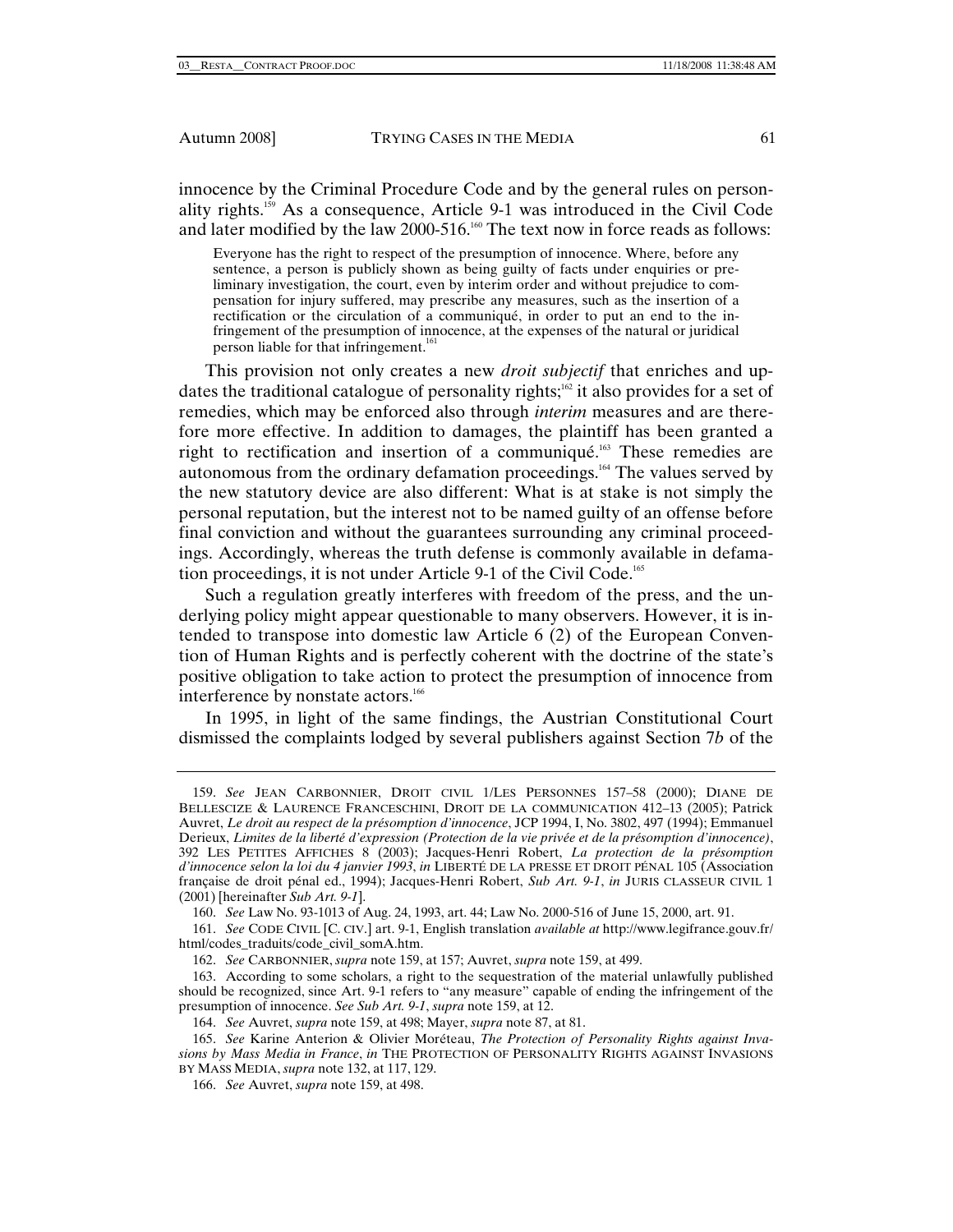Austrian Media Act.<sup>167</sup> Such a provision protects the presumption of innocence against infringements by the media. It reads as follows:

(1) If in any media a person suspected of having committed an offence punishable by the courts but not yet finally convicted, is presented as having already been found guilty or as author of such punishable offence and not only as suspect, the person affected is entitled to claim indemnity from the media owner for the injury suffered. The indemnity must not exceed 20,000  $\in$ , in addition § 6 second sentence shall be applied.

(2) No claims under para. 1 may be raised[:]

 1. in cases of a true report on a hearing in a public session of the National Council, the Federal Council, the Federal Assembly, a Länder Parliament or any committee of the above general bodies of representation,

 2. if it concerns a true report on a penal sentence in first instance and includes the mention that the sentence is not final,

 3. if the person affected has admitted and not withdrawn a statement made in public or to media representatives, of having committed the offence,

 4. if it was a live broadcast and employees or agents of the broadcaster were not guilty of neglecting the journalistic diligence required,

 4a. if it concerns the availability for download of a website, provided that the media owner or one of his employees or agents has not failed to use due care, or

 5. if it is a case of a true quotation of the statement of a third party and the public had a predominant interest in obtaining knowledge of the statement quoted.<sup>16</sup>

Whereas the French courts have been quite cautious in applying Article 9-1 of the Civil Code, attempting to avoid any unnecessary restriction on the freedom of the press,<sup>169</sup> in Austria the commitment to protect the presumption of innocence has been taken more seriously. Several claims that probably would not have reached the threshold of defamation actions have been upheld under the heading of Section 7*b.*170 For instance, making reference to a conviction for the unlawful processing of personal data without mentioning that an appeal is pending has been held to violate Article 7*b* of the Media Act and so gives rise to an action for damages.<sup>171</sup> The same holds true if the press gives the mere im-

 <sup>167.</sup> Verfassungsgerichtshof [VfGH] [constitutional court], Sept. 28, 1995, G 249/94, *in* 51 ÖSTERREICHISCHE JURISTEN ZEITUNG [ÖJZ] 591 (592). For a comment, see SZCZEKALLA, *supra*  note 149, at 780.

 <sup>168.</sup> MedG BGB1. No. 314/1981 (English translation *available at* http://www.ris.bka.gv.at/erv/erv\_ 1981\_314.pdf). On this provision and the previous regulations, see SWOBODA, *supra* note 136, at 73.

 <sup>169.</sup> French courts have often made clear that a simple bias against the defendant does not infringe the presumption of innocence; in order to succeed, the plaintiff has to prove that the media have presented him as certainly guilty before a final conviction. *See* Cass. civ., July 12, 2001, JCP 2002, II, No. 10152, 1798. On the restrictive stance taken by the French case law as regards C. CIV. art. 9-1, see PHILIPPE MALAURIE & LAURENT AYNÈS, LES PERSONNES, LES INCAPACITÉS 112 (2003); Ravanas, *supra* note 139, at 1800.

 <sup>170.</sup> For a detailed overview of the Austrian case law, see BRANDSTETTER & SCHMID, *supra* note 64, at 95–104; LITZKA, *supra* note 65, at 64–71.

 <sup>171.</sup> Oberster Gerichtshof [OGH] [supreme court], Jan. 29, 2004, docket no. 6 Ob 306/03y, http://www.ris2.bka.gv.at/Dokumente/Justiz/JJT\_20040129\_OGH0002\_0060OB00306\_03Y0000\_000/JJ T\_20040129\_OGH0002\_0060OB00306\_03Y0000\_000.pdf.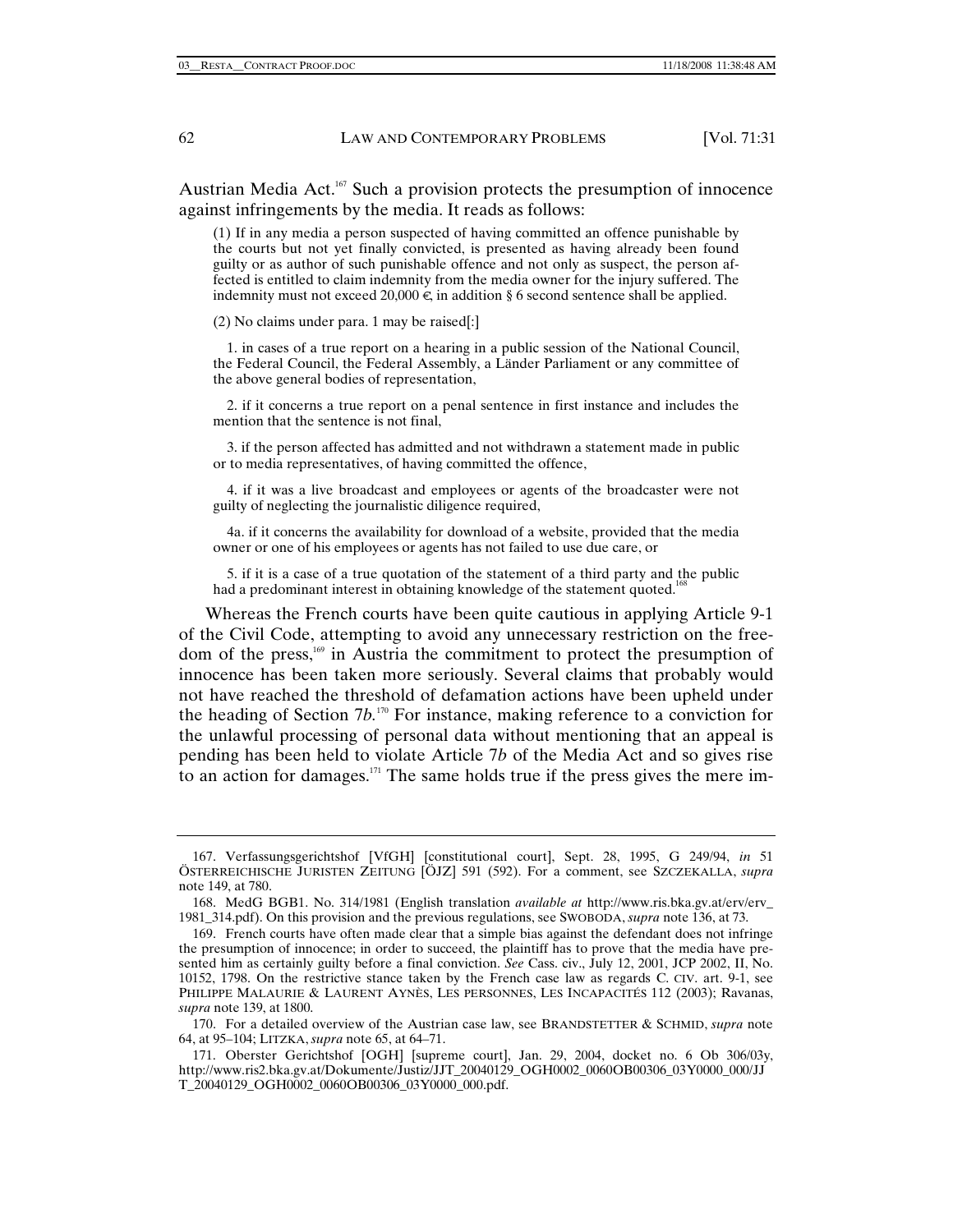pression that a person convicted for some specific offense is also responsible for other crimes that have not yet been prosecuted.<sup>172</sup>

Injunctions have also been granted against the publication of the photographs of individuals suspected of major crimes or lesser indictable offences, on the basis of the special provisions on the right to likeness.<sup>173</sup> This solution may be incompatible with the freedom-of-expression provision in Article 10 of the European Convention on Human Rights, as the Strasbourg court has observed.<sup>174</sup>

### IV

# **CONCLUSION**

Much ink has been spilled on both sides of the Atlantic about the values served by an unrestrained exercise of freedom of the press. However, critics have pointed out that, in the realities of modern society, the dissemination of the news is part of an industrial process, which is commonly driven by business concerns and which should be regulated like any other commercial activity.175

The attitudes toward media freedom to cover and report judicial proceedings are similarly ambivalent. On the one hand, it is celebrated as a "handmaiden of effective judicial administration . . . [since the press] does not simply publish information about trials but guards against the miscarriage of justice by subjecting the police, prosecutors, and judicial processes to extensive public scrutiny and criticism."<sup>176</sup> On the other, it is increasingly depicted as a profitable

 <sup>172.</sup> OGH, Mar. 14, 2000, docket no. 4 Ob 11/00x, http://www.ris2.bka.gv.at/Dokumente/Justiz/JJT\_ 20000314\_OGH0002\_0040OB00011\_00X0000\_000/JJT\_20000314\_OGH0002\_0040OB00011\_00X0000\_ 000.pdf.

<sup>173.</sup> *See* UrhG [The Copyright Act] BGBl. No. 111/1936, § 78.

 <sup>174.</sup> The most recent authority on this subject is *Verlagsgruppe News GmbH v. Austria (No.2)*, App. No. 10520/02, Eur. Ct. H.R. (Mar. 14, 2007), http://cmiskp.echr.coe.int////tkp197/viewhbkm. asp?action=open&table=F69A27FD8FB86142BF01C1166DEA398649&key=59899&sessionId=142679 36&skin=hudoc-en&attachment=true. This case involved a publisher's complaint about an injunction ordered by the Austrian Supreme Court against the publication of a business magnate's photograph in connection with an article reporting charges of tax evasion. The European Court of Human Rights held that the prior restraint on the press breached Article 10 because the contested ban on publication was absolute and therefore "excluded any weighing of interests between the public interest to have the information on the proceedings for tax evasion pending against Mr[.] G. accompanied by his picture against the latter's interest to have his identity protected." *Id.* at [40]. In particular, the Austrian Supreme Court was reproached for having overlooked that the person under investigation was a public figure and the article reported on a matter of public interest. For a similar case, see also *News Verlags GmbH & Co. KG v. Austria*, App. No. 31457/96, Eur. Ct. H.R. (Apr. 11, 2000), http://cmiskp.echr.coe. int////tkp197/viewhbkm.asp?action=open&table=F69A27FD8FB86142BF01C1166DEA398649&key=11 68&sessionId=14267936&skin=hudoc-en&attachment=true, and the comment on this decision by Eva Brems, *Conflicting Human Rights: An Exploration in the Context of the Right to a Fair Trial in the European Convention for the Protection of Human Rights and Fundamental Freedoms*, 27 HUM. RTS. Q. 294, 313 (2005).

<sup>175.</sup> *See* Vincenzo Zeno-Zencovich, *Media Liability in the Information Society*, *in* THE PROTECTION OF PERSONALITY RIGHTS AGAINST INVASIONS BY MASS MEDIA, *supra* note 132, at 539, 543. *See generally* Ronald H. Coase, *The Market for Goods and the Market for Ideas*, 64 AM. ECON. REV. 384 (1974).

 <sup>176.</sup> Sheppard v. Maxwell, 384 U.S. 333, 350 (1966).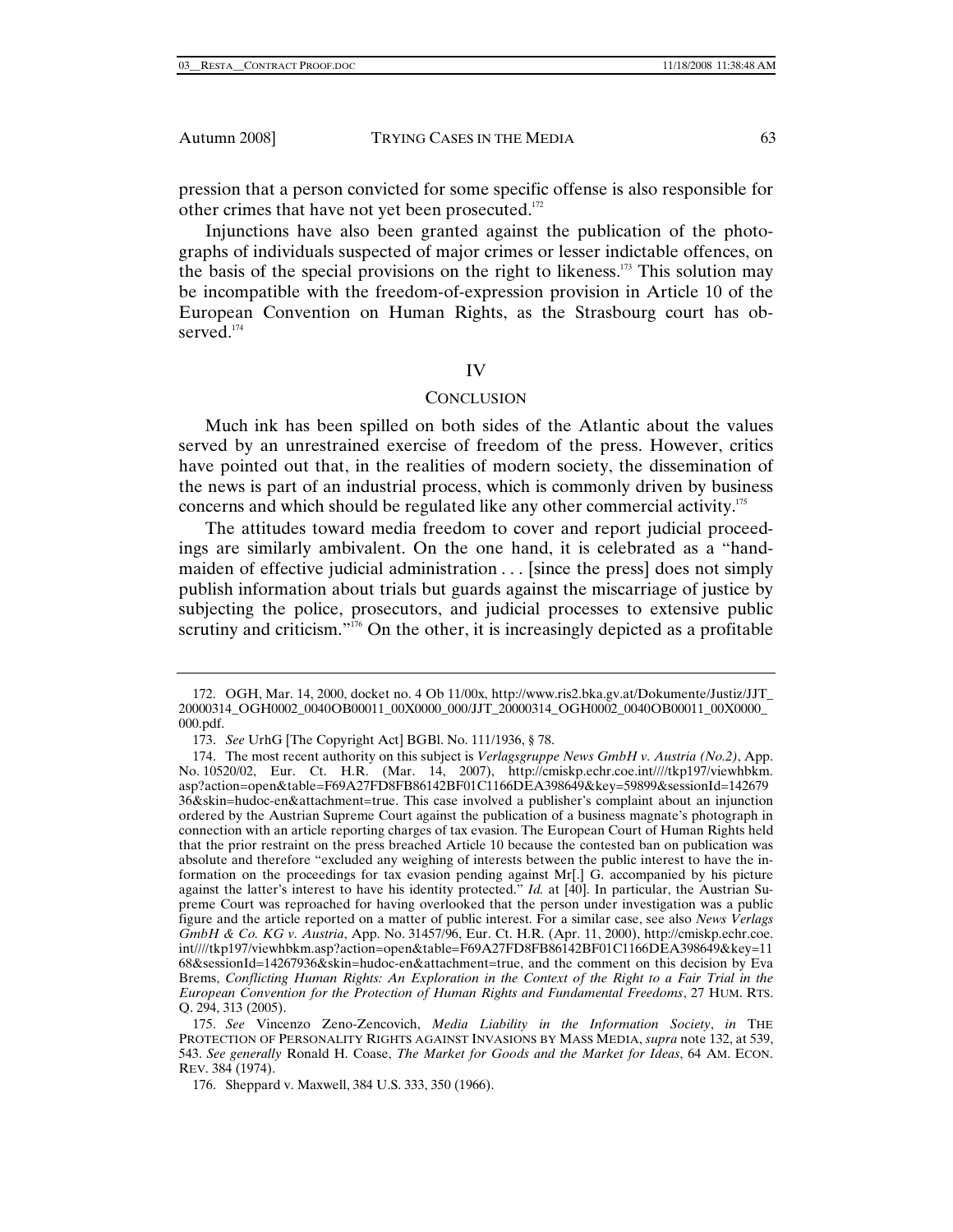playground of a commercially motivated media industry that "capitalize[s] on the public's apparently insatiable appetite for all things sensational."<sup>177</sup>

These two perspectives are not necessarily incompatible. It is the task of the law to prevent a socially valuable activity—such as informing the public about the workings of the justice process—from being transformed by market pressures into a "power without responsibility."<sup>178</sup> The techniques available vary widely in intensity and character, and it should be clear that no "optimal" mix of preventive, repressive, or neutralizing measures can be singled out as a conceptual exercise.179 Experience teaches us that solutions to legal problems are less the results of rational planning than the byproducts of a complex web of historical, cultural, and social factors.

This article has contrasted three models for the regulation of court-related speech: the American neutralizing approach, the English protective model, and the Continental preventive stance. Different from the Anglo American approach and consistent with the nonadversarial model of criminal procedure, civil-law systems seem to be *relatively* less concerned with the impact of media freedom to report and cover judicial proceedings on trial fairness. By contrast, civil-law systems pay greater attention to safeguard the dignitarian and reputational interests of trial participants. Most of the techniques adopted and described here—general penal sanctions, private-law remedies, professional rules of conduct—are, at their core, aimed at preventing an uncontrolled imposition of ancillary reputational sanctions by the court of public opinion. The recent trend toward the extension of the presumption of innocence to the "horizontal" relationships between the defendant and the media clearly mirrors such an attitude.

It might be argued that this model reflects a strong individualistic position and undervalues the watchdog function of the press, making a transatlantic dialogue impossible. But one should always be skeptical of absolute generalizations about legal systems. Model-building in comparative law is always a study of *relative* differences.<sup>180</sup> To assume that the American model is not concerned with privacy and dignity while the Continental approach always sacrifices free press in the name of a suspect's personality right would be nonsensical, though European systems are more inclined than the United States to accept interference with freedom of expression aimed at protecting the fairness of trials (English law) or dignitarian interests (Continental law), or both.

Moreover, it would be a mistake not to pay attention to the dynamic dimension of the law. Every taxonomy should be flexible enough to take into account the evolution and change of legal systems. The phenomenon of the constitu-

 <sup>177.</sup> Geragos, *supra* note 4, at 1168.

 <sup>178.</sup> Recalling the title of the famous book by JAMES CURRAN & JEAN SEATON, POWER WITHOUT RESPONSIBILITY: THE PRESS AND BROADCASTING IN BRITAIN (2003).

<sup>179.</sup> *See* FENWICK & PHILLIPSON, *supra* note 24, at 179–80 (arguing that, in practice, "[n]o state relies exclusively on one model").

<sup>180.</sup> *See, e.g.*, Whitman, *supra* note 41, at 1163.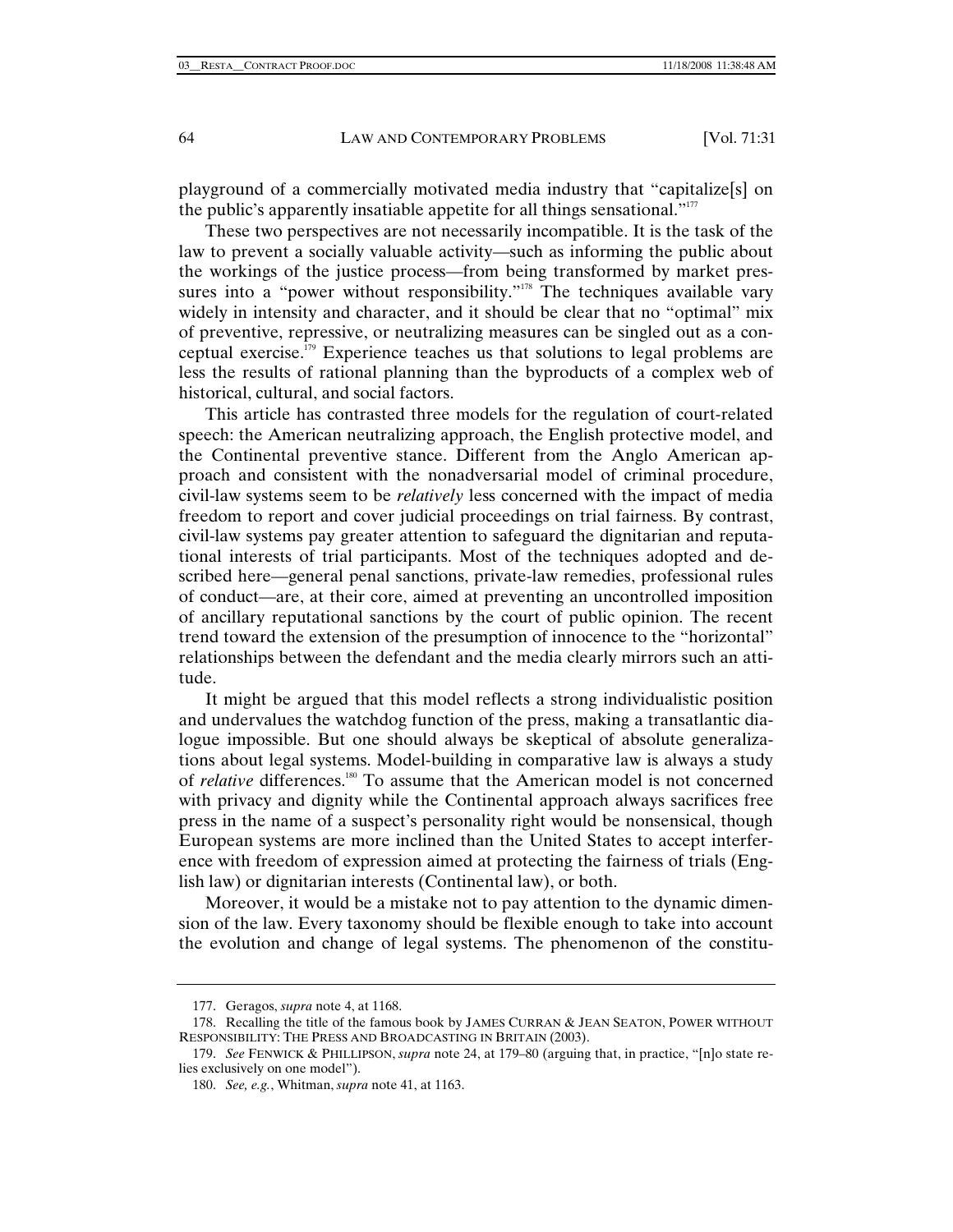tionalization of speech claims has at least partly shortened the distance between U.S. legal experience and common-law experiences in other countries.<sup>181</sup> Similarly, the most recent case law of the European Court of Human Rights shows an increasing concern for safeguarding the watchdog function of the press, especially when political speech is at stake. In an important line of authorities, from *News Verlags GmbH v. Austria*<sup>182</sup> to *Dupuis v. France*,<sup>183</sup> the European Court of Human Rights has applied the principle of proportionality in order to prevent member states from imposing overreaching restrictions on the media, even if those restrictions are justified by the need to protect the privacy of trial participants or the authority and impartiality of the judiciary.<sup>184</sup> As a consequence, a process of gradual convergence also seems to be on the way from this side.

Undeniably, finding an acceptable balance among free press, fair trials, and the personality interests of trial participants is a difficult task in every legal system. It involves not merely technical issues, but value choices of the greatest relevance to any society. Comparative law cannot (and probably should not) tell us what the best solution is. However, it might enormously help us to render

 184. For a detailed overview, see FENWICK & PHILLIPSON, *supra* note 24, at 180–94; Brems, *supra*  note 174, at 311–16; Mario Chiavario, *I rapporti giustizia-'media' nella giurisprudenza della Corte europea dei diritti dell'uomo*, 123 Foro It. V 209 (2000); CRAM, *supra* note 20, at 66–75.

<sup>181.</sup> *See supra* II.B.

<sup>182.</sup> App. No. 31457/96, Eur. Ct. H.R. (Apr. 11, 2000), http://cmiskp.echr.coe.int////tkp197/ viewhbkm.asp?action=open&table=F69A27FD8FB86142BF01C1166DEA398649&key=1168&sessionI d=14267936&skin=hudoc-en&attachment=true. Here the European Court of Human Rights had to decide whether an injunction prohibiting the publication of the photograph of a right-wing extremist arrested on suspicion of being involved with a series of letter-bombs as part of a political campaign infringed Article 10 of the Convention. The Court conceded that the injunctions pursued legitimate aims, since they were intended to protect reputation and presumption of innocence. However, it found that the "absolute prohibition on the publication of B.'s picture went further than was necessary to protect B. against defamation or against violation of the presumption of innocence." *Id.* at [59]. Great weight was attached to the fact that the proposed publication concerned a matter of major public concern; that the instances of conduct reported upon were "offences with a political background directed against the foundations of a democratic society," and that the defendant "being a right-wing extremist, . . . had entered the public scene well before the series of letter-bomb attacks." *Id.* at [54].

 <sup>183.</sup> App. No. 1914/02, Eur. Ct. H.R. (Nov. 12, 2007), http://cmiskp.echr.coe.int////tkp197/ viewhbkm.asp?action=open&table=F69A27FD8FB86142BF01C1166DEA398649&key=62703&session Id=14267304&skin=hudoc-en&attachment=true. This case is particularly significant. An application was lodged before the European Court by some journalists, sentenced in France to a fine and condemned to damages for having profited on information obtained in breach of professional and pretrial secrecy. In 1996 they published a book, entitled *Les Oreilles du Président*, concerning the scandal of illegal wire-tappings carried out by an antiterrorism unit created by President Mitterand. At that time, a senior official of Mitterand's entourage was under investigation for the offences of unlawful wiretapping and infringement of privacy of many French citizens. Documents excerpted from the pretrial dossier, like transcripts of the intercepted communications and other items of evidence, were published in this book. The European Court of Human Rights held that France breached Article 10 of the Convention. The interference with freedom of the press pursued legitimate aims, but was not "necessary in a democratic society." Indeed, the European Court stressed that it was not proportionate to the aims pursued to prosecute the journalists for the crime of "receiving" since the publication focused on topics that resulted in the utmost public concern. The wire-tapping scandal was a state affair and the person under investigation was a prominent politician. Consequently, a higher degree of transparency had to be accepted as instrumental to the needs of a democratic society.